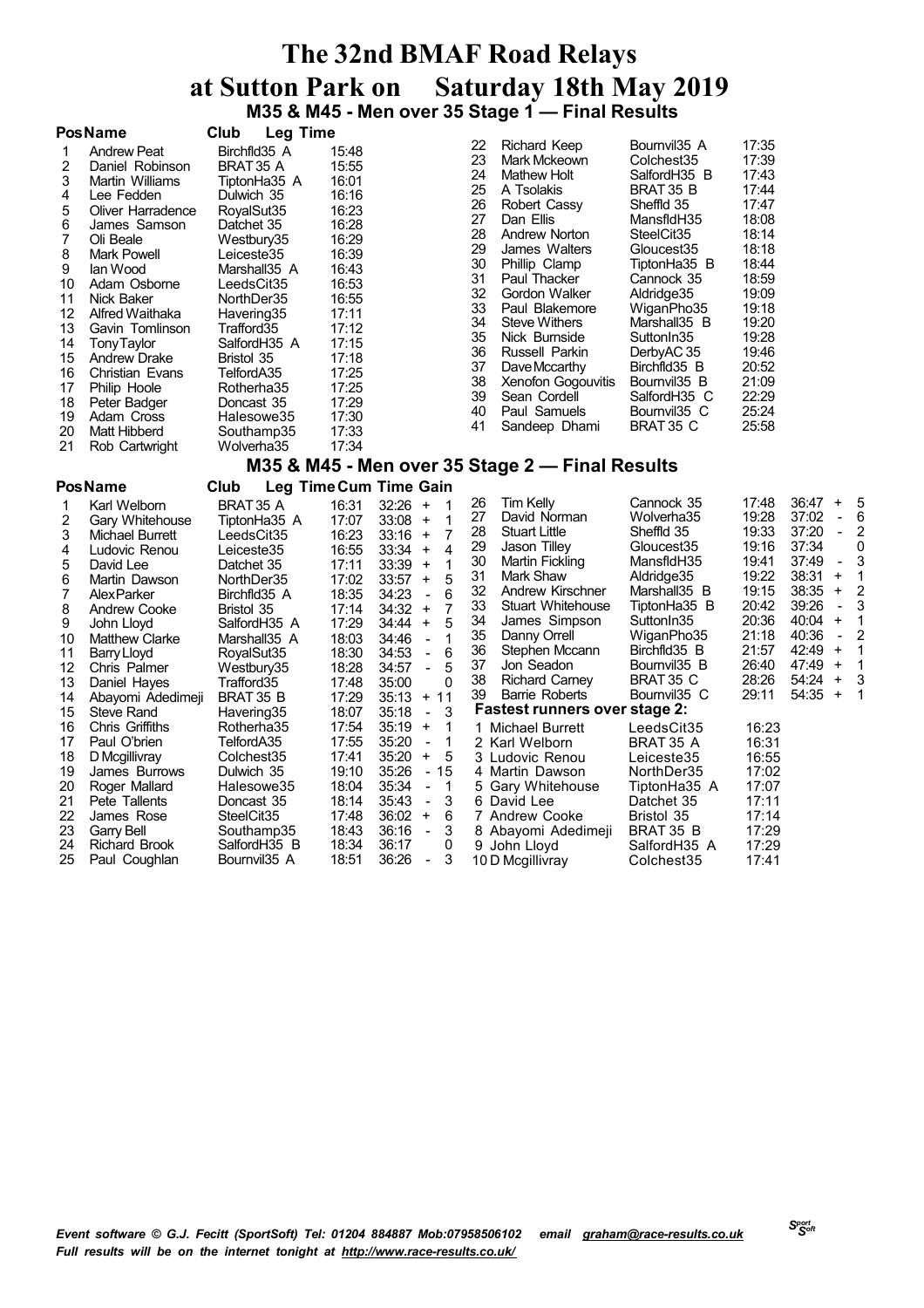## **M35 & M45 - Men over 35 Stage 3 — Final Results**

|    | <b>PosName</b>      | Club                   |       | Leg Time Cum Time Gain                              |    |                                      |                          |       |                     |                          |                          |
|----|---------------------|------------------------|-------|-----------------------------------------------------|----|--------------------------------------|--------------------------|-------|---------------------|--------------------------|--------------------------|
|    | Ben Gamble          | TiptonHa35 A           | 16:28 | 49:36<br>$\ddot{}$                                  | 26 | Paul Birkett                         | SalfordH35 B             | 19:23 | 55:40               | $\blacksquare$           | -2                       |
| 2  | Johnny Cullen       | BRAT 35 A              | 17:28 | 49:54<br>$\overline{\phantom{a}}$                   | 27 | Dave Smith                           | Wolverha35               | 18:53 | 55:55               |                          | 0                        |
| 3  | Liam O'brien        | LeedsCit35             | 17:05 | 50:21<br>0                                          | 28 | John Mckeon                          | Bournvil <sub>35</sub> A | 19:52 | 56:18               | $\overline{\phantom{0}}$ | 3                        |
| 4  | Stuart Robinson     | SalfordH35 A           | 16:25 | 51:09<br>5<br>$\ddot{}$                             | 29 | Kelly Dorset                         | Sheffld 35               | 20:21 | 57:41               | $\blacksquare$           |                          |
| 5  | James Connor        | Havering35             | 15:53 | 51:11<br>$+10$                                      | 30 | AndyWard                             | WiganPho35               | 17:36 | 58:12               | $+$                      | .5                       |
| 6  | Jeff Prest          | Trafford35             | 16:41 | 51:41<br>$\ddot{}$<br>-7                            | 31 | Matthew Bradbury                     | MansfldH35               | 20:43 | 58:32               | $\blacksquare$           | $\overline{1}$           |
|    | Gareth Deacon       | Leiceste35             | 18:24 | 51:58<br>3<br>$\overline{\phantom{a}}$              | 32 | Dean Hill                            | TiptonHa35 B             | 19:07 | 58:33               | $\ddot{}$                | $\overline{\phantom{1}}$ |
| 8  | Paul Woolley        | Datchet 35             | 18:26 | 52:05<br>3<br>$\blacksquare$                        | 33 | Steve Blakemore                      | Aldridge35               | 20:29 | 59:00               | $\sim$                   | -2                       |
| 9  | Tim Clayton         | NorthDer35             | 18:35 | 52:32<br>3<br>$\overline{\phantom{a}}$              | 34 | Dean Cross                           | SuttonIn35               | 19:22 | 59:26               |                          | $\Omega$                 |
| 10 | Steve Dunsby        | BRAT 35 B              | 17:30 | 52:43<br>$\ddot{}$<br>4                             | 35 | Windel Simpson                       | Birchfld35 B             | 22:00 | $1:04:49 +$         |                          |                          |
| 11 | Matt Biggs          | Birchfld35 A           | 18:30 | 52:53<br>4<br>$\overline{\phantom{a}}$              | 36 | James Evans                          | Bournvil <sub>35</sub> B | 22:08 | $1:09:57 +$         |                          |                          |
| 12 | Neil Turney         | Bristol 35             | 18:29 | 53:01<br>$\overline{4}$<br>$\overline{\phantom{a}}$ | 37 | <b>Martin Cleaver</b>                | BRAT 35 C                | 21:49 | $1:16:13 +$         |                          | $\mathbf 1$              |
| 13 | C Finister          | Marshall35 A           | 18:19 | 53:05<br>3<br>$\overline{\phantom{a}}$              | 38 | lan Edgington                        | Bournvil <sub>35</sub> C |       | $29:58$ 1:24:33 + 1 |                          |                          |
| 14 | Damian Worsdall     | Rotherha35             | 17:51 | 53:10<br>2<br>$\ddot{}$                             |    | <b>Fastest runners over stage 3:</b> |                          |       |                     |                          |                          |
| 15 | Chris Bagshaw       | TelfordA35             | 18:02 | 2<br>53:22<br>$\ddot{}$                             |    | 1 James Connor                       | Havering35               | 15:53 |                     |                          |                          |
| 16 | Chris Taylor        | RoyalSut35             | 18:41 | 53:34<br>5<br>$\overline{\phantom{a}}$              |    | 2 Stuart Robinson                    | SalfordH35 A             | 16:25 |                     |                          |                          |
| 17 | Simon Wright        | Doncast 35             | 18:07 | 53:50<br>4<br>$\ddot{}$                             |    | 3 Ben Gamble                         | TiptonHa35 A             | 16:28 |                     |                          |                          |
| 18 | Andrew Lovelock     | Colchest35             | 18:54 | 54:14<br>0                                          |    | 4 Jeff Prest                         | Trafford35               | 16:41 |                     |                          |                          |
| 19 | Andy Yapp           | Halesowe35             | 18:48 | 54:22<br>$\ddot{}$                                  |    | 5 Liam O'brien                       | LeedsCit35               | 17:05 |                     |                          |                          |
| 20 | Thomas King         | SteelCit <sub>35</sub> | 18:21 | 54:23<br>2<br>$\ddot{}$                             |    | 6 Johnny Cullen                      | BRAT 35 A                | 17:28 |                     |                          |                          |
| 21 | <b>Stuart Hicks</b> | Southamp35             | 18:19 | $\overline{2}$<br>54:35<br>$+$                      |    | 7 Steve Dunsby                       | BRAT 35 B                | 17:30 |                     |                          |                          |
| 22 | Tim Clothier        | Westbury35             | 19:41 | 54:38<br>$-10$                                      |    | 8 Owen Parry                         | Gloucest35               | 17:31 |                     |                          |                          |
| 23 | Owen Parry          | Gloucest35             | 17:31 | 55:05<br>$\ddot{}$<br>6                             |    | 9 Andy Ward                          | WiganPho35               | 17:36 |                     |                          |                          |
| 24 | Craig Pearson       | Cannock 35             | 18:23 | 55:10<br>2<br>$\ddot{}$                             |    | 10 Damian Worsdall                   | Rotherha35               | 17:51 |                     |                          |                          |
| 25 | Ross Rook           | Dulwich 35             | 19:46 | 55:12<br>6                                          |    |                                      |                          |       |                     |                          |                          |

### **M35 & M45 - Men over 35 Stage 4 — Final Results**

### **PosName Club Leg TimeCum Time Gain**

| 2        | <b>Richard White</b><br>Karl Darcy | TiptonHa35 A<br>SalfordH35 A | 17:01<br>15:29 | 1:06:37<br>0<br>$1:06:38 +$<br>2          | 25<br>26 | Grant Whigham<br>Wayne Church        | Bournvil <sub>35</sub> A<br>NorthDer35 | 22:59 | $18:50$ 1:15:08 + 3<br>1:15:31 | - 17           |    |
|----------|------------------------------------|------------------------------|----------------|-------------------------------------------|----------|--------------------------------------|----------------------------------------|-------|--------------------------------|----------------|----|
| 3        | Ben Carrington                     | BRAT 35 A                    | 17:19          | $1:07:13 -$                               | 27       | Jonathan Whittaker                   | Dulwich 35                             | 20:21 | 1:15:33                        | $-2$           |    |
|          | Alan Buckley                       | LeedsCit35                   | 17:17          | $1:07:38 -$                               | 28       | Robert Edwards                       | Wolverha35                             | 21:50 | 1:17:45                        | $\sim$         |    |
| 5        | Robert Warner                      | Havering35                   |                | 16:45 1:07:56<br>0                        | 29       | Paul Whittingham                     | Sutton In 35                           | 18:54 | $1:18:20 +$                    |                | -5 |
| 6        | Darren Russell                     | Trafford35                   |                | 17:42 1:09:23<br>0                        | 30       | James Thompson                       | Sheffld 35                             | 21:26 | 1:19:07                        | $\blacksquare$ |    |
|          | Nathan Warren                      | BRAT 35 B                    |                | 17:46 1:10:29 +<br>3                      | 31       | John Morrissey                       | WiganPho35                             | 21:05 | 1:19:17                        |                |    |
| 8        | Robert Harris                      | Birchfld35 A                 | 18:28          | $1:11:21 +$<br>3                          | 32       | <b>Brett Antill</b>                  | Aldridge35                             | 20:22 | $1:19:22 +$                    |                |    |
| 9        | Christopher Fox                    | Datchet 35                   |                | 19:22 1:11:27<br>$\overline{\phantom{a}}$ | 33       | Robert Sedgley                       | TiptonHa35 B                           | 21:47 | 1:20:20                        |                |    |
| 10       | Scott Williams                     | Rotherha35                   | 18:26          | $1:11:36 +$<br>4                          | 34       | Glen Holland                         | MansfldH35                             | 23:38 | 1:22:10                        |                |    |
| 11       | Stephen Ratcliffe                  | Marshall35 A                 |                | 18:43 1:11:48 +<br>2                      | 35       | Paul Maguire                         | Birchfld35 B                           |       | 19:13 1:24:02                  |                | 0  |
| 12       | Stephen Millward                   | Gloucest35                   | 16:43          | $1:11:48 + 11$                            | 36       | Richard Shearing                     | Bournvil35 B                           | 24:09 | 1:34:06                        |                | 0  |
| 13       | Rob Norman                         | TelfordA35                   | 18:39          | $1:12:01 +$<br>2                          | 37       | Ming Nham                            | BRAT 35 C                              |       | 25:17 1:41:30                  |                | 0  |
| 14       | <b>Andrew Butler</b>               | Halesowe35                   | 18:01          | $1:12:23 +$<br>5                          |          | <b>Fastest runners over stage 4:</b> |                                        |       |                                |                |    |
| 15       | Martin James                       | Doncast 35                   | 18:38          | $1:12:28 +$<br>2                          |          | 1 Karl Darcy                         | SalfordH35 A                           | 15:29 |                                |                |    |
| 16       | Andrew Lewis                       | Southamp35                   | 18:27          | $1:13:02 +$<br>5                          |          | 2 Stephen Millward                   | Gloucest35                             | 16:43 |                                |                |    |
| 17       | Simon Corker                       | RoyalSut35                   | 19:31          | $1:13:05 -$                               |          | 3 Robert Warner                      | Havering35                             | 16:45 |                                |                |    |
| 18       | Ged Mcmillan                       | Colchest35                   | 18:58          | 1:13:12                                   |          | 4 Richard White                      | TiptonHa35 A                           | 17:01 |                                |                |    |
| 19       | Jonathan Cooper                    | SteelCit <sub>35</sub>       | 18:55          | $1:13:18 +$                               |          | 5 Alan Buckley                       | LeedsCit35                             | 17:17 |                                |                |    |
| 20       | Darren Stringer                    | Bristol 35                   | 20:26          | $1:13:27 -$<br>8                          |          | 6 Ben Carrington                     | BRAT 35 A                              | 17:19 |                                |                |    |
| 21       | Owen Hurcombe<br><b>MattAdcock</b> | Cannock 35                   | 18:56          | $1:14:06 +$<br>1:14:13                    |          | 7 Darren Russell                     | Trafford35                             | 17:42 |                                |                |    |
| 22<br>23 | <b>Charles Foster</b>              | Leiceste35<br>SalfordH35 B   | 22:15<br>18:39 | 15<br>$\sim$<br>$1:14:19 +$<br>3          |          | 8 Nathan Warren                      | BRAT 35 B                              | 17:46 |                                |                |    |
| 24       | lan Gawinowski                     | Westbury35                   | 20:20          | 1:14:58<br>2<br>$\overline{\phantom{a}}$  |          | 9 Andrew Butler                      | Halesowe35                             | 18:01 |                                |                |    |
|          |                                    |                              |                |                                           |          | 10 Scott Williams                    | Rotherha35                             | 18:26 |                                |                |    |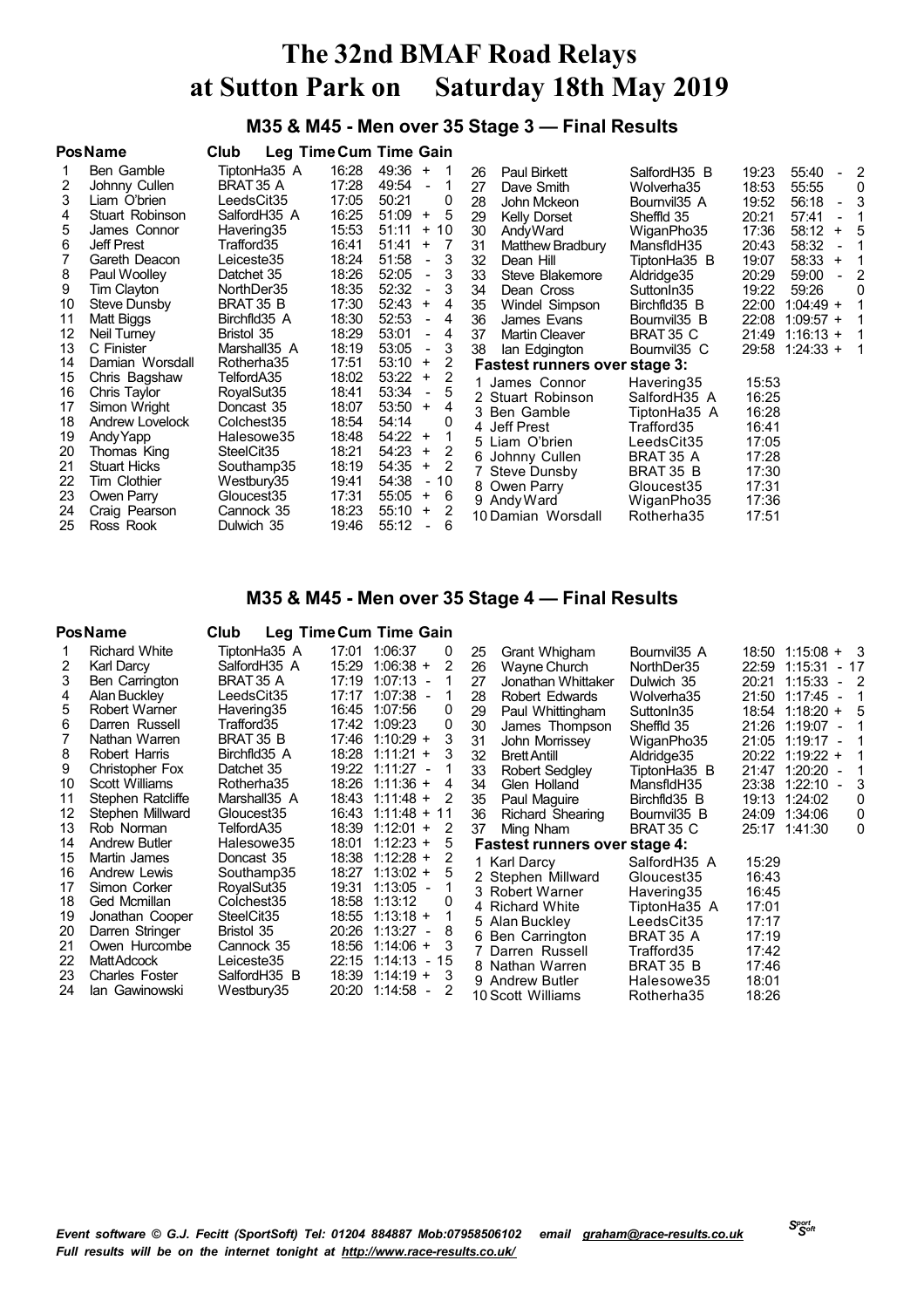## **M35 & M45 - Men over 35 Stage 5 — Final Results**

### **M35 & M45 - Men over 35 Stage 6 — Final Results**

|    | <b>PosName</b>        | Club                   |       | Leg Time Cum Time Gain              |          |                               |                          |       |                            |                     |
|----|-----------------------|------------------------|-------|-------------------------------------|----------|-------------------------------|--------------------------|-------|----------------------------|---------------------|
|    | Jonathon Carter       | TiptonHa35 A           |       | 16:08 1:38:44                       | 0        | lan Monaghan<br>24            | NorthDer35               |       | 20:11 1:55:53              | 0                   |
| 2  | Chris Livesey         | SalfordH35 A           | 15:51 | 1:38:47                             | $\Omega$ | <b>Mark Pidcock</b><br>25     | Sutton In 35             | 20:57 | $1:58:59 +$                | 2                   |
| 3  | James Marshall        | BRAT 35 A              | 16:47 | 1:40:38                             | $\Omega$ | <b>Brian Rose</b><br>26       | Sheffld 35               | 20:18 | $1:59:09 +$                | 4                   |
| 4  | Mick Hill             | LeedsCit35             | 16:06 | 1:40:40                             | $\Omega$ | Geoffrey Kitching<br>27       | Cannock 35               | 22:59 | 1:59:45                    |                     |
| 5  | Matt Berry            | Trafford35             | 17:26 | 1:43:11                             | $\Omega$ | 28<br>Mark Fantom             | TiptonHa35 B             | 22:09 | 2:00:27                    | 0                   |
| 6  | Barry Smith           | Havering35             | 17:43 | 1:44:03                             | $\Omega$ | Mike Mewse<br>29              | Westbury35               | 21:53 | 2:00:36                    | $\Omega$            |
|    | Paul Ward             | TelfordA35             | 17:09 | $1:47:08 +$                         |          | Gary Budinger<br>30           | Dulwich 35               |       | 24:53 2:01:31              | 5<br>$\sim$ 10 $\,$ |
| 8  | Jeremy Vick           | Marshall35 A           | 17:49 | $1:47:47 +$                         |          | 31<br>Harvey Whittington      | WiganPho35               | 22:30 | $2:02:35 +$                |                     |
| 9  | Jason Gunn            | Colchest35             | 17:46 | $1:48:00 +$                         |          | 32<br>Marcus Nye              | Aldridge 35              | 24:15 | 2:03:31                    |                     |
| 10 | Mark Ferguson         | Datchet 35             | 18:26 | $1:48:04 -$                         |          | 33<br>Shephen Davies          | MansfidH35               | 23:09 | 2:07:41<br>$\ddot{}$       |                     |
| 11 | Stephen Schubeler     | SteelCit <sub>35</sub> | 17:39 | $1:49:34 +$                         |          | 34<br>Peter Lawton            | Birchfld35 B             |       | 25:27 2:10:06 +            |                     |
| 12 | Steven Haines         | Gloucest35             | 19:51 | $1:49:59 -$                         |          | 35<br>Michael Woodall         | Bournvil <sub>35</sub> B |       | 23:36 2:23:11<br>$\ddot{}$ |                     |
| 13 | Martyn Whyman         | Rotherha35             | 20:29 | 1:50:23<br>$\overline{a}$           | 5        | Fastest runners over stage 6: |                          |       |                            |                     |
| 14 | Simon Rhodes          | Birchfld35 A           | 19:30 | $1:51:04 -$                         |          | 1 Chris Livesey               | SalfordH35 A             | 15:51 |                            |                     |
| 15 | Steve Marcer          | Southamp35             | 19:06 | $1:51:42 +$                         | 4        | 2 Mick Hill                   | LeedsCit35               | 16:06 |                            |                     |
| 16 | <b>Richard Gray</b>   | BRAT 35 B              | 20:19 | $1:52:39 +$                         |          | 3 Jonathon Carter             | TiptonHa35 A             | 16:08 |                            |                     |
| 17 | Steve Pennington      | SalfordH35 B           | 20:16 | $1:52:44 +$                         |          | 4 James Marshall              | BRAT 35 A                | 16:47 |                            |                     |
| 18 | Roy Turton            | Doncast 35             | 21:09 | $1:52:58 -$                         | 3        | 5 Paul Ward                   | TelfordA35               | 17:09 |                            |                     |
| 19 | David Pearce          | Leiceste35             | 18:27 | $1:53:03 +$                         | 3        | 6 Matt Berry                  | Trafford35               | 17:26 |                            |                     |
| 20 | Ally Jarvis           | RoyalSut35             | 21:27 | 1:53:09<br>$\overline{\phantom{a}}$ | 6        | 7 Stephen Schubeler           | SteelCit <sub>35</sub>   | 17:39 |                            |                     |
| 21 | <b>Richard Bowles</b> | Bristol 35             | 19:42 | $1:53:32 -$                         |          | 8 Barry Smith                 | Havering35               | 17:43 |                            |                     |
| 22 | <b>Matthew Allen</b>  | Halesowe35             | 20:23 | $1:54:36 -$                         |          | 9 Jason Gunn                  | Colchest35               | 17:46 |                            |                     |
| 23 | Simon Newman          | Bournvil35 A           | 20:10 | 1:55:08                             | 0        | 10 Jeremy Vick                | Marshall35 A             | 17:49 |                            |                     |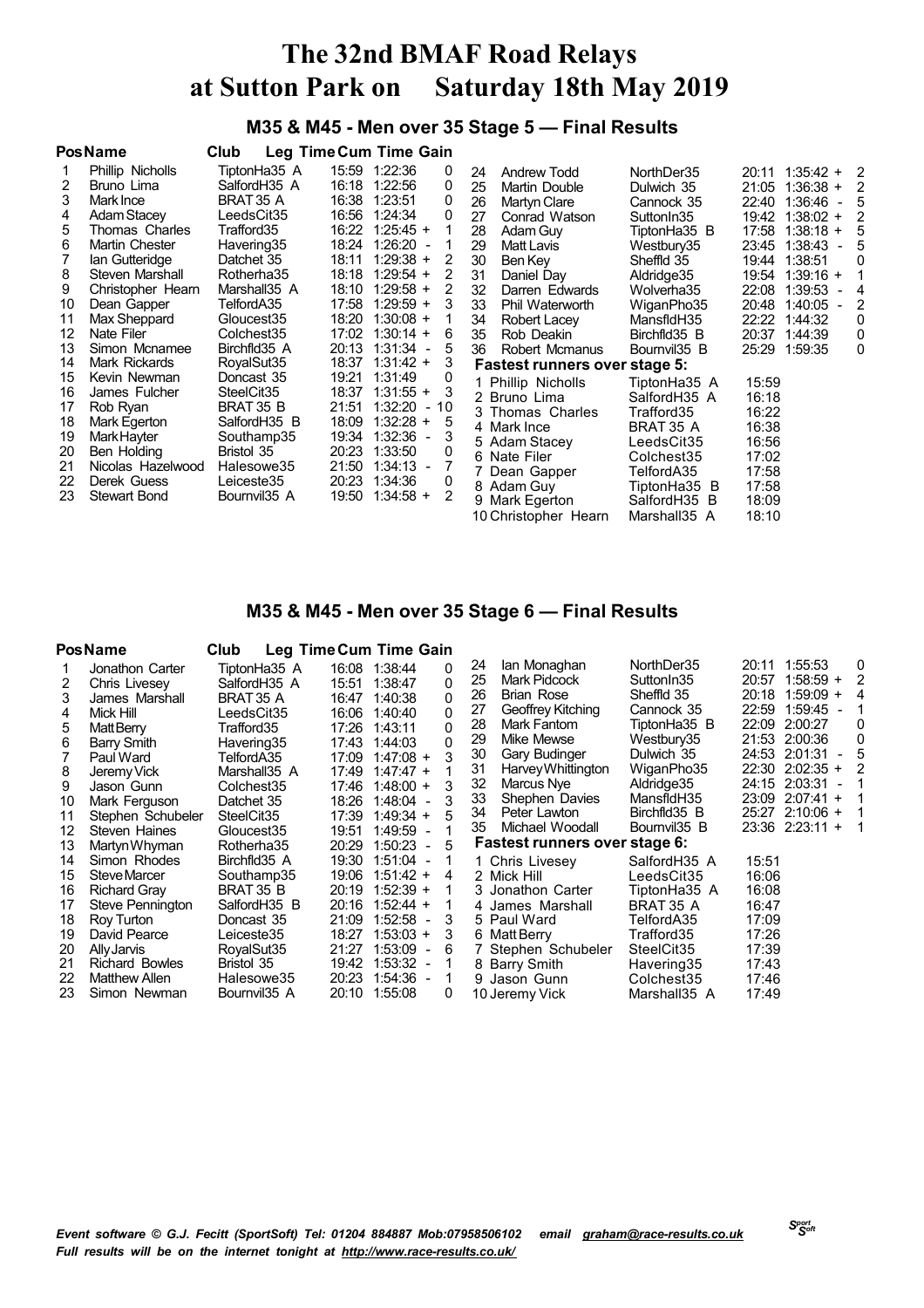## **Men over 35 — Team Results — Final**

## **(nn) is team position after the appropriate stage.**

| <b>Martin Williams</b><br>16:01<br>Gary Whitehouse<br>(3)<br>2<br>(2)<br>17:07<br>1<br>1 Andrew Peat<br>15:48<br>2<br>18:35<br>(1)<br>Alex Parker<br>(7)<br>16:28<br>4<br>3<br><b>Ben Gamble</b><br>(1)<br><b>Richard White</b><br>(1)<br>17:01<br>3 Matt Biggs<br>$(11)$ 18:30<br>4<br><b>Robert Harris</b><br>18:28<br>(8)<br>15:59<br>6<br>5 Phillip Nicholls<br>(1)<br>Jonathon Carter<br>(1)<br>16:08<br>5 SimonMcnamee<br>$(13)$ 20:13<br>6<br>$(14)$ 19:30<br>Simon Rhodes<br><b>Salford Harriers &amp; Ac M35</b><br>$'A'$ 1:38:47<br>2<br><b>Southampton AC M35</b><br>1:51:42<br>15<br>$(14)$ 17:15<br>1 Tony Taylor<br>2<br>John Lloyd<br>(9)<br>17:29<br>1 Matt Hibberd<br>$(23)$ 18:43<br>$(20)$ 17:33<br>2<br>Garry Bell<br>3 Stuart Robinson<br>Karl Darcy<br>(4)<br>16:25<br>4<br>(2)<br>15:29<br>3 Stuart Hicks<br>4<br>(16) 18:27<br>$(21)$ 18:19<br>Andrew Lewis<br>6<br>5 Bruno Lima<br>(2)<br>16:18<br>Chris Livesey<br>(2)<br>15:51<br>5 Mark Hayter<br>6<br><b>Steve Marcer</b><br>$(19)$ 19:34<br>$(15)$ 19:06<br><b>Birmingham Running A&amp;T M35</b><br>'A' 1:40:38<br>3<br><b>Birmingham Running A&amp;T M35</b><br>$B'$ 1:52:39<br>16<br>$\overline{2}$<br>Daniel Robinson<br>(2)<br>15:55<br>Karl Welborn<br>16:31<br>(1)<br>1<br>1 A Tsolakis<br>$(25)$ 17:44<br>2<br>Abayomi Adedimeji<br>$(14)$ 17:29<br>(2)<br>17:28<br>Johnny Cullen<br>4<br>(3)<br>17:19<br>3<br>Ben Carrington<br>3 Steve Dunsby<br>$(10)$ 17:30<br>4<br>Nathan Warren<br>17:46<br>(7)<br>6<br>5 Mark Ince<br>(3)<br>16:38<br>James Marshall<br>(3)<br>16:47<br>5 Rob Ryan<br>$(17)$ 21:51<br>6<br>Richard Gray<br>$(16)$ 20:19<br>1:40:40<br><b>Leeds City AC M35</b><br>4<br><b>Salford Harriers &amp; Ac M35</b><br>'B' 1:52:44<br>17<br>1 Adam Osborne<br>$(10)$ 16:53<br>2<br>Michael Burrett<br>(3)<br>16:23<br>1 Mathew Holt<br>$(24)$ 17:43<br>$\overline{2}$<br><b>Richard Brook</b><br>(24) 18:34<br>$\overline{4}$<br>3 Liam O'brien<br>(3)<br>17:05<br>Alan Buckley<br>17:17<br>(4)<br>3 Paul Birkett<br>4<br>$(23)$ 18:39<br>$(26)$ 19:23<br><b>Charles Foster</b><br>16:56<br>6<br>Mick Hill<br>5 Adam Stacey<br>(4)<br>(4)<br>16:06<br>5<br>Mark Egerton<br>$(18)$ 18:09<br>6<br>$(17)$ 20:16<br>Steve Pennington<br><b>Trafford AC M35</b><br>1:43:11<br>5<br>18<br>Doncaster AC M35<br>1:52:58<br>Gavin Tomlinson<br>$(13)$ 17:12<br>2<br>(13) 17:48<br>Daniel Hayes<br>1<br>1 Peter Badger<br>$(18)$ 17:29<br>$\overline{2}$<br>Pete Tallents<br>$(21)$ 18:14<br>Jeff Prest<br>4<br>Darren Russell<br>3<br>(6)<br>16:41<br>(6)<br>17:42<br>3 Simon Wright<br>4<br>$(15)$ 18:38<br>(17)<br>18:07<br>Martin James<br>16:22<br>5 Thomas Charles<br>6<br>Matt Berry<br>(5)<br>(5)<br>17:26<br>5 Kevin Newman<br>$(15)$ 19:21<br>6<br>Roy Turton<br>(18) 21:09<br><b>Havering Ac M35</b><br>1:44:03<br>6<br>Leicester Coritanian Ac M35<br>1:53:03<br>19<br>Alfred Waithaka<br>$(12)$ 17:11<br>2<br>Steve Rand<br>$(15)$ 18:07<br>1.<br>1 Mark Powell<br>(8)<br>16:39<br>$\overline{2}$<br>Ludovic Renou<br>(4)<br>16:55<br>James Connor<br>(5)<br>15:53<br>4<br>Robert Warner<br>(5)<br>16:45<br>3<br>3 Gareth Deacon<br>18:24<br>Matt Adcock<br>$(22)$ 22:15<br>(7)<br>4<br>18:24<br>6<br>5 Martin Chester<br>(6)<br>Barry Smith<br>(6)<br>17:43<br>5 Derek Guess<br>(22)<br>20:23<br>David Pearce<br>6<br>$(19)$ 18:27<br><b>Telford Ac M35</b><br>1:47:08<br>7<br><b>Royal Sutton Coldfield M35</b><br>1:53:09<br>20<br>1 Christian Evans<br>Paul O'brien<br>$(17)$ 17:55<br>(16) 17:25<br>2<br>1 Oliver Harradence (5)<br>16:23<br>2<br>Barry Lloyd<br>$(11)$ 18:30<br>$(15)$ 18:02<br>4<br>(13) 18:39<br>3 Chris Bagshaw<br>Rob Norman<br>4<br>3 Chris Taylor<br>$(16)$ 18:41<br>Simon Corker<br>$(17)$ 19:31<br>5 Dean Gapper<br>$(10)$ 17:58<br>6<br>Paul Ward<br>17:09<br>(7)<br>5 Mark Rickards<br>$(14)$ 18:37<br>6<br>Ally Jarvis<br>$(20)$ 21:27<br><b>Marshall Milton Keynes Ac M35</b><br>'A' 1:47:47<br>8<br><b>Bristol &amp; West Ac M35</b><br>1:53:32<br>21<br>1 IanWood<br>(9)<br>16:43<br>$\overline{2}$<br><b>Matthew Clarke</b><br>$(10)$ 18:03<br>1 Andrew Drake<br>Andrew Cooke<br>17:14<br>$(15)$ 17:18<br>2<br>(8)<br>3 C Finister<br>$(13)$ 18:19<br>4<br>Stephen Ratcliffe<br>$(11)$ 18:43<br>3 Neil Turney<br>18:29<br>4<br>Darren Stringer<br>$(20)$ 20:26<br>(12)<br>18:10<br>6<br>(9)<br>Jeremy Vick<br>$(8)$ 17:49<br>5 Christopher Hearn<br>5 Ben Holding<br>$(20)$ 20:23<br>6<br><b>Richard Bowles</b><br>$(21)$ 19:42<br>1:48:00<br><b>Colchester Harriers Ac M35</b><br>9<br>1:54:36<br>22<br><b>Halesowen Acc M35</b><br>Mark Mckeown<br>D Mcgillivray<br>$(23)$ 17:39<br>2<br>(18) 17:41<br>1<br>1 Adam Cross<br>$(19)$ 17:30<br>Roger Mallard<br>$(20)$ 18:04<br>2<br>$(18)$ 18:54<br>4<br>Ged Mcmillan<br>$(18)$ 18:58<br>3 Andrew Lovelock<br>3 Andy Yapp<br>Andrew Butler<br>(14) 18:01<br>(19)<br>18:48<br>4<br>6<br>5 Nate Filer<br>$(12)$ 17:02<br>Jason Gunn<br>$(9)$ 17:46<br>5<br>21:50<br>Matthew Allen<br>$(22)$ 20:23<br>Nicolas Hazelwood (21)<br>6<br>1:48:04<br><b>Datchet Dashers M35</b><br>10<br><b>Bournville Harriers M35</b><br>'A' 1:55:08<br>23<br>James Samson<br>(6)<br>16:28<br>2<br>David Lee<br>$(5)$ 17:11<br>1<br>1 Richard Keep<br>$(22)$ 17:35<br>2<br>Paul Coughlan<br>$(25)$ 18:51<br>4<br>3 PaulWoolley<br>(8)<br>18:26<br>Christopher Fox<br>$(9)$ 19:22<br>3 John Mckeon<br>$(28)$ 19:52<br>4<br>Grant Whigham<br>$(25)$ 18:50<br>18:11<br>5 Ian Gutteridge<br>(7)<br>6<br>Mark Ferguson<br>$(10)$ 18:26<br>5 Stewart Bond<br>Simon Newman<br>$(23)$ 19:50<br>6<br>$(23)$ 20:10<br><b>Steel City Striders Rc M35</b><br>1:49:34<br>11<br><b>North Derbyshire Rc M35</b><br>1:55:53<br>24<br>$(28)$ 18:14<br>1 Andrew Norton<br>2<br>$(22)$ 17:48<br>James Rose<br>1 Nick Baker<br>$(11)$ 16:55<br>2<br>Martin Dawson<br>(6)<br>17:02<br>3 Thomas King<br>$(20)$ 18:21<br>4<br>Jonathan Cooper<br>$(19)$ 18:55<br>3 Tim Clayton<br>(9)<br>18:35<br>4<br>Wayne Church<br>$(26)$ 22:59<br>$(16)$ 18:37<br>6<br>Stephen Schubeler<br>5 James Fulcher<br>$(11)$ 17:39<br>5 Andrew Todd<br>$(24)$ 20:11<br>6<br>lan Monaghan<br>(24) 20:11<br><b>Gloucester Ac M35</b><br>1:49:59<br>12<br><b>Sutton In Ashfield M35</b><br>1:58:59<br>25<br>James Walters<br>$(29)$ 18:18<br>Jason Tilley<br>$(29)$ 19:16<br>2<br>1<br>1 Nick Burnside<br>$(35)$ 19:28<br>2<br>James Simpson<br>$(34)$ 20:36<br>3 Owen Parry<br>$(23)$ 17:31<br>4<br>Stephen Millward<br>$(12)$ 16:43<br>3 Dean Cross<br>$(34)$ 19:22<br><b>PaulWhittingham</b><br>4<br>$(29)$ 18:54<br>6<br><b>Steven Haines</b><br>5 Max Sheppard<br>$(11)$ 18:20<br>$(12)$ 19:51<br>5 Conrad Watson<br>$(27)$ 19:42<br>Mark Pidcock<br>$(25)$ 20:57<br>6<br><b>Rotherham Harriers &amp; Ac M35</b><br>1:50:23<br>13<br><b>Sheffield Rc M35</b><br>1:59:09<br>26<br>1 PhilipHoole<br>$(17)$ 17:25<br>Chris Griffiths<br>2<br>$(16)$ 17:54<br><b>Robert Cassy</b><br>$(26)$ 17:47<br><b>Stuart Little</b><br>2<br>$(28)$ 19:33<br>1<br>Damian Worsdall<br>$(14)$ 17:51<br>Scott Williams<br>3<br>4<br>$(10)$ 18:26<br>3 Kelly Dorset<br>$(29)$ 20:21<br>4<br>James Thompson<br>$(30)$ 21:26<br>18:18<br>5 Steven Marshall<br>(8)<br>6<br>Martyn Whyman<br>$(13)$ 20:29<br>5 Ben Key<br>$(30)$ 19:44<br><b>Brian Rose</b><br>$(26)$ 20:18<br>6 | <b>Tipton Harriers M35</b><br>1 |  | 'A' 1:38:44 |  | 14 | <b>Birchfield Harriers M35</b> |  | 'A' 1:51:04 |  |
|-------------------------------------------------------------------------------------------------------------------------------------------------------------------------------------------------------------------------------------------------------------------------------------------------------------------------------------------------------------------------------------------------------------------------------------------------------------------------------------------------------------------------------------------------------------------------------------------------------------------------------------------------------------------------------------------------------------------------------------------------------------------------------------------------------------------------------------------------------------------------------------------------------------------------------------------------------------------------------------------------------------------------------------------------------------------------------------------------------------------------------------------------------------------------------------------------------------------------------------------------------------------------------------------------------------------------------------------------------------------------------------------------------------------------------------------------------------------------------------------------------------------------------------------------------------------------------------------------------------------------------------------------------------------------------------------------------------------------------------------------------------------------------------------------------------------------------------------------------------------------------------------------------------------------------------------------------------------------------------------------------------------------------------------------------------------------------------------------------------------------------------------------------------------------------------------------------------------------------------------------------------------------------------------------------------------------------------------------------------------------------------------------------------------------------------------------------------------------------------------------------------------------------------------------------------------------------------------------------------------------------------------------------------------------------------------------------------------------------------------------------------------------------------------------------------------------------------------------------------------------------------------------------------------------------------------------------------------------------------------------------------------------------------------------------------------------------------------------------------------------------------------------------------------------------------------------------------------------------------------------------------------------------------------------------------------------------------------------------------------------------------------------------------------------------------------------------------------------------------------------------------------------------------------------------------------------------------------------------------------------------------------------------------------------------------------------------------------------------------------------------------------------------------------------------------------------------------------------------------------------------------------------------------------------------------------------------------------------------------------------------------------------------------------------------------------------------------------------------------------------------------------------------------------------------------------------------------------------------------------------------------------------------------------------------------------------------------------------------------------------------------------------------------------------------------------------------------------------------------------------------------------------------------------------------------------------------------------------------------------------------------------------------------------------------------------------------------------------------------------------------------------------------------------------------------------------------------------------------------------------------------------------------------------------------------------------------------------------------------------------------------------------------------------------------------------------------------------------------------------------------------------------------------------------------------------------------------------------------------------------------------------------------------------------------------------------------------------------------------------------------------------------------------------------------------------------------------------------------------------------------------------------------------------------------------------------------------------------------------------------------------------------------------------------------------------------------------------------------------------------------------------------------------------------------------------------------------------------------------------------------------------------------------------------------------------------------------------------------------------------------------------------------------------------------------------------------------------------------------------------------------------------------------------------------------------------------------------------------------------------------------------------------------------------------------------------------------------------------------------------------------------------------------------------------------------------------------------------------------------------------------------------------------------------------------------------------------------------------------------------------------------------------------------------------------------------------------------------------------------------------------------------------------------------------------------------------------------------------------------------------------------------------------------------------------------------------------------------------------------------------------------------------------------------------------------------------------------------------------------------------------------------------------------------------------------------------------------------------------------------------------------------------------------|---------------------------------|--|-------------|--|----|--------------------------------|--|-------------|--|
|                                                                                                                                                                                                                                                                                                                                                                                                                                                                                                                                                                                                                                                                                                                                                                                                                                                                                                                                                                                                                                                                                                                                                                                                                                                                                                                                                                                                                                                                                                                                                                                                                                                                                                                                                                                                                                                                                                                                                                                                                                                                                                                                                                                                                                                                                                                                                                                                                                                                                                                                                                                                                                                                                                                                                                                                                                                                                                                                                                                                                                                                                                                                                                                                                                                                                                                                                                                                                                                                                                                                                                                                                                                                                                                                                                                                                                                                                                                                                                                                                                                                                                                                                                                                                                                                                                                                                                                                                                                                                                                                                                                                                                                                                                                                                                                                                                                                                                                                                                                                                                                                                                                                                                                                                                                                                                                                                                                                                                                                                                                                                                                                                                                                                                                                                                                                                                                                                                                                                                                                                                                                                                                                                                                                                                                                                                                                                                                                                                                                                                                                                                                                                                                                                                                                                                                                                                                                                                                                                                                                                                                                                                                                                                                                                                                                                           |                                 |  |             |  |    |                                |  |             |  |
|                                                                                                                                                                                                                                                                                                                                                                                                                                                                                                                                                                                                                                                                                                                                                                                                                                                                                                                                                                                                                                                                                                                                                                                                                                                                                                                                                                                                                                                                                                                                                                                                                                                                                                                                                                                                                                                                                                                                                                                                                                                                                                                                                                                                                                                                                                                                                                                                                                                                                                                                                                                                                                                                                                                                                                                                                                                                                                                                                                                                                                                                                                                                                                                                                                                                                                                                                                                                                                                                                                                                                                                                                                                                                                                                                                                                                                                                                                                                                                                                                                                                                                                                                                                                                                                                                                                                                                                                                                                                                                                                                                                                                                                                                                                                                                                                                                                                                                                                                                                                                                                                                                                                                                                                                                                                                                                                                                                                                                                                                                                                                                                                                                                                                                                                                                                                                                                                                                                                                                                                                                                                                                                                                                                                                                                                                                                                                                                                                                                                                                                                                                                                                                                                                                                                                                                                                                                                                                                                                                                                                                                                                                                                                                                                                                                                                           |                                 |  |             |  |    |                                |  |             |  |
|                                                                                                                                                                                                                                                                                                                                                                                                                                                                                                                                                                                                                                                                                                                                                                                                                                                                                                                                                                                                                                                                                                                                                                                                                                                                                                                                                                                                                                                                                                                                                                                                                                                                                                                                                                                                                                                                                                                                                                                                                                                                                                                                                                                                                                                                                                                                                                                                                                                                                                                                                                                                                                                                                                                                                                                                                                                                                                                                                                                                                                                                                                                                                                                                                                                                                                                                                                                                                                                                                                                                                                                                                                                                                                                                                                                                                                                                                                                                                                                                                                                                                                                                                                                                                                                                                                                                                                                                                                                                                                                                                                                                                                                                                                                                                                                                                                                                                                                                                                                                                                                                                                                                                                                                                                                                                                                                                                                                                                                                                                                                                                                                                                                                                                                                                                                                                                                                                                                                                                                                                                                                                                                                                                                                                                                                                                                                                                                                                                                                                                                                                                                                                                                                                                                                                                                                                                                                                                                                                                                                                                                                                                                                                                                                                                                                                           |                                 |  |             |  |    |                                |  |             |  |
|                                                                                                                                                                                                                                                                                                                                                                                                                                                                                                                                                                                                                                                                                                                                                                                                                                                                                                                                                                                                                                                                                                                                                                                                                                                                                                                                                                                                                                                                                                                                                                                                                                                                                                                                                                                                                                                                                                                                                                                                                                                                                                                                                                                                                                                                                                                                                                                                                                                                                                                                                                                                                                                                                                                                                                                                                                                                                                                                                                                                                                                                                                                                                                                                                                                                                                                                                                                                                                                                                                                                                                                                                                                                                                                                                                                                                                                                                                                                                                                                                                                                                                                                                                                                                                                                                                                                                                                                                                                                                                                                                                                                                                                                                                                                                                                                                                                                                                                                                                                                                                                                                                                                                                                                                                                                                                                                                                                                                                                                                                                                                                                                                                                                                                                                                                                                                                                                                                                                                                                                                                                                                                                                                                                                                                                                                                                                                                                                                                                                                                                                                                                                                                                                                                                                                                                                                                                                                                                                                                                                                                                                                                                                                                                                                                                                                           |                                 |  |             |  |    |                                |  |             |  |
|                                                                                                                                                                                                                                                                                                                                                                                                                                                                                                                                                                                                                                                                                                                                                                                                                                                                                                                                                                                                                                                                                                                                                                                                                                                                                                                                                                                                                                                                                                                                                                                                                                                                                                                                                                                                                                                                                                                                                                                                                                                                                                                                                                                                                                                                                                                                                                                                                                                                                                                                                                                                                                                                                                                                                                                                                                                                                                                                                                                                                                                                                                                                                                                                                                                                                                                                                                                                                                                                                                                                                                                                                                                                                                                                                                                                                                                                                                                                                                                                                                                                                                                                                                                                                                                                                                                                                                                                                                                                                                                                                                                                                                                                                                                                                                                                                                                                                                                                                                                                                                                                                                                                                                                                                                                                                                                                                                                                                                                                                                                                                                                                                                                                                                                                                                                                                                                                                                                                                                                                                                                                                                                                                                                                                                                                                                                                                                                                                                                                                                                                                                                                                                                                                                                                                                                                                                                                                                                                                                                                                                                                                                                                                                                                                                                                                           |                                 |  |             |  |    |                                |  |             |  |
|                                                                                                                                                                                                                                                                                                                                                                                                                                                                                                                                                                                                                                                                                                                                                                                                                                                                                                                                                                                                                                                                                                                                                                                                                                                                                                                                                                                                                                                                                                                                                                                                                                                                                                                                                                                                                                                                                                                                                                                                                                                                                                                                                                                                                                                                                                                                                                                                                                                                                                                                                                                                                                                                                                                                                                                                                                                                                                                                                                                                                                                                                                                                                                                                                                                                                                                                                                                                                                                                                                                                                                                                                                                                                                                                                                                                                                                                                                                                                                                                                                                                                                                                                                                                                                                                                                                                                                                                                                                                                                                                                                                                                                                                                                                                                                                                                                                                                                                                                                                                                                                                                                                                                                                                                                                                                                                                                                                                                                                                                                                                                                                                                                                                                                                                                                                                                                                                                                                                                                                                                                                                                                                                                                                                                                                                                                                                                                                                                                                                                                                                                                                                                                                                                                                                                                                                                                                                                                                                                                                                                                                                                                                                                                                                                                                                                           |                                 |  |             |  |    |                                |  |             |  |
|                                                                                                                                                                                                                                                                                                                                                                                                                                                                                                                                                                                                                                                                                                                                                                                                                                                                                                                                                                                                                                                                                                                                                                                                                                                                                                                                                                                                                                                                                                                                                                                                                                                                                                                                                                                                                                                                                                                                                                                                                                                                                                                                                                                                                                                                                                                                                                                                                                                                                                                                                                                                                                                                                                                                                                                                                                                                                                                                                                                                                                                                                                                                                                                                                                                                                                                                                                                                                                                                                                                                                                                                                                                                                                                                                                                                                                                                                                                                                                                                                                                                                                                                                                                                                                                                                                                                                                                                                                                                                                                                                                                                                                                                                                                                                                                                                                                                                                                                                                                                                                                                                                                                                                                                                                                                                                                                                                                                                                                                                                                                                                                                                                                                                                                                                                                                                                                                                                                                                                                                                                                                                                                                                                                                                                                                                                                                                                                                                                                                                                                                                                                                                                                                                                                                                                                                                                                                                                                                                                                                                                                                                                                                                                                                                                                                                           |                                 |  |             |  |    |                                |  |             |  |
|                                                                                                                                                                                                                                                                                                                                                                                                                                                                                                                                                                                                                                                                                                                                                                                                                                                                                                                                                                                                                                                                                                                                                                                                                                                                                                                                                                                                                                                                                                                                                                                                                                                                                                                                                                                                                                                                                                                                                                                                                                                                                                                                                                                                                                                                                                                                                                                                                                                                                                                                                                                                                                                                                                                                                                                                                                                                                                                                                                                                                                                                                                                                                                                                                                                                                                                                                                                                                                                                                                                                                                                                                                                                                                                                                                                                                                                                                                                                                                                                                                                                                                                                                                                                                                                                                                                                                                                                                                                                                                                                                                                                                                                                                                                                                                                                                                                                                                                                                                                                                                                                                                                                                                                                                                                                                                                                                                                                                                                                                                                                                                                                                                                                                                                                                                                                                                                                                                                                                                                                                                                                                                                                                                                                                                                                                                                                                                                                                                                                                                                                                                                                                                                                                                                                                                                                                                                                                                                                                                                                                                                                                                                                                                                                                                                                                           |                                 |  |             |  |    |                                |  |             |  |
|                                                                                                                                                                                                                                                                                                                                                                                                                                                                                                                                                                                                                                                                                                                                                                                                                                                                                                                                                                                                                                                                                                                                                                                                                                                                                                                                                                                                                                                                                                                                                                                                                                                                                                                                                                                                                                                                                                                                                                                                                                                                                                                                                                                                                                                                                                                                                                                                                                                                                                                                                                                                                                                                                                                                                                                                                                                                                                                                                                                                                                                                                                                                                                                                                                                                                                                                                                                                                                                                                                                                                                                                                                                                                                                                                                                                                                                                                                                                                                                                                                                                                                                                                                                                                                                                                                                                                                                                                                                                                                                                                                                                                                                                                                                                                                                                                                                                                                                                                                                                                                                                                                                                                                                                                                                                                                                                                                                                                                                                                                                                                                                                                                                                                                                                                                                                                                                                                                                                                                                                                                                                                                                                                                                                                                                                                                                                                                                                                                                                                                                                                                                                                                                                                                                                                                                                                                                                                                                                                                                                                                                                                                                                                                                                                                                                                           |                                 |  |             |  |    |                                |  |             |  |
|                                                                                                                                                                                                                                                                                                                                                                                                                                                                                                                                                                                                                                                                                                                                                                                                                                                                                                                                                                                                                                                                                                                                                                                                                                                                                                                                                                                                                                                                                                                                                                                                                                                                                                                                                                                                                                                                                                                                                                                                                                                                                                                                                                                                                                                                                                                                                                                                                                                                                                                                                                                                                                                                                                                                                                                                                                                                                                                                                                                                                                                                                                                                                                                                                                                                                                                                                                                                                                                                                                                                                                                                                                                                                                                                                                                                                                                                                                                                                                                                                                                                                                                                                                                                                                                                                                                                                                                                                                                                                                                                                                                                                                                                                                                                                                                                                                                                                                                                                                                                                                                                                                                                                                                                                                                                                                                                                                                                                                                                                                                                                                                                                                                                                                                                                                                                                                                                                                                                                                                                                                                                                                                                                                                                                                                                                                                                                                                                                                                                                                                                                                                                                                                                                                                                                                                                                                                                                                                                                                                                                                                                                                                                                                                                                                                                                           |                                 |  |             |  |    |                                |  |             |  |
|                                                                                                                                                                                                                                                                                                                                                                                                                                                                                                                                                                                                                                                                                                                                                                                                                                                                                                                                                                                                                                                                                                                                                                                                                                                                                                                                                                                                                                                                                                                                                                                                                                                                                                                                                                                                                                                                                                                                                                                                                                                                                                                                                                                                                                                                                                                                                                                                                                                                                                                                                                                                                                                                                                                                                                                                                                                                                                                                                                                                                                                                                                                                                                                                                                                                                                                                                                                                                                                                                                                                                                                                                                                                                                                                                                                                                                                                                                                                                                                                                                                                                                                                                                                                                                                                                                                                                                                                                                                                                                                                                                                                                                                                                                                                                                                                                                                                                                                                                                                                                                                                                                                                                                                                                                                                                                                                                                                                                                                                                                                                                                                                                                                                                                                                                                                                                                                                                                                                                                                                                                                                                                                                                                                                                                                                                                                                                                                                                                                                                                                                                                                                                                                                                                                                                                                                                                                                                                                                                                                                                                                                                                                                                                                                                                                                                           |                                 |  |             |  |    |                                |  |             |  |
|                                                                                                                                                                                                                                                                                                                                                                                                                                                                                                                                                                                                                                                                                                                                                                                                                                                                                                                                                                                                                                                                                                                                                                                                                                                                                                                                                                                                                                                                                                                                                                                                                                                                                                                                                                                                                                                                                                                                                                                                                                                                                                                                                                                                                                                                                                                                                                                                                                                                                                                                                                                                                                                                                                                                                                                                                                                                                                                                                                                                                                                                                                                                                                                                                                                                                                                                                                                                                                                                                                                                                                                                                                                                                                                                                                                                                                                                                                                                                                                                                                                                                                                                                                                                                                                                                                                                                                                                                                                                                                                                                                                                                                                                                                                                                                                                                                                                                                                                                                                                                                                                                                                                                                                                                                                                                                                                                                                                                                                                                                                                                                                                                                                                                                                                                                                                                                                                                                                                                                                                                                                                                                                                                                                                                                                                                                                                                                                                                                                                                                                                                                                                                                                                                                                                                                                                                                                                                                                                                                                                                                                                                                                                                                                                                                                                                           |                                 |  |             |  |    |                                |  |             |  |
|                                                                                                                                                                                                                                                                                                                                                                                                                                                                                                                                                                                                                                                                                                                                                                                                                                                                                                                                                                                                                                                                                                                                                                                                                                                                                                                                                                                                                                                                                                                                                                                                                                                                                                                                                                                                                                                                                                                                                                                                                                                                                                                                                                                                                                                                                                                                                                                                                                                                                                                                                                                                                                                                                                                                                                                                                                                                                                                                                                                                                                                                                                                                                                                                                                                                                                                                                                                                                                                                                                                                                                                                                                                                                                                                                                                                                                                                                                                                                                                                                                                                                                                                                                                                                                                                                                                                                                                                                                                                                                                                                                                                                                                                                                                                                                                                                                                                                                                                                                                                                                                                                                                                                                                                                                                                                                                                                                                                                                                                                                                                                                                                                                                                                                                                                                                                                                                                                                                                                                                                                                                                                                                                                                                                                                                                                                                                                                                                                                                                                                                                                                                                                                                                                                                                                                                                                                                                                                                                                                                                                                                                                                                                                                                                                                                                                           |                                 |  |             |  |    |                                |  |             |  |
|                                                                                                                                                                                                                                                                                                                                                                                                                                                                                                                                                                                                                                                                                                                                                                                                                                                                                                                                                                                                                                                                                                                                                                                                                                                                                                                                                                                                                                                                                                                                                                                                                                                                                                                                                                                                                                                                                                                                                                                                                                                                                                                                                                                                                                                                                                                                                                                                                                                                                                                                                                                                                                                                                                                                                                                                                                                                                                                                                                                                                                                                                                                                                                                                                                                                                                                                                                                                                                                                                                                                                                                                                                                                                                                                                                                                                                                                                                                                                                                                                                                                                                                                                                                                                                                                                                                                                                                                                                                                                                                                                                                                                                                                                                                                                                                                                                                                                                                                                                                                                                                                                                                                                                                                                                                                                                                                                                                                                                                                                                                                                                                                                                                                                                                                                                                                                                                                                                                                                                                                                                                                                                                                                                                                                                                                                                                                                                                                                                                                                                                                                                                                                                                                                                                                                                                                                                                                                                                                                                                                                                                                                                                                                                                                                                                                                           |                                 |  |             |  |    |                                |  |             |  |
|                                                                                                                                                                                                                                                                                                                                                                                                                                                                                                                                                                                                                                                                                                                                                                                                                                                                                                                                                                                                                                                                                                                                                                                                                                                                                                                                                                                                                                                                                                                                                                                                                                                                                                                                                                                                                                                                                                                                                                                                                                                                                                                                                                                                                                                                                                                                                                                                                                                                                                                                                                                                                                                                                                                                                                                                                                                                                                                                                                                                                                                                                                                                                                                                                                                                                                                                                                                                                                                                                                                                                                                                                                                                                                                                                                                                                                                                                                                                                                                                                                                                                                                                                                                                                                                                                                                                                                                                                                                                                                                                                                                                                                                                                                                                                                                                                                                                                                                                                                                                                                                                                                                                                                                                                                                                                                                                                                                                                                                                                                                                                                                                                                                                                                                                                                                                                                                                                                                                                                                                                                                                                                                                                                                                                                                                                                                                                                                                                                                                                                                                                                                                                                                                                                                                                                                                                                                                                                                                                                                                                                                                                                                                                                                                                                                                                           |                                 |  |             |  |    |                                |  |             |  |
|                                                                                                                                                                                                                                                                                                                                                                                                                                                                                                                                                                                                                                                                                                                                                                                                                                                                                                                                                                                                                                                                                                                                                                                                                                                                                                                                                                                                                                                                                                                                                                                                                                                                                                                                                                                                                                                                                                                                                                                                                                                                                                                                                                                                                                                                                                                                                                                                                                                                                                                                                                                                                                                                                                                                                                                                                                                                                                                                                                                                                                                                                                                                                                                                                                                                                                                                                                                                                                                                                                                                                                                                                                                                                                                                                                                                                                                                                                                                                                                                                                                                                                                                                                                                                                                                                                                                                                                                                                                                                                                                                                                                                                                                                                                                                                                                                                                                                                                                                                                                                                                                                                                                                                                                                                                                                                                                                                                                                                                                                                                                                                                                                                                                                                                                                                                                                                                                                                                                                                                                                                                                                                                                                                                                                                                                                                                                                                                                                                                                                                                                                                                                                                                                                                                                                                                                                                                                                                                                                                                                                                                                                                                                                                                                                                                                                           |                                 |  |             |  |    |                                |  |             |  |
|                                                                                                                                                                                                                                                                                                                                                                                                                                                                                                                                                                                                                                                                                                                                                                                                                                                                                                                                                                                                                                                                                                                                                                                                                                                                                                                                                                                                                                                                                                                                                                                                                                                                                                                                                                                                                                                                                                                                                                                                                                                                                                                                                                                                                                                                                                                                                                                                                                                                                                                                                                                                                                                                                                                                                                                                                                                                                                                                                                                                                                                                                                                                                                                                                                                                                                                                                                                                                                                                                                                                                                                                                                                                                                                                                                                                                                                                                                                                                                                                                                                                                                                                                                                                                                                                                                                                                                                                                                                                                                                                                                                                                                                                                                                                                                                                                                                                                                                                                                                                                                                                                                                                                                                                                                                                                                                                                                                                                                                                                                                                                                                                                                                                                                                                                                                                                                                                                                                                                                                                                                                                                                                                                                                                                                                                                                                                                                                                                                                                                                                                                                                                                                                                                                                                                                                                                                                                                                                                                                                                                                                                                                                                                                                                                                                                                           |                                 |  |             |  |    |                                |  |             |  |
|                                                                                                                                                                                                                                                                                                                                                                                                                                                                                                                                                                                                                                                                                                                                                                                                                                                                                                                                                                                                                                                                                                                                                                                                                                                                                                                                                                                                                                                                                                                                                                                                                                                                                                                                                                                                                                                                                                                                                                                                                                                                                                                                                                                                                                                                                                                                                                                                                                                                                                                                                                                                                                                                                                                                                                                                                                                                                                                                                                                                                                                                                                                                                                                                                                                                                                                                                                                                                                                                                                                                                                                                                                                                                                                                                                                                                                                                                                                                                                                                                                                                                                                                                                                                                                                                                                                                                                                                                                                                                                                                                                                                                                                                                                                                                                                                                                                                                                                                                                                                                                                                                                                                                                                                                                                                                                                                                                                                                                                                                                                                                                                                                                                                                                                                                                                                                                                                                                                                                                                                                                                                                                                                                                                                                                                                                                                                                                                                                                                                                                                                                                                                                                                                                                                                                                                                                                                                                                                                                                                                                                                                                                                                                                                                                                                                                           |                                 |  |             |  |    |                                |  |             |  |
|                                                                                                                                                                                                                                                                                                                                                                                                                                                                                                                                                                                                                                                                                                                                                                                                                                                                                                                                                                                                                                                                                                                                                                                                                                                                                                                                                                                                                                                                                                                                                                                                                                                                                                                                                                                                                                                                                                                                                                                                                                                                                                                                                                                                                                                                                                                                                                                                                                                                                                                                                                                                                                                                                                                                                                                                                                                                                                                                                                                                                                                                                                                                                                                                                                                                                                                                                                                                                                                                                                                                                                                                                                                                                                                                                                                                                                                                                                                                                                                                                                                                                                                                                                                                                                                                                                                                                                                                                                                                                                                                                                                                                                                                                                                                                                                                                                                                                                                                                                                                                                                                                                                                                                                                                                                                                                                                                                                                                                                                                                                                                                                                                                                                                                                                                                                                                                                                                                                                                                                                                                                                                                                                                                                                                                                                                                                                                                                                                                                                                                                                                                                                                                                                                                                                                                                                                                                                                                                                                                                                                                                                                                                                                                                                                                                                                           |                                 |  |             |  |    |                                |  |             |  |
|                                                                                                                                                                                                                                                                                                                                                                                                                                                                                                                                                                                                                                                                                                                                                                                                                                                                                                                                                                                                                                                                                                                                                                                                                                                                                                                                                                                                                                                                                                                                                                                                                                                                                                                                                                                                                                                                                                                                                                                                                                                                                                                                                                                                                                                                                                                                                                                                                                                                                                                                                                                                                                                                                                                                                                                                                                                                                                                                                                                                                                                                                                                                                                                                                                                                                                                                                                                                                                                                                                                                                                                                                                                                                                                                                                                                                                                                                                                                                                                                                                                                                                                                                                                                                                                                                                                                                                                                                                                                                                                                                                                                                                                                                                                                                                                                                                                                                                                                                                                                                                                                                                                                                                                                                                                                                                                                                                                                                                                                                                                                                                                                                                                                                                                                                                                                                                                                                                                                                                                                                                                                                                                                                                                                                                                                                                                                                                                                                                                                                                                                                                                                                                                                                                                                                                                                                                                                                                                                                                                                                                                                                                                                                                                                                                                                                           |                                 |  |             |  |    |                                |  |             |  |
|                                                                                                                                                                                                                                                                                                                                                                                                                                                                                                                                                                                                                                                                                                                                                                                                                                                                                                                                                                                                                                                                                                                                                                                                                                                                                                                                                                                                                                                                                                                                                                                                                                                                                                                                                                                                                                                                                                                                                                                                                                                                                                                                                                                                                                                                                                                                                                                                                                                                                                                                                                                                                                                                                                                                                                                                                                                                                                                                                                                                                                                                                                                                                                                                                                                                                                                                                                                                                                                                                                                                                                                                                                                                                                                                                                                                                                                                                                                                                                                                                                                                                                                                                                                                                                                                                                                                                                                                                                                                                                                                                                                                                                                                                                                                                                                                                                                                                                                                                                                                                                                                                                                                                                                                                                                                                                                                                                                                                                                                                                                                                                                                                                                                                                                                                                                                                                                                                                                                                                                                                                                                                                                                                                                                                                                                                                                                                                                                                                                                                                                                                                                                                                                                                                                                                                                                                                                                                                                                                                                                                                                                                                                                                                                                                                                                                           |                                 |  |             |  |    |                                |  |             |  |
|                                                                                                                                                                                                                                                                                                                                                                                                                                                                                                                                                                                                                                                                                                                                                                                                                                                                                                                                                                                                                                                                                                                                                                                                                                                                                                                                                                                                                                                                                                                                                                                                                                                                                                                                                                                                                                                                                                                                                                                                                                                                                                                                                                                                                                                                                                                                                                                                                                                                                                                                                                                                                                                                                                                                                                                                                                                                                                                                                                                                                                                                                                                                                                                                                                                                                                                                                                                                                                                                                                                                                                                                                                                                                                                                                                                                                                                                                                                                                                                                                                                                                                                                                                                                                                                                                                                                                                                                                                                                                                                                                                                                                                                                                                                                                                                                                                                                                                                                                                                                                                                                                                                                                                                                                                                                                                                                                                                                                                                                                                                                                                                                                                                                                                                                                                                                                                                                                                                                                                                                                                                                                                                                                                                                                                                                                                                                                                                                                                                                                                                                                                                                                                                                                                                                                                                                                                                                                                                                                                                                                                                                                                                                                                                                                                                                                           |                                 |  |             |  |    |                                |  |             |  |
|                                                                                                                                                                                                                                                                                                                                                                                                                                                                                                                                                                                                                                                                                                                                                                                                                                                                                                                                                                                                                                                                                                                                                                                                                                                                                                                                                                                                                                                                                                                                                                                                                                                                                                                                                                                                                                                                                                                                                                                                                                                                                                                                                                                                                                                                                                                                                                                                                                                                                                                                                                                                                                                                                                                                                                                                                                                                                                                                                                                                                                                                                                                                                                                                                                                                                                                                                                                                                                                                                                                                                                                                                                                                                                                                                                                                                                                                                                                                                                                                                                                                                                                                                                                                                                                                                                                                                                                                                                                                                                                                                                                                                                                                                                                                                                                                                                                                                                                                                                                                                                                                                                                                                                                                                                                                                                                                                                                                                                                                                                                                                                                                                                                                                                                                                                                                                                                                                                                                                                                                                                                                                                                                                                                                                                                                                                                                                                                                                                                                                                                                                                                                                                                                                                                                                                                                                                                                                                                                                                                                                                                                                                                                                                                                                                                                                           |                                 |  |             |  |    |                                |  |             |  |
|                                                                                                                                                                                                                                                                                                                                                                                                                                                                                                                                                                                                                                                                                                                                                                                                                                                                                                                                                                                                                                                                                                                                                                                                                                                                                                                                                                                                                                                                                                                                                                                                                                                                                                                                                                                                                                                                                                                                                                                                                                                                                                                                                                                                                                                                                                                                                                                                                                                                                                                                                                                                                                                                                                                                                                                                                                                                                                                                                                                                                                                                                                                                                                                                                                                                                                                                                                                                                                                                                                                                                                                                                                                                                                                                                                                                                                                                                                                                                                                                                                                                                                                                                                                                                                                                                                                                                                                                                                                                                                                                                                                                                                                                                                                                                                                                                                                                                                                                                                                                                                                                                                                                                                                                                                                                                                                                                                                                                                                                                                                                                                                                                                                                                                                                                                                                                                                                                                                                                                                                                                                                                                                                                                                                                                                                                                                                                                                                                                                                                                                                                                                                                                                                                                                                                                                                                                                                                                                                                                                                                                                                                                                                                                                                                                                                                           |                                 |  |             |  |    |                                |  |             |  |
|                                                                                                                                                                                                                                                                                                                                                                                                                                                                                                                                                                                                                                                                                                                                                                                                                                                                                                                                                                                                                                                                                                                                                                                                                                                                                                                                                                                                                                                                                                                                                                                                                                                                                                                                                                                                                                                                                                                                                                                                                                                                                                                                                                                                                                                                                                                                                                                                                                                                                                                                                                                                                                                                                                                                                                                                                                                                                                                                                                                                                                                                                                                                                                                                                                                                                                                                                                                                                                                                                                                                                                                                                                                                                                                                                                                                                                                                                                                                                                                                                                                                                                                                                                                                                                                                                                                                                                                                                                                                                                                                                                                                                                                                                                                                                                                                                                                                                                                                                                                                                                                                                                                                                                                                                                                                                                                                                                                                                                                                                                                                                                                                                                                                                                                                                                                                                                                                                                                                                                                                                                                                                                                                                                                                                                                                                                                                                                                                                                                                                                                                                                                                                                                                                                                                                                                                                                                                                                                                                                                                                                                                                                                                                                                                                                                                                           |                                 |  |             |  |    |                                |  |             |  |
|                                                                                                                                                                                                                                                                                                                                                                                                                                                                                                                                                                                                                                                                                                                                                                                                                                                                                                                                                                                                                                                                                                                                                                                                                                                                                                                                                                                                                                                                                                                                                                                                                                                                                                                                                                                                                                                                                                                                                                                                                                                                                                                                                                                                                                                                                                                                                                                                                                                                                                                                                                                                                                                                                                                                                                                                                                                                                                                                                                                                                                                                                                                                                                                                                                                                                                                                                                                                                                                                                                                                                                                                                                                                                                                                                                                                                                                                                                                                                                                                                                                                                                                                                                                                                                                                                                                                                                                                                                                                                                                                                                                                                                                                                                                                                                                                                                                                                                                                                                                                                                                                                                                                                                                                                                                                                                                                                                                                                                                                                                                                                                                                                                                                                                                                                                                                                                                                                                                                                                                                                                                                                                                                                                                                                                                                                                                                                                                                                                                                                                                                                                                                                                                                                                                                                                                                                                                                                                                                                                                                                                                                                                                                                                                                                                                                                           |                                 |  |             |  |    |                                |  |             |  |
|                                                                                                                                                                                                                                                                                                                                                                                                                                                                                                                                                                                                                                                                                                                                                                                                                                                                                                                                                                                                                                                                                                                                                                                                                                                                                                                                                                                                                                                                                                                                                                                                                                                                                                                                                                                                                                                                                                                                                                                                                                                                                                                                                                                                                                                                                                                                                                                                                                                                                                                                                                                                                                                                                                                                                                                                                                                                                                                                                                                                                                                                                                                                                                                                                                                                                                                                                                                                                                                                                                                                                                                                                                                                                                                                                                                                                                                                                                                                                                                                                                                                                                                                                                                                                                                                                                                                                                                                                                                                                                                                                                                                                                                                                                                                                                                                                                                                                                                                                                                                                                                                                                                                                                                                                                                                                                                                                                                                                                                                                                                                                                                                                                                                                                                                                                                                                                                                                                                                                                                                                                                                                                                                                                                                                                                                                                                                                                                                                                                                                                                                                                                                                                                                                                                                                                                                                                                                                                                                                                                                                                                                                                                                                                                                                                                                                           |                                 |  |             |  |    |                                |  |             |  |
|                                                                                                                                                                                                                                                                                                                                                                                                                                                                                                                                                                                                                                                                                                                                                                                                                                                                                                                                                                                                                                                                                                                                                                                                                                                                                                                                                                                                                                                                                                                                                                                                                                                                                                                                                                                                                                                                                                                                                                                                                                                                                                                                                                                                                                                                                                                                                                                                                                                                                                                                                                                                                                                                                                                                                                                                                                                                                                                                                                                                                                                                                                                                                                                                                                                                                                                                                                                                                                                                                                                                                                                                                                                                                                                                                                                                                                                                                                                                                                                                                                                                                                                                                                                                                                                                                                                                                                                                                                                                                                                                                                                                                                                                                                                                                                                                                                                                                                                                                                                                                                                                                                                                                                                                                                                                                                                                                                                                                                                                                                                                                                                                                                                                                                                                                                                                                                                                                                                                                                                                                                                                                                                                                                                                                                                                                                                                                                                                                                                                                                                                                                                                                                                                                                                                                                                                                                                                                                                                                                                                                                                                                                                                                                                                                                                                                           |                                 |  |             |  |    |                                |  |             |  |
|                                                                                                                                                                                                                                                                                                                                                                                                                                                                                                                                                                                                                                                                                                                                                                                                                                                                                                                                                                                                                                                                                                                                                                                                                                                                                                                                                                                                                                                                                                                                                                                                                                                                                                                                                                                                                                                                                                                                                                                                                                                                                                                                                                                                                                                                                                                                                                                                                                                                                                                                                                                                                                                                                                                                                                                                                                                                                                                                                                                                                                                                                                                                                                                                                                                                                                                                                                                                                                                                                                                                                                                                                                                                                                                                                                                                                                                                                                                                                                                                                                                                                                                                                                                                                                                                                                                                                                                                                                                                                                                                                                                                                                                                                                                                                                                                                                                                                                                                                                                                                                                                                                                                                                                                                                                                                                                                                                                                                                                                                                                                                                                                                                                                                                                                                                                                                                                                                                                                                                                                                                                                                                                                                                                                                                                                                                                                                                                                                                                                                                                                                                                                                                                                                                                                                                                                                                                                                                                                                                                                                                                                                                                                                                                                                                                                                           |                                 |  |             |  |    |                                |  |             |  |
|                                                                                                                                                                                                                                                                                                                                                                                                                                                                                                                                                                                                                                                                                                                                                                                                                                                                                                                                                                                                                                                                                                                                                                                                                                                                                                                                                                                                                                                                                                                                                                                                                                                                                                                                                                                                                                                                                                                                                                                                                                                                                                                                                                                                                                                                                                                                                                                                                                                                                                                                                                                                                                                                                                                                                                                                                                                                                                                                                                                                                                                                                                                                                                                                                                                                                                                                                                                                                                                                                                                                                                                                                                                                                                                                                                                                                                                                                                                                                                                                                                                                                                                                                                                                                                                                                                                                                                                                                                                                                                                                                                                                                                                                                                                                                                                                                                                                                                                                                                                                                                                                                                                                                                                                                                                                                                                                                                                                                                                                                                                                                                                                                                                                                                                                                                                                                                                                                                                                                                                                                                                                                                                                                                                                                                                                                                                                                                                                                                                                                                                                                                                                                                                                                                                                                                                                                                                                                                                                                                                                                                                                                                                                                                                                                                                                                           |                                 |  |             |  |    |                                |  |             |  |
|                                                                                                                                                                                                                                                                                                                                                                                                                                                                                                                                                                                                                                                                                                                                                                                                                                                                                                                                                                                                                                                                                                                                                                                                                                                                                                                                                                                                                                                                                                                                                                                                                                                                                                                                                                                                                                                                                                                                                                                                                                                                                                                                                                                                                                                                                                                                                                                                                                                                                                                                                                                                                                                                                                                                                                                                                                                                                                                                                                                                                                                                                                                                                                                                                                                                                                                                                                                                                                                                                                                                                                                                                                                                                                                                                                                                                                                                                                                                                                                                                                                                                                                                                                                                                                                                                                                                                                                                                                                                                                                                                                                                                                                                                                                                                                                                                                                                                                                                                                                                                                                                                                                                                                                                                                                                                                                                                                                                                                                                                                                                                                                                                                                                                                                                                                                                                                                                                                                                                                                                                                                                                                                                                                                                                                                                                                                                                                                                                                                                                                                                                                                                                                                                                                                                                                                                                                                                                                                                                                                                                                                                                                                                                                                                                                                                                           |                                 |  |             |  |    |                                |  |             |  |
|                                                                                                                                                                                                                                                                                                                                                                                                                                                                                                                                                                                                                                                                                                                                                                                                                                                                                                                                                                                                                                                                                                                                                                                                                                                                                                                                                                                                                                                                                                                                                                                                                                                                                                                                                                                                                                                                                                                                                                                                                                                                                                                                                                                                                                                                                                                                                                                                                                                                                                                                                                                                                                                                                                                                                                                                                                                                                                                                                                                                                                                                                                                                                                                                                                                                                                                                                                                                                                                                                                                                                                                                                                                                                                                                                                                                                                                                                                                                                                                                                                                                                                                                                                                                                                                                                                                                                                                                                                                                                                                                                                                                                                                                                                                                                                                                                                                                                                                                                                                                                                                                                                                                                                                                                                                                                                                                                                                                                                                                                                                                                                                                                                                                                                                                                                                                                                                                                                                                                                                                                                                                                                                                                                                                                                                                                                                                                                                                                                                                                                                                                                                                                                                                                                                                                                                                                                                                                                                                                                                                                                                                                                                                                                                                                                                                                           |                                 |  |             |  |    |                                |  |             |  |
|                                                                                                                                                                                                                                                                                                                                                                                                                                                                                                                                                                                                                                                                                                                                                                                                                                                                                                                                                                                                                                                                                                                                                                                                                                                                                                                                                                                                                                                                                                                                                                                                                                                                                                                                                                                                                                                                                                                                                                                                                                                                                                                                                                                                                                                                                                                                                                                                                                                                                                                                                                                                                                                                                                                                                                                                                                                                                                                                                                                                                                                                                                                                                                                                                                                                                                                                                                                                                                                                                                                                                                                                                                                                                                                                                                                                                                                                                                                                                                                                                                                                                                                                                                                                                                                                                                                                                                                                                                                                                                                                                                                                                                                                                                                                                                                                                                                                                                                                                                                                                                                                                                                                                                                                                                                                                                                                                                                                                                                                                                                                                                                                                                                                                                                                                                                                                                                                                                                                                                                                                                                                                                                                                                                                                                                                                                                                                                                                                                                                                                                                                                                                                                                                                                                                                                                                                                                                                                                                                                                                                                                                                                                                                                                                                                                                                           |                                 |  |             |  |    |                                |  |             |  |
|                                                                                                                                                                                                                                                                                                                                                                                                                                                                                                                                                                                                                                                                                                                                                                                                                                                                                                                                                                                                                                                                                                                                                                                                                                                                                                                                                                                                                                                                                                                                                                                                                                                                                                                                                                                                                                                                                                                                                                                                                                                                                                                                                                                                                                                                                                                                                                                                                                                                                                                                                                                                                                                                                                                                                                                                                                                                                                                                                                                                                                                                                                                                                                                                                                                                                                                                                                                                                                                                                                                                                                                                                                                                                                                                                                                                                                                                                                                                                                                                                                                                                                                                                                                                                                                                                                                                                                                                                                                                                                                                                                                                                                                                                                                                                                                                                                                                                                                                                                                                                                                                                                                                                                                                                                                                                                                                                                                                                                                                                                                                                                                                                                                                                                                                                                                                                                                                                                                                                                                                                                                                                                                                                                                                                                                                                                                                                                                                                                                                                                                                                                                                                                                                                                                                                                                                                                                                                                                                                                                                                                                                                                                                                                                                                                                                                           |                                 |  |             |  |    |                                |  |             |  |
|                                                                                                                                                                                                                                                                                                                                                                                                                                                                                                                                                                                                                                                                                                                                                                                                                                                                                                                                                                                                                                                                                                                                                                                                                                                                                                                                                                                                                                                                                                                                                                                                                                                                                                                                                                                                                                                                                                                                                                                                                                                                                                                                                                                                                                                                                                                                                                                                                                                                                                                                                                                                                                                                                                                                                                                                                                                                                                                                                                                                                                                                                                                                                                                                                                                                                                                                                                                                                                                                                                                                                                                                                                                                                                                                                                                                                                                                                                                                                                                                                                                                                                                                                                                                                                                                                                                                                                                                                                                                                                                                                                                                                                                                                                                                                                                                                                                                                                                                                                                                                                                                                                                                                                                                                                                                                                                                                                                                                                                                                                                                                                                                                                                                                                                                                                                                                                                                                                                                                                                                                                                                                                                                                                                                                                                                                                                                                                                                                                                                                                                                                                                                                                                                                                                                                                                                                                                                                                                                                                                                                                                                                                                                                                                                                                                                                           |                                 |  |             |  |    |                                |  |             |  |
|                                                                                                                                                                                                                                                                                                                                                                                                                                                                                                                                                                                                                                                                                                                                                                                                                                                                                                                                                                                                                                                                                                                                                                                                                                                                                                                                                                                                                                                                                                                                                                                                                                                                                                                                                                                                                                                                                                                                                                                                                                                                                                                                                                                                                                                                                                                                                                                                                                                                                                                                                                                                                                                                                                                                                                                                                                                                                                                                                                                                                                                                                                                                                                                                                                                                                                                                                                                                                                                                                                                                                                                                                                                                                                                                                                                                                                                                                                                                                                                                                                                                                                                                                                                                                                                                                                                                                                                                                                                                                                                                                                                                                                                                                                                                                                                                                                                                                                                                                                                                                                                                                                                                                                                                                                                                                                                                                                                                                                                                                                                                                                                                                                                                                                                                                                                                                                                                                                                                                                                                                                                                                                                                                                                                                                                                                                                                                                                                                                                                                                                                                                                                                                                                                                                                                                                                                                                                                                                                                                                                                                                                                                                                                                                                                                                                                           |                                 |  |             |  |    |                                |  |             |  |
|                                                                                                                                                                                                                                                                                                                                                                                                                                                                                                                                                                                                                                                                                                                                                                                                                                                                                                                                                                                                                                                                                                                                                                                                                                                                                                                                                                                                                                                                                                                                                                                                                                                                                                                                                                                                                                                                                                                                                                                                                                                                                                                                                                                                                                                                                                                                                                                                                                                                                                                                                                                                                                                                                                                                                                                                                                                                                                                                                                                                                                                                                                                                                                                                                                                                                                                                                                                                                                                                                                                                                                                                                                                                                                                                                                                                                                                                                                                                                                                                                                                                                                                                                                                                                                                                                                                                                                                                                                                                                                                                                                                                                                                                                                                                                                                                                                                                                                                                                                                                                                                                                                                                                                                                                                                                                                                                                                                                                                                                                                                                                                                                                                                                                                                                                                                                                                                                                                                                                                                                                                                                                                                                                                                                                                                                                                                                                                                                                                                                                                                                                                                                                                                                                                                                                                                                                                                                                                                                                                                                                                                                                                                                                                                                                                                                                           |                                 |  |             |  |    |                                |  |             |  |
|                                                                                                                                                                                                                                                                                                                                                                                                                                                                                                                                                                                                                                                                                                                                                                                                                                                                                                                                                                                                                                                                                                                                                                                                                                                                                                                                                                                                                                                                                                                                                                                                                                                                                                                                                                                                                                                                                                                                                                                                                                                                                                                                                                                                                                                                                                                                                                                                                                                                                                                                                                                                                                                                                                                                                                                                                                                                                                                                                                                                                                                                                                                                                                                                                                                                                                                                                                                                                                                                                                                                                                                                                                                                                                                                                                                                                                                                                                                                                                                                                                                                                                                                                                                                                                                                                                                                                                                                                                                                                                                                                                                                                                                                                                                                                                                                                                                                                                                                                                                                                                                                                                                                                                                                                                                                                                                                                                                                                                                                                                                                                                                                                                                                                                                                                                                                                                                                                                                                                                                                                                                                                                                                                                                                                                                                                                                                                                                                                                                                                                                                                                                                                                                                                                                                                                                                                                                                                                                                                                                                                                                                                                                                                                                                                                                                                           |                                 |  |             |  |    |                                |  |             |  |
|                                                                                                                                                                                                                                                                                                                                                                                                                                                                                                                                                                                                                                                                                                                                                                                                                                                                                                                                                                                                                                                                                                                                                                                                                                                                                                                                                                                                                                                                                                                                                                                                                                                                                                                                                                                                                                                                                                                                                                                                                                                                                                                                                                                                                                                                                                                                                                                                                                                                                                                                                                                                                                                                                                                                                                                                                                                                                                                                                                                                                                                                                                                                                                                                                                                                                                                                                                                                                                                                                                                                                                                                                                                                                                                                                                                                                                                                                                                                                                                                                                                                                                                                                                                                                                                                                                                                                                                                                                                                                                                                                                                                                                                                                                                                                                                                                                                                                                                                                                                                                                                                                                                                                                                                                                                                                                                                                                                                                                                                                                                                                                                                                                                                                                                                                                                                                                                                                                                                                                                                                                                                                                                                                                                                                                                                                                                                                                                                                                                                                                                                                                                                                                                                                                                                                                                                                                                                                                                                                                                                                                                                                                                                                                                                                                                                                           |                                 |  |             |  |    |                                |  |             |  |
|                                                                                                                                                                                                                                                                                                                                                                                                                                                                                                                                                                                                                                                                                                                                                                                                                                                                                                                                                                                                                                                                                                                                                                                                                                                                                                                                                                                                                                                                                                                                                                                                                                                                                                                                                                                                                                                                                                                                                                                                                                                                                                                                                                                                                                                                                                                                                                                                                                                                                                                                                                                                                                                                                                                                                                                                                                                                                                                                                                                                                                                                                                                                                                                                                                                                                                                                                                                                                                                                                                                                                                                                                                                                                                                                                                                                                                                                                                                                                                                                                                                                                                                                                                                                                                                                                                                                                                                                                                                                                                                                                                                                                                                                                                                                                                                                                                                                                                                                                                                                                                                                                                                                                                                                                                                                                                                                                                                                                                                                                                                                                                                                                                                                                                                                                                                                                                                                                                                                                                                                                                                                                                                                                                                                                                                                                                                                                                                                                                                                                                                                                                                                                                                                                                                                                                                                                                                                                                                                                                                                                                                                                                                                                                                                                                                                                           |                                 |  |             |  |    |                                |  |             |  |
|                                                                                                                                                                                                                                                                                                                                                                                                                                                                                                                                                                                                                                                                                                                                                                                                                                                                                                                                                                                                                                                                                                                                                                                                                                                                                                                                                                                                                                                                                                                                                                                                                                                                                                                                                                                                                                                                                                                                                                                                                                                                                                                                                                                                                                                                                                                                                                                                                                                                                                                                                                                                                                                                                                                                                                                                                                                                                                                                                                                                                                                                                                                                                                                                                                                                                                                                                                                                                                                                                                                                                                                                                                                                                                                                                                                                                                                                                                                                                                                                                                                                                                                                                                                                                                                                                                                                                                                                                                                                                                                                                                                                                                                                                                                                                                                                                                                                                                                                                                                                                                                                                                                                                                                                                                                                                                                                                                                                                                                                                                                                                                                                                                                                                                                                                                                                                                                                                                                                                                                                                                                                                                                                                                                                                                                                                                                                                                                                                                                                                                                                                                                                                                                                                                                                                                                                                                                                                                                                                                                                                                                                                                                                                                                                                                                                                           |                                 |  |             |  |    |                                |  |             |  |
|                                                                                                                                                                                                                                                                                                                                                                                                                                                                                                                                                                                                                                                                                                                                                                                                                                                                                                                                                                                                                                                                                                                                                                                                                                                                                                                                                                                                                                                                                                                                                                                                                                                                                                                                                                                                                                                                                                                                                                                                                                                                                                                                                                                                                                                                                                                                                                                                                                                                                                                                                                                                                                                                                                                                                                                                                                                                                                                                                                                                                                                                                                                                                                                                                                                                                                                                                                                                                                                                                                                                                                                                                                                                                                                                                                                                                                                                                                                                                                                                                                                                                                                                                                                                                                                                                                                                                                                                                                                                                                                                                                                                                                                                                                                                                                                                                                                                                                                                                                                                                                                                                                                                                                                                                                                                                                                                                                                                                                                                                                                                                                                                                                                                                                                                                                                                                                                                                                                                                                                                                                                                                                                                                                                                                                                                                                                                                                                                                                                                                                                                                                                                                                                                                                                                                                                                                                                                                                                                                                                                                                                                                                                                                                                                                                                                                           |                                 |  |             |  |    |                                |  |             |  |
|                                                                                                                                                                                                                                                                                                                                                                                                                                                                                                                                                                                                                                                                                                                                                                                                                                                                                                                                                                                                                                                                                                                                                                                                                                                                                                                                                                                                                                                                                                                                                                                                                                                                                                                                                                                                                                                                                                                                                                                                                                                                                                                                                                                                                                                                                                                                                                                                                                                                                                                                                                                                                                                                                                                                                                                                                                                                                                                                                                                                                                                                                                                                                                                                                                                                                                                                                                                                                                                                                                                                                                                                                                                                                                                                                                                                                                                                                                                                                                                                                                                                                                                                                                                                                                                                                                                                                                                                                                                                                                                                                                                                                                                                                                                                                                                                                                                                                                                                                                                                                                                                                                                                                                                                                                                                                                                                                                                                                                                                                                                                                                                                                                                                                                                                                                                                                                                                                                                                                                                                                                                                                                                                                                                                                                                                                                                                                                                                                                                                                                                                                                                                                                                                                                                                                                                                                                                                                                                                                                                                                                                                                                                                                                                                                                                                                           |                                 |  |             |  |    |                                |  |             |  |
|                                                                                                                                                                                                                                                                                                                                                                                                                                                                                                                                                                                                                                                                                                                                                                                                                                                                                                                                                                                                                                                                                                                                                                                                                                                                                                                                                                                                                                                                                                                                                                                                                                                                                                                                                                                                                                                                                                                                                                                                                                                                                                                                                                                                                                                                                                                                                                                                                                                                                                                                                                                                                                                                                                                                                                                                                                                                                                                                                                                                                                                                                                                                                                                                                                                                                                                                                                                                                                                                                                                                                                                                                                                                                                                                                                                                                                                                                                                                                                                                                                                                                                                                                                                                                                                                                                                                                                                                                                                                                                                                                                                                                                                                                                                                                                                                                                                                                                                                                                                                                                                                                                                                                                                                                                                                                                                                                                                                                                                                                                                                                                                                                                                                                                                                                                                                                                                                                                                                                                                                                                                                                                                                                                                                                                                                                                                                                                                                                                                                                                                                                                                                                                                                                                                                                                                                                                                                                                                                                                                                                                                                                                                                                                                                                                                                                           |                                 |  |             |  |    |                                |  |             |  |
|                                                                                                                                                                                                                                                                                                                                                                                                                                                                                                                                                                                                                                                                                                                                                                                                                                                                                                                                                                                                                                                                                                                                                                                                                                                                                                                                                                                                                                                                                                                                                                                                                                                                                                                                                                                                                                                                                                                                                                                                                                                                                                                                                                                                                                                                                                                                                                                                                                                                                                                                                                                                                                                                                                                                                                                                                                                                                                                                                                                                                                                                                                                                                                                                                                                                                                                                                                                                                                                                                                                                                                                                                                                                                                                                                                                                                                                                                                                                                                                                                                                                                                                                                                                                                                                                                                                                                                                                                                                                                                                                                                                                                                                                                                                                                                                                                                                                                                                                                                                                                                                                                                                                                                                                                                                                                                                                                                                                                                                                                                                                                                                                                                                                                                                                                                                                                                                                                                                                                                                                                                                                                                                                                                                                                                                                                                                                                                                                                                                                                                                                                                                                                                                                                                                                                                                                                                                                                                                                                                                                                                                                                                                                                                                                                                                                                           |                                 |  |             |  |    |                                |  |             |  |
|                                                                                                                                                                                                                                                                                                                                                                                                                                                                                                                                                                                                                                                                                                                                                                                                                                                                                                                                                                                                                                                                                                                                                                                                                                                                                                                                                                                                                                                                                                                                                                                                                                                                                                                                                                                                                                                                                                                                                                                                                                                                                                                                                                                                                                                                                                                                                                                                                                                                                                                                                                                                                                                                                                                                                                                                                                                                                                                                                                                                                                                                                                                                                                                                                                                                                                                                                                                                                                                                                                                                                                                                                                                                                                                                                                                                                                                                                                                                                                                                                                                                                                                                                                                                                                                                                                                                                                                                                                                                                                                                                                                                                                                                                                                                                                                                                                                                                                                                                                                                                                                                                                                                                                                                                                                                                                                                                                                                                                                                                                                                                                                                                                                                                                                                                                                                                                                                                                                                                                                                                                                                                                                                                                                                                                                                                                                                                                                                                                                                                                                                                                                                                                                                                                                                                                                                                                                                                                                                                                                                                                                                                                                                                                                                                                                                                           |                                 |  |             |  |    |                                |  |             |  |
|                                                                                                                                                                                                                                                                                                                                                                                                                                                                                                                                                                                                                                                                                                                                                                                                                                                                                                                                                                                                                                                                                                                                                                                                                                                                                                                                                                                                                                                                                                                                                                                                                                                                                                                                                                                                                                                                                                                                                                                                                                                                                                                                                                                                                                                                                                                                                                                                                                                                                                                                                                                                                                                                                                                                                                                                                                                                                                                                                                                                                                                                                                                                                                                                                                                                                                                                                                                                                                                                                                                                                                                                                                                                                                                                                                                                                                                                                                                                                                                                                                                                                                                                                                                                                                                                                                                                                                                                                                                                                                                                                                                                                                                                                                                                                                                                                                                                                                                                                                                                                                                                                                                                                                                                                                                                                                                                                                                                                                                                                                                                                                                                                                                                                                                                                                                                                                                                                                                                                                                                                                                                                                                                                                                                                                                                                                                                                                                                                                                                                                                                                                                                                                                                                                                                                                                                                                                                                                                                                                                                                                                                                                                                                                                                                                                                                           |                                 |  |             |  |    |                                |  |             |  |
|                                                                                                                                                                                                                                                                                                                                                                                                                                                                                                                                                                                                                                                                                                                                                                                                                                                                                                                                                                                                                                                                                                                                                                                                                                                                                                                                                                                                                                                                                                                                                                                                                                                                                                                                                                                                                                                                                                                                                                                                                                                                                                                                                                                                                                                                                                                                                                                                                                                                                                                                                                                                                                                                                                                                                                                                                                                                                                                                                                                                                                                                                                                                                                                                                                                                                                                                                                                                                                                                                                                                                                                                                                                                                                                                                                                                                                                                                                                                                                                                                                                                                                                                                                                                                                                                                                                                                                                                                                                                                                                                                                                                                                                                                                                                                                                                                                                                                                                                                                                                                                                                                                                                                                                                                                                                                                                                                                                                                                                                                                                                                                                                                                                                                                                                                                                                                                                                                                                                                                                                                                                                                                                                                                                                                                                                                                                                                                                                                                                                                                                                                                                                                                                                                                                                                                                                                                                                                                                                                                                                                                                                                                                                                                                                                                                                                           |                                 |  |             |  |    |                                |  |             |  |
|                                                                                                                                                                                                                                                                                                                                                                                                                                                                                                                                                                                                                                                                                                                                                                                                                                                                                                                                                                                                                                                                                                                                                                                                                                                                                                                                                                                                                                                                                                                                                                                                                                                                                                                                                                                                                                                                                                                                                                                                                                                                                                                                                                                                                                                                                                                                                                                                                                                                                                                                                                                                                                                                                                                                                                                                                                                                                                                                                                                                                                                                                                                                                                                                                                                                                                                                                                                                                                                                                                                                                                                                                                                                                                                                                                                                                                                                                                                                                                                                                                                                                                                                                                                                                                                                                                                                                                                                                                                                                                                                                                                                                                                                                                                                                                                                                                                                                                                                                                                                                                                                                                                                                                                                                                                                                                                                                                                                                                                                                                                                                                                                                                                                                                                                                                                                                                                                                                                                                                                                                                                                                                                                                                                                                                                                                                                                                                                                                                                                                                                                                                                                                                                                                                                                                                                                                                                                                                                                                                                                                                                                                                                                                                                                                                                                                           |                                 |  |             |  |    |                                |  |             |  |
|                                                                                                                                                                                                                                                                                                                                                                                                                                                                                                                                                                                                                                                                                                                                                                                                                                                                                                                                                                                                                                                                                                                                                                                                                                                                                                                                                                                                                                                                                                                                                                                                                                                                                                                                                                                                                                                                                                                                                                                                                                                                                                                                                                                                                                                                                                                                                                                                                                                                                                                                                                                                                                                                                                                                                                                                                                                                                                                                                                                                                                                                                                                                                                                                                                                                                                                                                                                                                                                                                                                                                                                                                                                                                                                                                                                                                                                                                                                                                                                                                                                                                                                                                                                                                                                                                                                                                                                                                                                                                                                                                                                                                                                                                                                                                                                                                                                                                                                                                                                                                                                                                                                                                                                                                                                                                                                                                                                                                                                                                                                                                                                                                                                                                                                                                                                                                                                                                                                                                                                                                                                                                                                                                                                                                                                                                                                                                                                                                                                                                                                                                                                                                                                                                                                                                                                                                                                                                                                                                                                                                                                                                                                                                                                                                                                                                           |                                 |  |             |  |    |                                |  |             |  |
|                                                                                                                                                                                                                                                                                                                                                                                                                                                                                                                                                                                                                                                                                                                                                                                                                                                                                                                                                                                                                                                                                                                                                                                                                                                                                                                                                                                                                                                                                                                                                                                                                                                                                                                                                                                                                                                                                                                                                                                                                                                                                                                                                                                                                                                                                                                                                                                                                                                                                                                                                                                                                                                                                                                                                                                                                                                                                                                                                                                                                                                                                                                                                                                                                                                                                                                                                                                                                                                                                                                                                                                                                                                                                                                                                                                                                                                                                                                                                                                                                                                                                                                                                                                                                                                                                                                                                                                                                                                                                                                                                                                                                                                                                                                                                                                                                                                                                                                                                                                                                                                                                                                                                                                                                                                                                                                                                                                                                                                                                                                                                                                                                                                                                                                                                                                                                                                                                                                                                                                                                                                                                                                                                                                                                                                                                                                                                                                                                                                                                                                                                                                                                                                                                                                                                                                                                                                                                                                                                                                                                                                                                                                                                                                                                                                                                           |                                 |  |             |  |    |                                |  |             |  |
|                                                                                                                                                                                                                                                                                                                                                                                                                                                                                                                                                                                                                                                                                                                                                                                                                                                                                                                                                                                                                                                                                                                                                                                                                                                                                                                                                                                                                                                                                                                                                                                                                                                                                                                                                                                                                                                                                                                                                                                                                                                                                                                                                                                                                                                                                                                                                                                                                                                                                                                                                                                                                                                                                                                                                                                                                                                                                                                                                                                                                                                                                                                                                                                                                                                                                                                                                                                                                                                                                                                                                                                                                                                                                                                                                                                                                                                                                                                                                                                                                                                                                                                                                                                                                                                                                                                                                                                                                                                                                                                                                                                                                                                                                                                                                                                                                                                                                                                                                                                                                                                                                                                                                                                                                                                                                                                                                                                                                                                                                                                                                                                                                                                                                                                                                                                                                                                                                                                                                                                                                                                                                                                                                                                                                                                                                                                                                                                                                                                                                                                                                                                                                                                                                                                                                                                                                                                                                                                                                                                                                                                                                                                                                                                                                                                                                           |                                 |  |             |  |    |                                |  |             |  |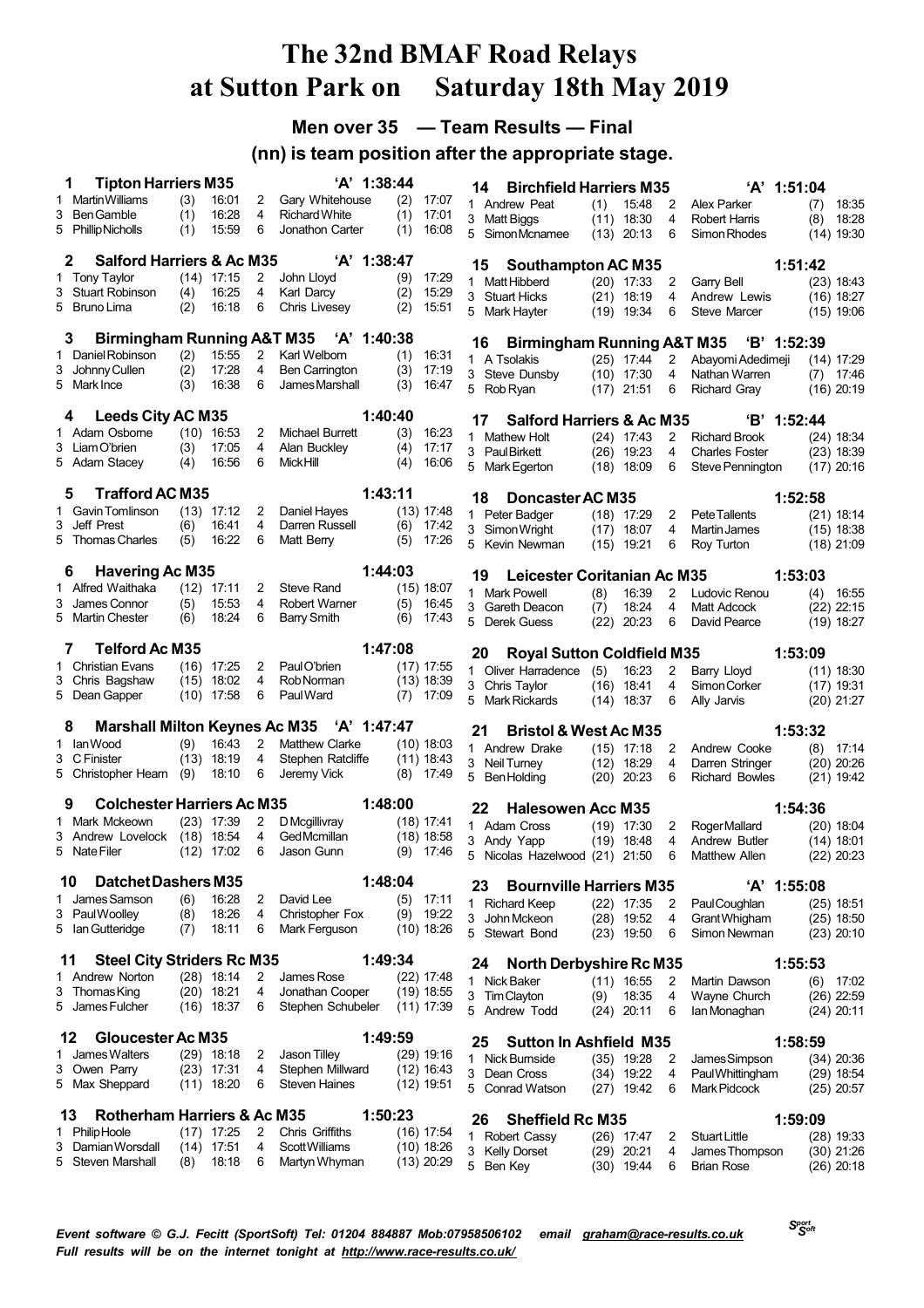|    | <b>Cannock &amp; Stafford Ac M35</b><br>27 |     |                              |        | 1:59:45                                           |                              |                | <b>Incomplete Teams:</b>               |                                |                            |                               |     |         |              |
|----|--------------------------------------------|-----|------------------------------|--------|---------------------------------------------------|------------------------------|----------------|----------------------------------------|--------------------------------|----------------------------|-------------------------------|-----|---------|--------------|
|    | 1 Paul Thacker                             |     | $(31)$ 18:59                 | 2      | <b>TimKelly</b>                                   | $(26)$ 17:48                 |                | <b>Wolverhampton &amp; Bilston M35</b> |                                |                            |                               |     |         |              |
|    | 3 Craig Pearson                            |     | $(24)$ 18:23                 | 4      | Owen Hurcombe                                     | $(21)$ 18:56                 |                | 1 Rob Cartwright                       | $(21)$ 17:34                   | $\overline{\phantom{0}}^2$ | David Norman                  |     |         | (27) 19:28   |
|    | 5 Martyn Clare                             |     | $(26)$ 22:40                 | 6      | Geoffrey Kitching                                 | $(27)$ 22:59                 |                | 3 Dave Smith                           | $(27)$ 18:53                   | 4                          | Robert Edwards                |     |         | $(28)$ 21:50 |
|    |                                            |     |                              |        |                                                   |                              |                | 5 Darren Edwards                       | $(32)$ 22:08                   |                            |                               |     |         |              |
|    | <b>Tipton Harriers M35</b><br>28           |     |                              |        | 'B' 2:00:27                                       |                              |                | <b>Birmingham Running A&amp;T M35</b>  |                                |                            |                               | 'С' |         |              |
|    | 1 PhillipClamp<br>3 DeanHill               |     | $(30)$ 18:44<br>$(32)$ 19:07 | 2<br>4 | <b>Stuart Whitehouse</b><br><b>Robert Sedgley</b> | $(33)$ 20:42<br>$(33)$ 21:47 |                | 1 Sandeep Dhami                        | $(41)$ 25:58                   |                            | 2 Richard Carney              |     |         | $(38)$ 28:26 |
|    | 5 Adam Guy                                 |     | $(28)$ 17:58                 | 6      | Mark Fantom                                       | $(28)$ 22:09                 |                | 3 Martin Cleaver                       | $(37)$ 21:49                   | 4                          | <b>MingNham</b>               |     |         | $(37)$ 25:17 |
|    |                                            |     |                              |        |                                                   |                              |                |                                        |                                |                            |                               |     |         |              |
|    | <b>Westbury Harriers M35</b><br>29         |     |                              |        | 2:00:36                                           |                              |                | <b>Bournville Harriers M35</b>         |                                |                            |                               | 'C' |         |              |
|    | 1 OliBeale                                 | (7) | 16:29                        | 2      | <b>Chris Palmer</b>                               | $(12)$ 18:28                 |                | 1 PaulSamuels                          | $(40)$ 25:24 2<br>$(38)$ 29:58 |                            | <b>Barrie Roberts</b>         |     |         | $(39)$ 29:11 |
| 3. | <b>Tim Clothier</b>                        |     | $(22)$ 19:41                 | 4      | lan Gawinowski                                    | $(24)$ 20:20                 |                | 3 lan Edgington                        |                                |                            |                               | 'В' |         |              |
|    | 5 Matt Lavis                               |     | $(29)$ 23:45                 | 6      | Mike Mewse                                        | $(29)$ 21:53                 |                | <b>Marshall Milton Keynes Ac M35</b>   |                                |                            |                               |     |         |              |
|    |                                            |     |                              |        |                                                   |                              |                | 1 Steve Withers                        |                                |                            | (34) 19:20 2 Andrew Kirschner |     |         | $(32)$ 19:15 |
|    | <b>Dulwich Runners Ac M35</b><br>30        |     |                              |        | 2:01:31                                           |                              |                | Derby AC M35                           |                                |                            |                               |     |         |              |
|    | 1 Lee Fedden                               | (4) | 16:16                        | 2      | James Burrows                                     | $(19)$ 19:10                 |                | 1 Russell Parkin                       | $(36)$ 19:46                   |                            |                               |     |         |              |
| 3  | Ross Rook<br>5 Martin Double               |     | $(25)$ 19:46<br>$(25)$ 21:05 | 4<br>6 | Jonathan Whittaker<br>Gary Budinger               | $(27)$ 20:21<br>$(30)$ 24:53 |                | <b>Salford Harriers &amp; Ac M35</b>   |                                |                            |                               | 'C' |         |              |
|    |                                            |     |                              |        |                                                   |                              |                | 1 Sean Cordell                         | $(39)$ 22:29                   |                            |                               |     |         |              |
|    | <b>Wigan Phoenix M35</b><br>31             |     |                              |        | 2:02:35                                           |                              |                |                                        |                                |                            |                               |     |         |              |
|    | 1 Paul Blakemore                           |     | $(33)$ 19:18                 | 2      | Danny Orrell                                      | $(35)$ 21:18                 |                | <b>Fastest of all legs</b>             |                                |                            |                               |     |         |              |
|    | 3 Andy Ward                                |     | $(30)$ 17:36                 | 4      | John Morrissey                                    | $(31)$ 21:05                 | 1              | <b>Karl Darcy</b>                      |                                |                            | SalfordH35                    |     | A 15:29 |              |
|    | 5 Phil Waterworth                          |     | $(33)$ 20:48                 | 6      | Harvey Whittington                                | $(31)$ 22:30                 | $\overline{2}$ | <b>Andrew Peat</b>                     |                                | Birchfld35                 |                               |     | A 15:48 |              |
|    |                                            |     |                              |        |                                                   |                              | 3              | Chris Livesey                          |                                |                            | SalfordH35                    |     | A 15:51 |              |
|    | 32<br><b>Aldridge Rc M35</b>               |     |                              |        | 2:03:31                                           |                              | 4              | James Connor                           |                                |                            | Havering35                    |     | 15:53   |              |
|    | 1 Gordon Walker                            |     | $(32)$ 19:09                 | 2      | Mark Shaw                                         | $(31)$ 19:22                 | 5              | Daniel Robinson                        |                                | BRAT 35                    |                               |     | A 15:55 |              |
| 3  | Steve Blakemore                            |     | $(33)$ 20:29                 | 4      | <b>Brett Antill</b>                               | $(32)$ 20:22                 | 6              | Phillip Nicholls                       |                                |                            | TiptonHa35                    |     | A 15:59 |              |
|    | 5 Daniel Day                               |     | $(31)$ 19:54                 | 6      | Marcus Nye                                        | $(32)$ 24:15                 | 7              | Martin Williams                        |                                |                            | TiptonHa35                    |     | A 16:01 |              |
|    | 33<br><b>Mansfield Harriers M35</b>        |     |                              |        | 2:07:41                                           |                              | 8              | Mick Hill                              |                                |                            | LeedsCit <sub>35</sub>        |     | 16:06   |              |
|    | 1 Dan Ellis                                |     | $(27)$ 18:08                 |        | <b>Martin Fickling</b>                            | $(30)$ 19:41                 | 9              | Jonathon Carter                        |                                |                            | TiptonHa35                    |     | A 16:08 |              |
|    | 3 Matthew Bradbury (31) 20:43              |     |                              | 2<br>4 | Glen Holland                                      | $(34)$ 23:38                 | 10             | Lee Fedden                             |                                |                            | Dulwich 35                    |     | 16:16   |              |
|    | 5 Robert Lacey                             |     | $(34)$ 22:22                 | 6      | Shephen Davies                                    | $(33)$ 23:09                 |                |                                        |                                |                            |                               |     |         |              |
|    |                                            |     |                              |        |                                                   |                              |                |                                        |                                |                            |                               |     |         |              |
|    | <b>Birchfield Harriers M35</b><br>34       |     |                              |        | 'B' 2:10:06                                       |                              |                |                                        |                                |                            |                               |     |         |              |
|    | 1 Dave Mccarthy                            |     | $(37)$ 20:52                 | 2      | Stephen Mccann                                    | $(36)$ 21:57                 |                |                                        |                                |                            |                               |     |         |              |
|    | 3 WindelSimpson<br>5 Rob Deakin            |     | $(35)$ 22:00<br>$(35)$ 20:37 | 4<br>6 | Paul Maguire<br>Peter Lawton                      | (35) 19:13<br>$(34)$ 25:27   |                |                                        |                                |                            |                               |     |         |              |
|    | <b>Bournville Harriers M35</b><br>35       |     |                              |        | $B'$ 2:23:11                                      |                              |                |                                        |                                |                            |                               |     |         |              |
|    | 1 Xenofon Gogouvitis (38) 21:09            |     |                              | 2      | Jon Seadon                                        | $(37)$ 26:40                 |                |                                        |                                |                            |                               |     |         |              |
| 3  | James Evans                                |     | $(36)$ 22:08                 | 4      | <b>Richard Shearing</b>                           | $(36)$ 24:09                 |                |                                        |                                |                            |                               |     |         |              |
| 5. | Robert Mcmanus                             |     | $(36)$ 25:29                 | 6      | Michael Woodall                                   | $(35)$ 23:36                 |                |                                        |                                |                            |                               |     |         |              |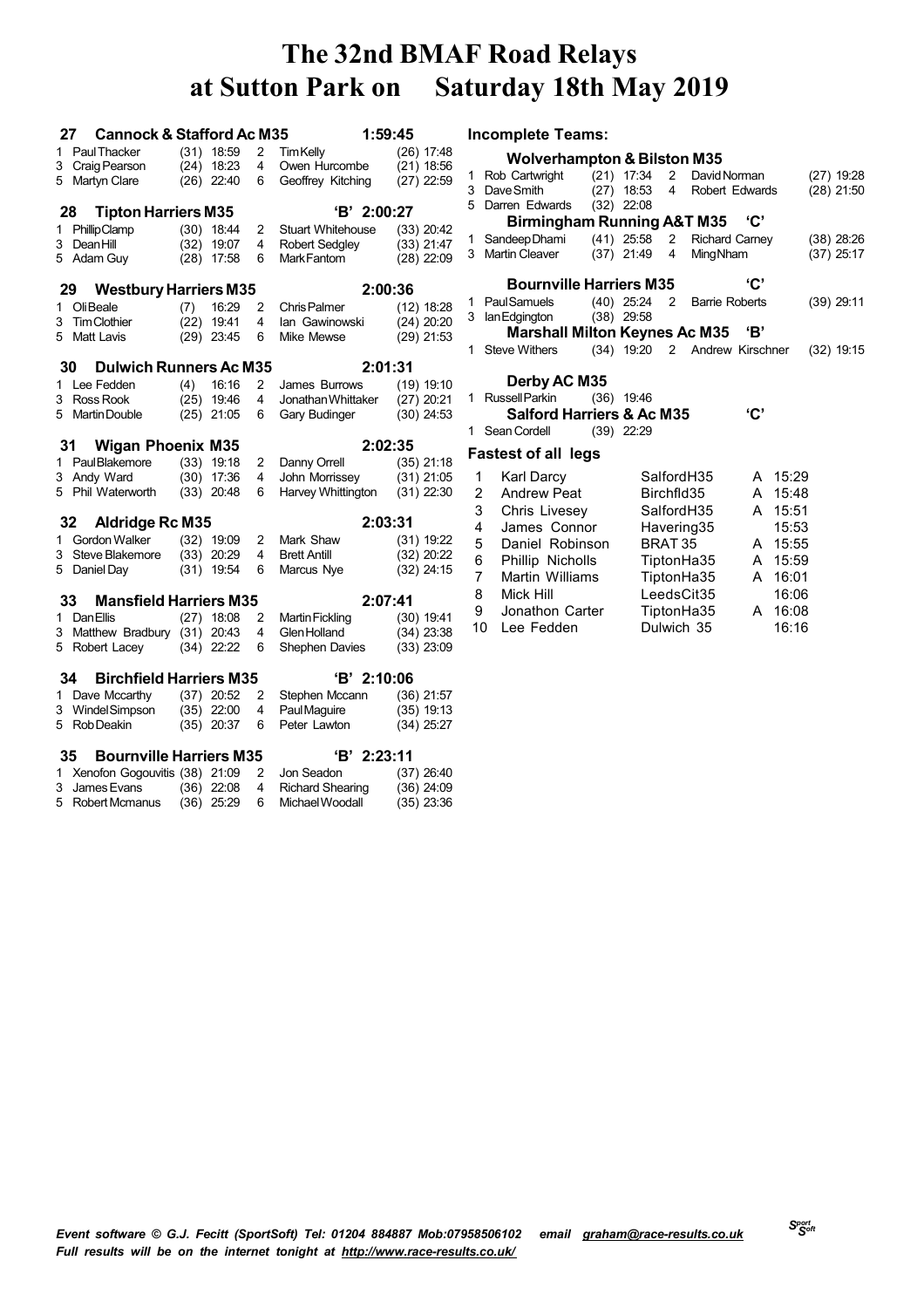**M35 & M45 - Men over 45 Stage 1 — Final Results**

|    | <b>PosName</b>      | Club<br><b>Leg Time</b> |       |    |                       |              |       |
|----|---------------------|-------------------------|-------|----|-----------------------|--------------|-------|
|    | Jonathan Walton     | LeedsCit45 A            | 16:44 | 24 | Simon Fortnam         | Stroud&D45   | 18:53 |
| 2  | Simon Coombes       | HerneHil45 B            | 16:47 | 25 | Gurmal Singh          | WestBrom45 A | 18:58 |
| 3  | <b>Stuart Doyle</b> | ValeRova45 A            | 16:53 | 26 | <b>Richard Turner</b> | Trafford45   | 19:01 |
| 4  | Simon Saxby         | WoldsVet45              | 16:58 | 27 | Mark Connell          | Mansfiel45 B | 19:02 |
| 5  | James Smith         | Southamp45 A            | 17:06 | 28 | <b>Hugh Davies</b>    | Worceste45 A | 19:06 |
| 6  | Gordon Lee          | Leiceste45 A            | 17:09 | 29 | lain Wood             | RoyalSut45   | 19:09 |
|    | Richard Ross        | LesCroup45 A            | 17:10 | 30 | Daniel Newman         | Warringt45   | 19:22 |
| 8  | Paul Gaylor         | Aldersho45              | 17:32 | 31 | David Neal            | NeneVall45 A | 19:22 |
| 9  | Ben Reynolds        | ThamesHa45              | 17:35 | 32 | Paul Dellar           | Colches45    | 19:27 |
| 10 | Jonathan Jennings   | Birmingh45 A            | 18:03 | 33 | Derek Lee             | HerneHil45 A | 19:36 |
| 11 | Matthew Bland       | Havering45              | 18:05 | 34 | Philip Edwards        | Worceste45 B | 19:47 |
| 12 | <b>Mark Turner</b>  | Halesow45               | 18:12 | 35 | Huw Jones             | Birmingh45 B | 20:00 |
| 13 | Chris Allcock       | Mansfiel45 A            | 18:14 | 36 | Tobin Bird            | Tonbridg45   | 20:17 |
| 14 | Derek Crewe         | SalfordH45              | 18:30 | 37 | <b>Richard Watts</b>  | Sheffiel45   | 21:02 |
| 15 | Charles Lound       | Dulwich45               | 18:33 | 38 | Ian Mackenzie         | Bournvil45   | 21:04 |
| 16 | Gareth Briggs       | Wolverha45              | 18:34 | 39 | Barry Warne           | NeneVall45 B | 21:12 |
| 17 | Dean Norton         | Rotherha45              | 18:39 | 40 | Howard Long           | Southamp45 B | 21:17 |
| 18 | Paul Newton         | RedhillR45              | 18:42 | 41 | Kevin Adams           | Aldridge45   | 21:45 |
| 19 | Keith Littlewood    | Barnsley45              | 18:43 | 42 | C Hamerhodges         | Nuneaton45   | 21:49 |
| 20 | Adrian Fisher       | SteelCit45              | 18:44 | 43 | Andy Manning          | Sparkhil45   | 22:00 |
| 21 | Richard Noble       | Westbury45              | 18:46 | 44 | Gary Clifton          | WestBrom45 B | 22:25 |
| 22 | Mike Mansfield      | Glouces45               | 18:50 | 45 | John Anderson         | Northwic45   | 24:07 |
| 23 | Steven Smith        | Aberdare45              | 18:50 | 46 | Myles Holdsworth      | LeedsCit45 B | 25:16 |

### **M35 & M45 - Men over 45 Stage 2 — Final Results**

|    | <b>PosName</b>        | Club         | Leg Time Cum Time Gain |                                   |    |    |                                      |              |       |       |           |                |
|----|-----------------------|--------------|------------------------|-----------------------------------|----|----|--------------------------------------|--------------|-------|-------|-----------|----------------|
|    | Martin Roscoe         | LeedsCit45 A | 17:25                  | 34:09                             | 0  | 29 | M Pitcairnknowles                    | Tonbridg45   | 19:48 | 40:05 | $\ddot{}$ | $\overline{7}$ |
| 2  | Gavin Mcdermott       | Leiceste45 A | 17:05                  | 34:14<br>$\ddot{}$                | 4  | 30 | Subodh Dave                          | RoyalSut45   | 21:13 | 40:22 |           | - 1            |
| 3  | Paul Cheetham         | ThamesHa45   | 17:04                  | 34:39<br>$\ddot{}$                | 6  | 31 | Kevin Dickinson                      | RedhillR45   | 21:57 | 40:39 |           | - 13           |
| 4  | Jonathan Ratcliffe    | HerneHil45 B | 18:23                  | 35:10<br>$\overline{\phantom{a}}$ | 2  | 32 | Allen Bunney                         | Aberdare45   | 21:52 | 40:42 |           | 9              |
| 5  | Mike Macdougall       | WoldsVet45   | 18:14                  | 35:12<br>$\overline{\phantom{a}}$ |    | 33 | Scott Augur                          | Southamp45 B | 19:45 | 41:02 | $\ddot{}$ | 7              |
| 6  | Simon Cooper          | Aldersho45   | 17:45                  | 35:17<br>$\ddot{}$                | 2  | 34 | Owen Jarman                          | Worceste45 B | 21:50 | 41:37 |           | 0              |
|    | Emyr Morgan           | LesCroup45 A | 18:27                  | 35:37                             | 0  | 35 | Craig Linacre                        | Mansfiel45 B | 23:01 | 42:03 |           | 8              |
| 8  | Paul Boydleslie       | Southamp45 A | 18:33                  | 35:39<br>$\blacksquare$           | 3  | 36 | Christopher Heggs                    | Sheffiel45   | 21:07 | 42:09 | $\ddot{}$ |                |
| 9  | Mark Russell          | SalfordH45   | 17:33                  | 36:03<br>$\ddot{}$                | 5  | 37 | Marcelo Fortes                       | HerneHil45 A | 23:24 | 43:00 |           | 4              |
| 10 | Stephen Davies        | Dulwich45    | 17:31                  | 36:04<br>$\ddot{}$                | 5  | 38 | Steven Hargrave                      | Nuneaton45   | 21:15 | 43:04 | $\ddot{}$ | $\overline{4}$ |
| 11 | <b>Richard Wright</b> | Wolverha45   | 17:56                  | 36:30<br>$\ddot{}$                | 5  | 39 | Steve Hammond                        | Aldridge45   | 21:25 | 43:10 | $\ddot{}$ | $\overline{2}$ |
| 12 | Phillip Shaw          | Mansfiel45 A | 18:33                  | 36:47<br>$\ddot{}$                |    | 40 | Jim Clarke                           | Bournvil45   | 22:15 | 43:19 |           | 2              |
| 13 | Paddy Allaway         | Birmingh45 A | 18:48                  | 36:51<br>$\overline{\phantom{m}}$ | 3  | 41 | Paul Parkin                          | NeneVall45 B | 22:46 | 43:58 |           | 2              |
| 14 | David Lewis           | Halesow45    | 18:52                  | 37:04<br>$\overline{\phantom{a}}$ | 2  | 42 | David Shepherd                       | Northwic45   | 20:41 | 44:48 | $\ddot{}$ | 3              |
| 15 | Simon Scully          | Rotherha45   | 18:28                  | 37:07<br>+                        | 2  | 43 | James Hannon                         | Sparkhil45   | 23:54 | 45:54 |           | 0              |
| 16 | <b>Brian Dooley</b>   | ValeRoya45 A | 20:35                  | 37:28<br>$\overline{\phantom{a}}$ | 13 | 44 | Paul Mansell                         | WestBrom45 B | 25:42 | 48:07 |           | 0              |
| 17 | Nick Booker           | SteelCit45   | 18:44                  | 37:28<br>$\ddot{}$                | 3  |    | <b>Fastest runners over stage 2:</b> |              |       |       |           |                |
| 18 | Tony Pecoraro         | Havering45   | 19:35                  | 37:40<br>$\overline{\phantom{a}}$ | 7  |    | 1 Paul Cheetham                      | ThamesHa45   | 17:04 |       |           |                |
| 19 | <b>Melvin Wallace</b> | Barnsley45   | 19:12                  | 37:55                             | 0  |    | 2 Gavin Mcdermott                    | Leiceste45 A | 17:05 |       |           |                |
| 20 | <b>Keith Marley</b>   | Colches45    | 18:42                  | 38:09<br>$\ddot{}$                | 12 |    | 3 Martin Roscoe                      | LeedsCit45 A | 17:25 |       |           |                |
| 21 | lan Cutler            | Stroud&D45   | 19:27                  | 38:20<br>+                        | 3  | 4  | Stephen Davies                       | Dulwich45    | 17:31 |       |           |                |
| 22 | Nick Hitchings        | Worceste45 A | 19:30                  | 38:36<br>$\ddot{}$                | 6  |    | 5 Mark Russell                       | SalfordH45   | 17:33 |       |           |                |
| 23 | Austin Blackburn      | Glouces45    | 20:16                  | 39:06<br>$\overline{\phantom{a}}$ |    |    | 6 Simon Cooper                       | Aldersho45   | 17:45 |       |           |                |
| 24 | Ewan Paton            | Westbury45   | 20:25                  | 39:11<br>$\overline{\phantom{m}}$ | 3  |    | 7 Richard Wright                     | Wolverha45   | 17:56 |       |           |                |
| 25 | David Norman          | Warringt45   | 19:51                  | 39:13<br>+                        | 5  | 8  | Mike Macdougall                      | WoldsVet45   | 18:14 |       |           |                |
| 26 | Sean Beard            | NeneVall45 A | 20:06                  | 39:28<br>$\ddot{}$                | 5  |    | 9 Jonathan Ratcliffe                 | HerneHil45 B | 18:23 |       |           |                |
| 27 | Damian Cartland       | Birmingh45 B | 19:30                  | 39:30<br>+                        | 8  |    | 10 Emyr Morgan                       | LesCroup45 A | 18:27 |       |           |                |
| 28 | Karl Moore            | WestBrom45 A | 20:46                  | 39:44                             | 3  |    |                                      |              |       |       |           |                |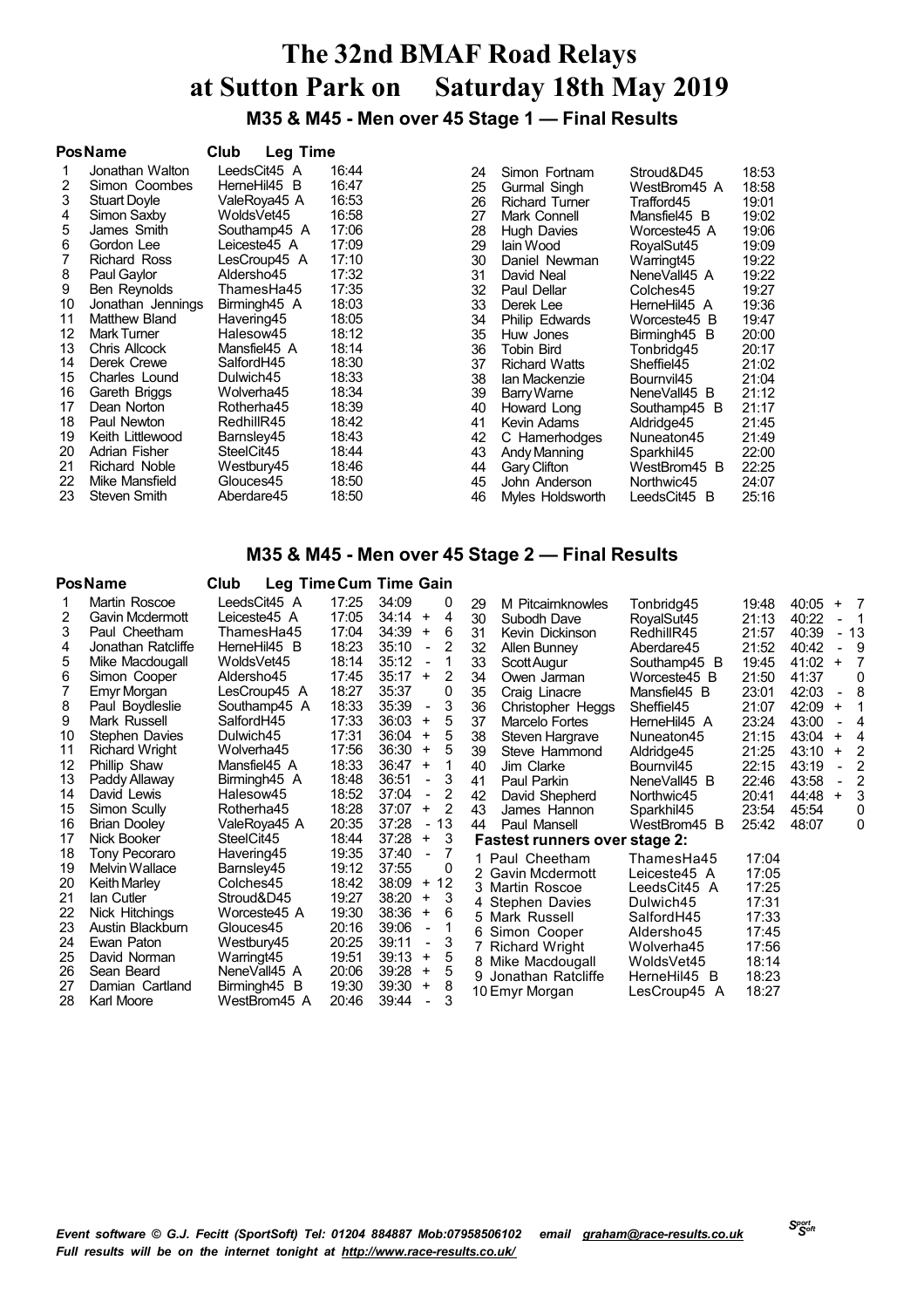### **M35 & M45 - Men over 45 Stage 3 — Final Results**

|    | <b>PosName</b>       | Club         |       | Leg Time Cum Time Gain              |   |    |                               |              |       |                                     |                |
|----|----------------------|--------------|-------|-------------------------------------|---|----|-------------------------------|--------------|-------|-------------------------------------|----------------|
|    | Chris Southam        | Leiceste45 A | 17:46 | $52:00 +$                           |   | 28 | Lee Walters                   | Aberdare45   | 20:01 | $1:00:43 +$                         | - 4            |
| 2  | AndyWeir             | ThamesHa45   | 17:28 | 52:07<br>$+$                        | 1 | 29 | Stefan Sternkopf              | Worceste45 B | 19:30 | $1:01:07 +$                         | - 5            |
| 3  | <b>Trevor Wilks</b>  | LeedsCit45 A | 18:46 | 52:55<br>$\overline{\phantom{a}}$   | 2 | 30 | Andy Marshall                 | Westbury45   | 22:36 | 1:01:47                             | 6              |
| 4  | Darren Bradley       | Aldersho45   | 17:53 | 53:10<br>$\ddot{}$                  | 2 | 31 | Dave Jones                    | WestBrom45 A | 22:38 | 1:02:22<br>$\blacksquare$           | 3              |
| 5  | <b>Richard Baker</b> | LesCroup45 A | 17:44 | 53:21<br>$\ddot{}$                  | 2 | 32 | Neil Hotson                   | Southamp45 B | 22:30 | $1:03:32 +$                         |                |
| 6  | David Blackman       | Southamp45 A | 18:02 | 53:41<br>$\ddot{}$                  | 2 | 33 | Oliver Kirkland               | Bournvil45   | 20:24 | $1:03:43 +$                         | 7              |
|    | Philip Leybourne     | SalfordH45   | 17:40 | 53:43<br>+                          | 2 | 34 | Scott Shurmer                 | Tonbridg45   | 24:06 | 1:04:11<br>$\blacksquare$           | 5              |
| 8  | Stephen Dring        | WoldsVet45   | 18:53 | 54:05<br>$\overline{\phantom{a}}$   | 3 | 35 | Shaun Arrowsmith              | Mansfiel45 B | 23:29 | 1:05:32                             | 0              |
| 9  | David Adam           | HerneHil45 B | 19:37 | 54:47<br>$\overline{\phantom{a}}$   | 5 | 36 | Stephen White                 | Nuneaton45   | 22:31 | $1:05:35 +$                         | $\overline{2}$ |
| 10 | Tom Kenderdine       | Halesow45    | 18:08 | 55:12<br>$\ddot{}$                  | 4 | 37 | David Marr                    | NeneVall45 B | 22:42 | $1:06:40 +$                         | 4              |
| 11 | Dave Carver          | Mansfiel45 A | 18:32 | 55:19<br>$\ddot{}$                  | 1 | 38 | Mat Simister                  | Northwic45   | 21:53 | $1:06:41 +$                         | 4              |
| 12 | Garry Palmer         | Wolverha45   | 19:06 | 55:36<br>$\overline{\phantom{a}}$   |   | 39 | Leslie Reeves                 | Aldridge45   | 24:46 | 1:07:56                             | 0              |
| 13 | Adam Western         | Birmingh45 A | 18:57 | 55:48                               | 0 | 40 | Neal Matthews                 | Sheffiel45   | 26:01 | 1:08:10<br>$\overline{\phantom{a}}$ | $\overline{4}$ |
| 14 | <b>Mark Foster</b>   | Dulwich45    | 20:34 | 56:38<br>$\overline{\phantom{a}}$   | 4 | 41 | Edward O'neill                | Sparkhil45   | 22:34 | $1:08:28 +$                         | 2              |
| 15 | Chris Harle          | Worceste45 A | 18:13 | 56:49<br>+                          | 7 | 42 | <b>Philip Colver</b>          | WestBrom45 B | 24:30 | $1:12:37 +$                         | 2              |
| 16 | Allen Smalls         | Colches45    | 18:43 | 56:52<br>$\ddot{}$                  | 4 |    | Fastest runners over stage 3: |              |       |                                     |                |
| 17 | Darren Cottier       | ValeRoya45 A | 19:31 | 56:59<br>$\overline{\phantom{a}}$   |   |    | 1 Andy Weir                   | ThamesHa45   | 17:28 |                                     |                |
| 18 | Liam Tart            | Barnsley45   | 19:48 | $57:43 +$                           |   |    | 2 Philip Leybourne            | SalfordH45   | 17:40 |                                     |                |
| 19 | <b>Gary Atkins</b>   | Havering45   | 20:07 | 57:47<br>$\overline{\phantom{a}}$   |   |    | 3 Richard Baker               | LesCroup45 A | 17:44 |                                     |                |
| 20 | Alan Pitt            | Stroud&D45   | 20:08 | 58:28<br>+                          |   |    | 4 Chris Southam               | Leiceste45 A | 17:46 |                                     |                |
| 21 | Neil Schofield       | SteelCit45   | 21:03 | 58:31<br>$\overline{\phantom{a}}$   | 4 |    | 5 Darren Bradley              | Aldersho45   | 17:53 |                                     |                |
| 22 | <b>Andrew Eblet</b>  | Rotherha45   | 21:40 | 58:47<br>$\overline{\phantom{a}}$   | 7 |    | 6 David Blackman              | Southamp45 A | 18:02 |                                     |                |
| 23 | Christopher Mooney   | NeneVall45 A | 19:38 | 59:06<br>+                          | 3 |    | 7 Tom Kenderdine              | Halesow45    | 18:08 |                                     |                |
| 24 | Stephen Burthem      | Warringt45   | 20:37 | 59:50<br>$+$                        |   |    | 8 Chris Harle                 | Worceste45 A | 18:13 |                                     |                |
| 25 | Simon Nash           | RedhillR45   | 19:18 | 59:57<br>$\ddot{}$                  | 6 |    | 9 Dave Carver                 | Mansfiel45 A | 18:32 |                                     |                |
| 26 | Paul Corderoy        | Glouces45    | 20:55 | 1:00:01<br>$\overline{\phantom{a}}$ | 3 |    | 10 Allen Smalls               | Colches45    | 18:43 |                                     |                |
| 27 | Andy Piddington      | Birmingh45 B | 20:40 | 1:00:10                             | 0 |    |                               |              |       |                                     |                |

### **M35 & M45 - Men over 45 Stage 4 — Final Results**

#### **PosName Club Leg TimeCum Time Gain** Mark Johnson Leiceste45 A 16:37 1:08:37 0 Justin Reid ThamesHa45 17:18 1:09:25 0 Mark Symes Aldersho45 17:01 1:10:11 + 1 Ian Grime SalfordH45 17:05 1:10:48 + 3 Matthew Hurford LesCroup45 A 17:51 1:11:12 0  $17:28$  1:11:33 + Ben Paviour HerneHil45 B 16:54 1:11:41 + 2 18:59 1:11:54 - Robin Biles Birmingh45 A 17:56 1:13:44 + 4 R Cadwallader Halesow45<br>Roger Grand Wolverha45 Roger Grand Wolverha45 18:35 1:14:11 + 1 Mike Hodges Southamp45 A 21:15 1:14:56 - 6 Paul Rodgers Colches45 18:34 1:15:26 + 3 GaryMorley Mansfiel45 A 20:40 1:15:59 - 3 Gary Richardson ValeRoya45 A 19:16 1:16:15 + 2 David O'brien Worceste45 A 19:41 1:16:30 - 1 David Brooksbank Barnsley45 19:39 1:17:22 + 1 1 James Storey SteelCit45 18:54 1:17:25 +<br>Andrea Ceccolini Dulwich45 20:50 1:17:28 - Andrea Ceccolini Dulwich45 20:50 1:17:28 - 5 SteveWalker Havering45 20:00 1:17:47 - 1 Ian Whyman Rotherha45 20:36 1:19:23 + 1 Andrew Robson NeneVall45 A 20:43 1:19:49 + 1 Adrian Lewis Aberdare45 19:09 1:19:52 + 5 David Gresswell Glouces45 20:17 1:20:18 + 2 C Jurevicius Stroud&D45 21:53 1:20:21 - 5 David Pound Worceste45 B 21:39 1:22:46 + 3 Eric Fowler **Nuneaton45** 18:47 1:24:22 + 9<br>David Sansom Birmingh45 B 24:40 1:24:50 - 1 David Sansom Birmingh45 B 24:40 1:24:50 - 1 Ian Derrick Westbury45 23:19 1:25:06 + 1 David Kendall WestBrom45 A 23:34 1:25:56 + 1 Sidney Delara Southamp45 B 23:20 1:26:52 + 1 32 Guy Marston Bournvil45<br>33 Cain Bradley Tonbridg45 Cain Bradley Tonbridg45 23:28 1:27:39 + 1 AlanWilcox Northwic45 22:52 1:29:33 + 4 Mark Burr Mansfiel45 B 24:54 1:30:26<br>Chris Hunt MeneVall45 B 23:49 1:30:29 Chris Hunt NeneVall45 B 23:49 1:30:29 + 1 David Higginbottom Sheffiel45 22:45 1:30:55 + 3 John Goulding Sparkhil45 23:20 1:31:48 + 3 Simon Hudson Aldridge45 24:54 1:32:50 0 23:16 1:35:53 +  **Fastest runners over stage 4:** 1 Mark Johnson Leiceste45 A 16:37<br>2 Ben Paviour HerneHil45 B 16:54 2 Ben Paviour HerneHil45<br>3 Mark Symes Aldersho45 Mark Symes Aldersho45 17:01 4 Ian Grime SalfordH45 17:05<br>5 Justin Reid 17:18 ThamesHa45 Richard Harris WoldsVet45 17:28 Matthew Hurford LesCroup45 A 17:51 Birmingh45 A 17:56<br>Colches 45 18:34 9 Paul Rodgers 10 Roger Grand Wolverha45 18:35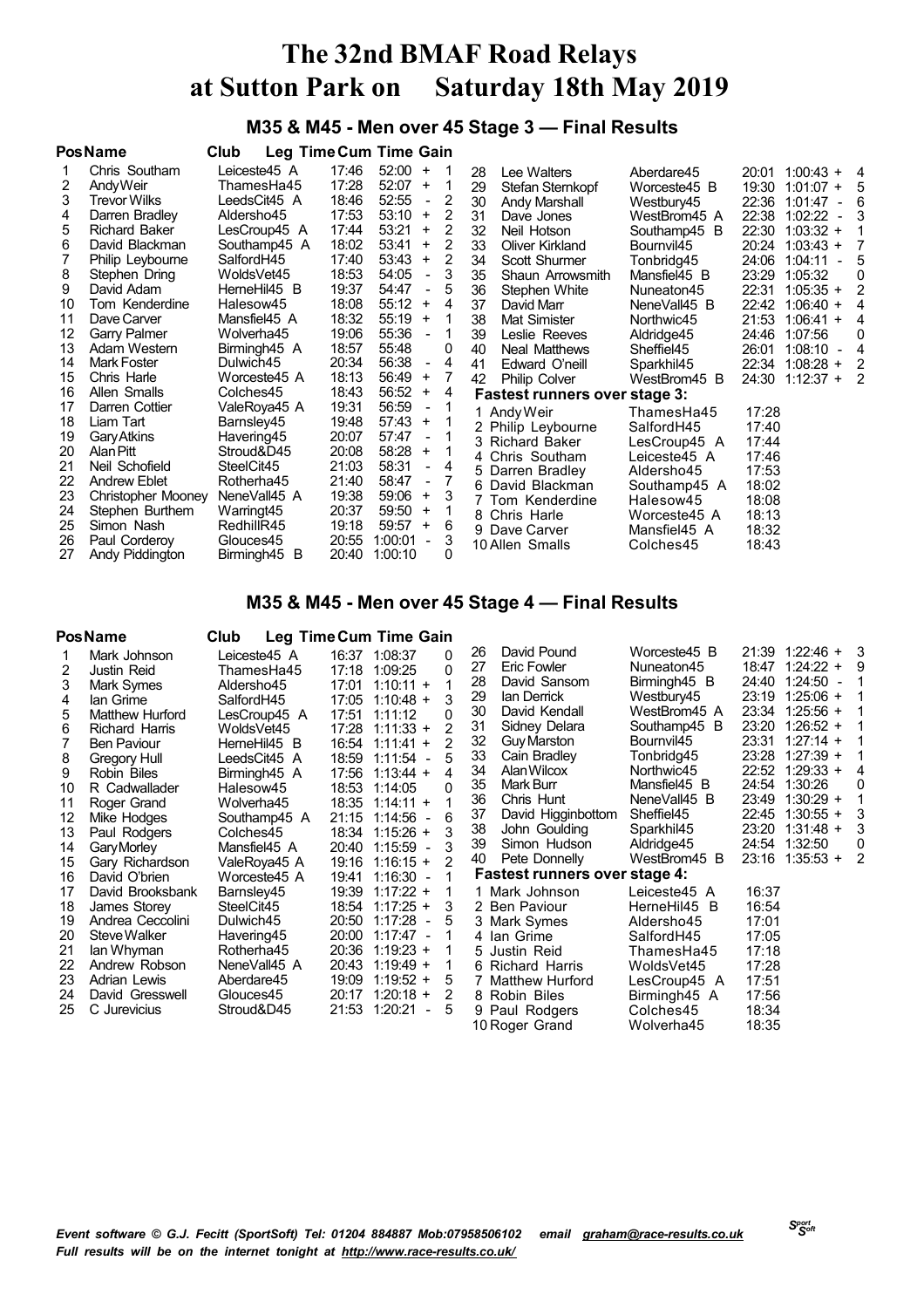## **The 32nd BMAF Road Relays at Sutton Park on Saturday 18th May 2019 Men over 45 — Team Results — Final**

## **(nn) is team position after the appropriate stage.**

| Leicester Coritanian Ac M45<br>1.                            |            |                              |                                  | 'A' 1:08:37                                                   |                              |       |             | 17 Barnsley AC M45                                |                                |                                  |                                                 | 1:17:22                      |
|--------------------------------------------------------------|------------|------------------------------|----------------------------------|---------------------------------------------------------------|------------------------------|-------|-------------|---------------------------------------------------|--------------------------------|----------------------------------|-------------------------------------------------|------------------------------|
| 1 Gordon Lee<br>3 Chris Southam                              | (6)        | 17:09<br>17:46               | $2^{\circ}$<br>$\overline{4}$    | <b>Gavin Mcdermott</b>                                        | $(2)$ 17:05<br>$(1)$ 16:37   |       |             | 1 Keith Littlewood (19) 18:43<br>3 Liam Tart      |                                | 4                                | 2 Melvin Wallace                                | $(19)$ 19:12                 |
|                                                              | (1)        |                              |                                  | Mark Johnson                                                  |                              |       |             |                                                   | $(18)$ 19:48                   |                                  | David Brooksbank                                | $(17)$ 19:39                 |
| <b>Thames Hare &amp; Hounds M45</b><br>$\mathbf{2}^{\prime}$ |            |                              |                                  |                                                               | 1:09:25                      |       |             | 18 Steel City Striders M45                        |                                |                                  |                                                 | 1:17:25                      |
| 1 Ben Reynolds                                               | (9)        | 17:35                        | $2^{\circ}$                      | <b>Paul Cheetham</b>                                          | $(3)$ 17:04                  |       |             | 1 Adrian Fisher                                   | $(20)$ 18:44 2                 |                                  | Nick Booker                                     | $(17)$ 18:44                 |
| 3 Andy Weir                                                  | (2)        | 17:28                        | 4                                | Justin Reid                                                   | (2)                          | 17:18 |             | 3 Neil Schofield                                  | $(21)$ 21:03                   | 4                                | James Storey                                    | $(18)$ 18:54                 |
| Aldershot Farnham & D M45<br>3                               |            |                              |                                  |                                                               | 1:10:11                      |       | 19          |                                                   |                                |                                  | Dulwich Runners Ac M45 1:17:28                  |                              |
| 1 Paul Gaylor                                                | (8)        | 17:32                        | $\overline{2}$                   | Simon Cooper                                                  | $(6)$ 17:45                  |       |             | 1 Charles Lound                                   | $(15)$ 18:33                   | $\mathbf{2}$                     | Stephen Davies                                  | $(10)$ 17:31                 |
| 3 Darren Bradley                                             | (4)        | 17:53                        | $\overline{4}$                   | Mark Symes                                                    | $(3)$ 17:01                  |       |             | 3 Mark Foster                                     | $(14)$ 20:34                   | $\overline{4}$                   | Andrea Ceccolini                                | $(19)$ 20:50                 |
| <b>Salford Harriers M45</b><br>4                             |            |                              |                                  |                                                               | 1:10:48                      |       | 20          | <b>Havering Ac M45</b>                            |                                |                                  |                                                 | 1:17:47                      |
| 1 Derek Crewe                                                |            | $(14)$ 18:30                 | $2^{\circ}$                      | Mark Russell                                                  | $(9)$ 17:33                  |       |             | 1 Matthew Bland                                   |                                |                                  | (11) 18:05 2 Tony Pecoraro                      | $(18)$ 19:35                 |
| 3 Philip Leybourne                                           |            | $(7)$ 17:40                  | 4                                | lan Grime                                                     | (4)                          | 17:05 |             | 3 Gary Atkins                                     | $(19)$ 20:07                   | 4                                | <b>Steve Walker</b>                             | $(20)$ 20:00                 |
| 5 Les Croupiers M45                                          |            |                              |                                  | 'A' 1:11:12                                                   |                              |       | 21          | Rotherham Harriers & Ac M45                       |                                |                                  |                                                 | 1:19:23                      |
| 1 Richard Ross                                               | (7)        | 17:10                        | $\overline{2}$                   | <b>EmyrMorgan</b>                                             | $(7)$ 18:27                  |       |             | 1 Dean Norton                                     | $(17)$ 18:39                   | $\mathbf{2}$                     | Simon Scully                                    | $(15)$ 18:28                 |
| 3 Richard Baker                                              | (5)        | 17:44                        | $\overline{4}$                   | Matthew Hurford                                               | $(5)$ 17:51                  |       |             | 3 Andrew Eblet                                    | $(22)$ 21:40                   | $\overline{4}$                   | lan Whyman                                      | $(21)$ 20:36                 |
| 6 Wolds Veteran Rc M45                                       |            |                              |                                  |                                                               | 1:11:33                      |       |             |                                                   |                                |                                  | 22 Nene Valley Harriers M45 'A' 1:19:49         |                              |
| 1 Simon Saxby                                                | (4)        | 16:58                        | $\overline{2}$                   | Mike Macdougall                                               | (5)                          | 18:14 |             | $(31)$ 19:22<br>1 David Neal                      |                                | $2^{\circ}$                      | Sean Beard                                      | $(26)$ $20:06$               |
| 3 Stephen Dring                                              | (8)        | 18:53                        | 4                                | <b>Richard Harris</b>                                         | (6)                          | 17:28 |             |                                                   |                                |                                  | 3 Christopher Mooney (23) 19:38 4 Andrew Robson | $(22)$ 20:43                 |
| <b>Herne Hill Harriers M45</b><br>7                          |            |                              |                                  | $B'$ 1:11:41                                                  |                              |       |             | 23 Aberdare Valley Aac M45                        |                                |                                  |                                                 | 1:19:52                      |
| 1 Simon Coombes                                              | (2)        | 16:47                        | 2                                | Jonathan Ratcliffe                                            | (4)                          | 18:23 |             | 1 Steven Smith                                    | $(23)$ 18:50                   |                                  | 2 Allen Bunney                                  | $(32)$ 21:52                 |
| 3 David Adam                                                 | (9)        | 19:37                        | 4                                | <b>Ben Paviour</b>                                            | $(7)$ 16:54                  |       |             | 3 Lee Walters                                     | $(28)$ 20:01                   | $\overline{4}$                   | Adrian Lewis                                    | $(23)$ 19:09                 |
| 8 Leeds City AC M45                                          |            |                              |                                  | 'A' 1:11:54                                                   |                              |       | 24          | Gloucester Ac M45                                 |                                |                                  |                                                 | 1:20:18                      |
| 1 Jonathan Walton (1) 16:44                                  |            |                              | $2^{\circ}$                      | Martin Roscoe                                                 | $(1)$ 17:25                  |       |             | 1 Mike Mansfield                                  | $(22)$ 18:50                   |                                  | 2 Austin Blackburn                              | $(23)$ 20:16                 |
| 3 Trevor Wilks                                               |            | $(3)$ 18:46                  | $\overline{4}$                   | Gregory Hull                                                  | $(8)$ 18:59                  |       |             | 3 Paul Corderoy                                   | $(26)$ 20:55                   | $\overline{4}$                   | David Gresswell                                 | $(24)$ 20:17                 |
|                                                              |            |                              |                                  |                                                               |                              |       |             |                                                   |                                |                                  |                                                 |                              |
|                                                              |            |                              |                                  |                                                               |                              |       |             |                                                   |                                |                                  |                                                 |                              |
| 9                                                            |            |                              |                                  | Birmingham Running A&T M45 'A' 1:13:44                        |                              |       |             | 25 Stroud & District M45                          |                                |                                  |                                                 | 1:20:21                      |
| 3 Adam Western                                               |            | $(13)$ 18:57                 | $\overline{4}$                   | 1 Jonathan Jennings (10) 18:03 2 Paddy Allaway<br>Robin Biles | (13) 18:48<br>$(9)$ 17:56    |       | 3 Alan Pitt | 1 Simon Fortnam                                   | $(24)$ 18:53<br>$(20)$ 20:08   | $\overline{4}$                   | 2 Ian Cutler<br>C Jurevicius                    | $(21)$ 19:27<br>$(25)$ 21:53 |
|                                                              |            |                              |                                  |                                                               |                              |       |             |                                                   |                                |                                  |                                                 |                              |
| <b>Halesowen Acc M45</b><br>10<br>1 Mark Turner              |            | $(12)$ 18:12                 | 2                                | David Lewis                                                   | 1:14:05                      |       |             | 26 Worcester Ac M45<br>1 Philip Edwards           | $(34)$ 19:47                   |                                  | 'B' 1:22:46<br>2 Owen Jarman                    | $(34)$ 21:50                 |
| 3 Tom Kenderdine                                             |            | $(10)$ 18:08                 | $\overline{4}$                   | R Cadwallader                                                 | (14) 18:52<br>$(10)$ 18:53   |       |             | 3 Stefan Sternkopf (29) 19:30                     |                                | $\overline{4}$                   | David Pound                                     | $(26)$ 21:39                 |
|                                                              |            |                              |                                  |                                                               |                              |       |             |                                                   |                                |                                  |                                                 |                              |
| 11 Wolverhampton & Bilston M45                               |            |                              |                                  |                                                               | 1:14:11                      |       | 27          | <b>Nuneaton Harriers M45</b>                      |                                |                                  |                                                 | 1:24:22                      |
| 1 Gareth Briggs<br>3 Garry Palmer                            |            | $(16)$ 18:34<br>$(12)$ 19:06 | $\overline{2}$<br>$\overline{4}$ | <b>Richard Wright</b><br>Roger Grand                          | (11) 17:56<br>(11) 18:35     |       |             | 1 CHamerhodges<br>3 Stephen White                 | $(42)$ 21:49 2<br>$(36)$ 22:31 | 4                                | Steven Hargrave<br><b>Eric Fowler</b>           | $(38)$ 21:15<br>$(27)$ 18:47 |
|                                                              |            |                              |                                  |                                                               |                              |       |             |                                                   |                                |                                  |                                                 |                              |
| <b>Southampton AC M45</b><br>12                              |            |                              |                                  | 'A' 1:14:56                                                   |                              |       | 28          |                                                   |                                |                                  | Birmingham Running A&T M45 'B' 1:24:50          |                              |
| 1 James Smith<br>3 David Blackman                            | (5)<br>(6) | 17:06<br>18:02               | 2<br>4                           | Paul Boydleslie<br>Mike Hodges                                | $(8)$ 18:33<br>$(12)$ 21:15  |       |             | 1 Huw Jones<br>3 Andy Piddington                  | $(35)$ 20:00<br>$(27)$ 20:40   | $\overline{2}$<br>$\overline{4}$ | Damian Cartland<br>David Sansom                 | $(27)$ 19:30<br>$(28)$ 24:40 |
|                                                              |            |                              |                                  |                                                               |                              |       |             |                                                   |                                |                                  |                                                 |                              |
| 13 Colchester Harriers Ac M45                                |            |                              |                                  |                                                               | 1:15:26                      |       |             | 29 Westbury Harriers M45                          |                                |                                  |                                                 | 1:25:06                      |
| 1 PaulDellar<br>3 Allen Smalls                               |            | $(32)$ 19:27<br>$(16)$ 18:43 | $\overline{2}$<br>4              | <b>Keith Marley</b><br>Paul Rodgers                           | $(20)$ 18:42<br>$(13)$ 18:34 |       |             | 1 Richard Noble<br>3 Andy Marshall                | $(21)$ 18:46<br>$(30)$ 22:36   | 2<br>-4                          | Ewan Paton<br>lan Derrick                       | $(24)$ 20:25<br>$(29)$ 23:19 |
|                                                              |            |                              |                                  |                                                               |                              |       |             |                                                   |                                |                                  |                                                 |                              |
| <b>Mansfield Harriers M45</b><br>14                          |            |                              |                                  | 'A' 1:15:59                                                   |                              |       | 30          | <b>West Bromwich Harriers M45</b>                 |                                |                                  | $'A'$ 1:25:56                                   |                              |
| 1 Chris Allcock<br>3 Dave Carver                             |            | $(13)$ 18:14<br>$(11)$ 18:32 | - 2<br>4                         | <b>Phillip Shaw</b><br>Gary Morley                            | $(12)$ 18:33<br>$(14)$ 20:40 |       |             | 1 Gurmal Singh<br>3 Dave Jones                    | $(25)$ 18:58<br>$(31)$ 22:38   | $\overline{2}$<br>4              | Karl Moore<br>David Kendall                     | $(28)$ 20:46<br>$(30)$ 23:34 |
|                                                              |            |                              |                                  |                                                               |                              |       |             |                                                   |                                |                                  |                                                 |                              |
| 15 Vale Royal Ac M45                                         |            |                              |                                  | $'A'$ 1:16:15                                                 |                              |       | 31          | <b>Southampton AC M45</b>                         |                                |                                  | 'B' 1:26:52                                     |                              |
| 1 Stuart Doyle<br>3 Darren Cottier                           |            | $(3)$ 16:53<br>$(17)$ 19:31  | 2<br>4                           | <b>Brian Dooley</b><br>Gary Richardson                        | $(16)$ 20:35<br>$(15)$ 19:16 |       |             | 1 Howard Long<br>3 Neil Hotson                    | $(40)$ 21:17 2<br>$(32)$ 22:30 | -4                               | Scott Augur<br>Sidney Delara                    | $(33)$ 19:45<br>$(31)$ 23:20 |
|                                                              |            |                              |                                  |                                                               |                              |       |             |                                                   |                                |                                  |                                                 |                              |
| <b>Worcester Ac M45</b><br>16<br>1 Hugh Davies               |            | $(28)$ 19:06                 | 2                                | 'A' 1:16:30<br>Nick Hitchings                                 | $(22)$ 19:30                 |       | 32          | <b>Bournville Harriers M45</b><br>1 Ian Mackenzie | $(38)$ 21:04                   | 2                                | Jim Clarke                                      | 1:27:14<br>$(40)$ 22:15      |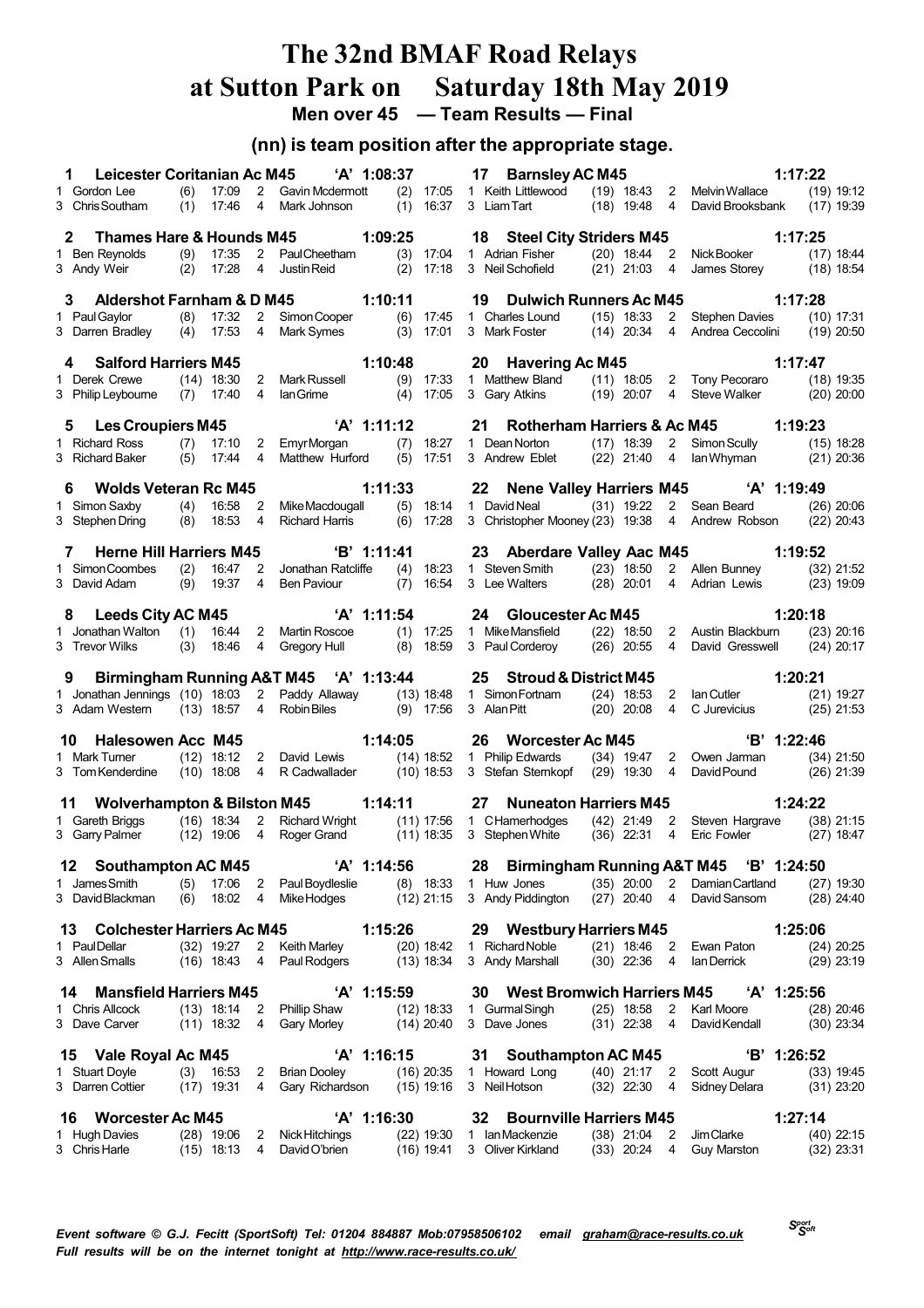| 33 Tonbridge Ac M45           |  |                | 1:27:39                                                                                                    |              |
|-------------------------------|--|----------------|------------------------------------------------------------------------------------------------------------|--------------|
|                               |  |                | 1 Tobin Bird (36) 20:17 2 M Pitcairnknowles (29) 19:48                                                     |              |
| 3 Scott Shurmer $(34)$ 24:06  |  | $\overline{4}$ | Cain Bradley                                                                                               | $(33)$ 23:28 |
|                               |  |                |                                                                                                            |              |
| 34 Northwich RC M45           |  |                |                                                                                                            | 1:29:33      |
|                               |  |                | 1 John Anderson (45) 24:07 2 David Shepherd (42) 20:41                                                     |              |
| 3 MatSimister (38) 21:53      |  | $\overline{4}$ | Alan Wilcox (34) 22:52                                                                                     |              |
|                               |  |                |                                                                                                            |              |
| 35 Mansfield Harriers M45     |  |                | $B'$ 1:30:26                                                                                               |              |
| 1 MarkConnell (27) 19:02      |  |                |                                                                                                            |              |
| 3 Shaun Arrowsmith (35) 23:29 |  |                | 2 Craig Linacre (35) 23:01<br>4 Mark Burr (35) 24:54                                                       |              |
|                               |  |                |                                                                                                            |              |
|                               |  |                | 36 Nene Valley Harriers M45 'B' 1:30:29                                                                    |              |
| 1 Barry Warne (39) 21:12      |  |                | 2 Paul Parkin (41) 22:46                                                                                   |              |
|                               |  |                | 3 David Marr (37) 22:42 4 Chris Hunt (36) 23:49                                                            |              |
|                               |  |                |                                                                                                            |              |
|                               |  |                |                                                                                                            |              |
| 37 Sheffield Rc M45           |  |                |                                                                                                            | 1:30:55      |
| 1 Richard Watts (37) 21:02    |  |                | 2 Christopher Heggs (36) 21:07                                                                             |              |
| 3 Neal Matthews (40) 26:01    |  | $\overline{4}$ | David Higginbottom (37) 22:45                                                                              |              |
|                               |  |                |                                                                                                            |              |
| 38 Sparkhill Harriers M45     |  |                |                                                                                                            | 1:31:48      |
| 1 Andy Manning (43) 22:00     |  |                | 2 James Hannon (43) 23:54                                                                                  |              |
| 3 Edward O'neill (41) 22:34 4 |  |                | John Goulding (38) 23:20                                                                                   |              |
|                               |  |                |                                                                                                            |              |
| 39 Aldridge Rc M45            |  |                |                                                                                                            | 1:32:50      |
|                               |  |                | 1 Kevin Adams (41) 21:45 2 Steve Hammond (39) 21:25                                                        |              |
| 3 Leslie Reeves (39) 24:46    |  | $\overline{4}$ | Simon Hudson (39) 24:54                                                                                    |              |
|                               |  |                |                                                                                                            |              |
|                               |  |                | 40 West Bromwich Harriers M45 'B' 1:35:53                                                                  |              |
|                               |  |                | 1 Gary Clifton (44) 22:25 2 Paul Mansell (44) 25:42<br>3 PhilipColver (42) 24:30 4 PeteDonnelly (40) 23:16 |              |

**Incomplete Teams: Warrington AC M45** Daniel Newman (30) 19:22 2 DavidNorman (25) 19:51 Stephen Burthem (24) 20:37 **Redhill Road Runners M45** Paul Newton (18) 18:42 2 Kevin Dickinson (31) 21:57 SimonNash (25) 19:18 **Royal Sutton Coldfield M45** IainWood (29) 19:09 2 Subodh Dave (30) 21:13 **Herne Hill Harriers M45 'A'** Derek Lee (33) 19:36 2 Marcelo Fortes (37) 23:24 **Trafford AC M45** Richard Turner (26) 19:01 **Leeds City AC M45 'B'** Myles Holdsworth (46) 25:16 **Fastest of all legs** Mark Johnson Leiceste45 A 16:37 Jonathan Walton LeedsCit45 A 16:44 Simon Coombes HerneHil45 B 16:47 Stuart Doyle ValeRoya45 A 16:53 5 Ben Paviour HerneHil45 B 16:54 Simon Saxby WoldsVet45 16:58 7 Mark Symes Aldersho45 17:01 8 Paul Cheetham ThamesHa45 17:04 9 Gavin Mcdermott Leiceste45 A 17:05

= Ian Grime SalfordH45 17:05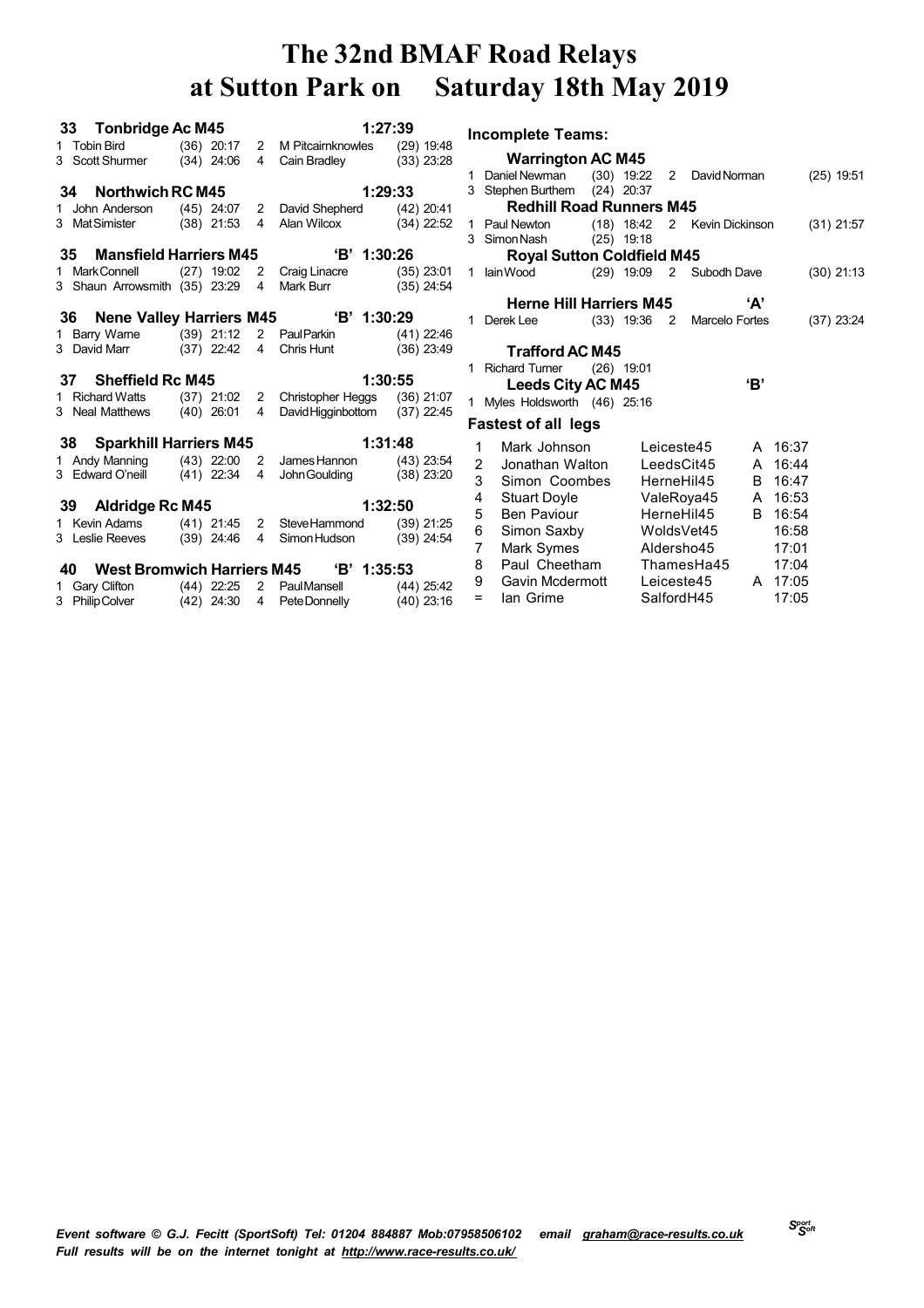**M55 & M65 - Men over 55 Stage 1 — Final Results**

|                                                                                 | <b>PosName</b>                                                                                                                                                                                                                                                                            | Club<br><b>Leg Time</b>                                                                                                                                                                                                                                       |                                                                                                                                                       |                                                                                                    |                                                                                                                                                                                                                                                                                                                         |                                                                                                                                                                                                                                                                                                    |                                                                                                                                                       |
|---------------------------------------------------------------------------------|-------------------------------------------------------------------------------------------------------------------------------------------------------------------------------------------------------------------------------------------------------------------------------------------|---------------------------------------------------------------------------------------------------------------------------------------------------------------------------------------------------------------------------------------------------------------|-------------------------------------------------------------------------------------------------------------------------------------------------------|----------------------------------------------------------------------------------------------------|-------------------------------------------------------------------------------------------------------------------------------------------------------------------------------------------------------------------------------------------------------------------------------------------------------------------------|----------------------------------------------------------------------------------------------------------------------------------------------------------------------------------------------------------------------------------------------------------------------------------------------------|-------------------------------------------------------------------------------------------------------------------------------------------------------|
| 2<br>3<br>4<br>5<br>6<br>8<br>9<br>10<br>11<br>12<br>13<br>14<br>15<br>16<br>17 | Tommy Hughes<br>Ifan Llovd<br>Colin Bishop<br>Andy Wetherill<br>Jonathan Grainger<br><b>Richard Evans</b><br>Rob Andrew<br>Brian Mcevov<br>Victor Maughn<br>Jed Turner<br>Alan Buckle<br><b>Nick Stringer</b><br>John Foss<br>Jeremy Hogan<br>Austin Soane<br>David Wilson<br>John Comrie | Leiceste55<br>SwanseaH55<br>Warringt <sub>55</sub><br>Mansfiel55<br>Southamp55<br>Altrinch55 A<br>RoyalSut55<br>Brat 55<br>HerneHil55 A<br>Sheffiel55 A<br>Tonbridg55<br>Sparkhil55 A<br>SouthLon55<br>Bristol&55 A<br>Aldersho55<br>SteelCit55<br>Rotherha55 | 17:40<br>18:28<br>18:32<br>18:37<br>18:42<br>18:52<br>18:56<br>18:57<br>19:06<br>19:10<br>19:58<br>20:01<br>20:13<br>20:17<br>20:20<br>20:25<br>20:26 | 18<br>19<br>20<br>21<br>22<br>23<br>24<br>25<br>26<br>27<br>28<br>29<br>30<br>31<br>32<br>33<br>34 | Gary Podmore<br>Richard Bullen<br>Daniel Wilson<br>Stephen Smythe<br>David Ainsworth<br>John Hill<br>Paul Bingham<br><b>Trevor Rayner</b><br>Anthony Harran<br>John Clarke<br><b>Barry Bradley</b><br>Michael Nutt<br>Gerald Meah<br>Stephen Doswell<br><b>Philip Dover</b><br>Patrick Finnegan<br><b>Andrew Murray</b> | Sheffiel55 B<br>LesCroup55 A<br>Bournvil <sub>55</sub> A<br>DulwichR55 A<br>Altrinch <sub>55</sub> B<br>Halesowe55<br>Centurio <sub>55</sub><br>SalfordH55<br>HerneHil55 B<br>ValeRoya55<br>WoldsVet55<br>Bristol&55 B<br>Cambridg55<br>Bournvil55 B<br>Northwic55<br>Sparkhil55 B<br>DulwichR55 B | 20:29<br>20:50<br>20:56<br>21:11<br>21:16<br>21:21<br>21:24<br>21:36<br>21:56<br>22:21<br>22:56<br>23:08<br>23:56<br>24:38<br>25:12<br>25:13<br>28:48 |

### **M55 & M65 - Men over 55 Stage 2 — Final Results**

|    | <b>PosName</b>       | Club                     |       | Leg Time Cum Time Gain                 |          |                                      |                          |                |                |               |                |
|----|----------------------|--------------------------|-------|----------------------------------------|----------|--------------------------------------|--------------------------|----------------|----------------|---------------|----------------|
|    | Stephen Watmough     | Warringt <sub>55</sub>   | 18:02 | $36:34 +$<br>2                         | 22<br>23 | Andy Rea<br>Michael Brentnall        | Centurio55<br>Cambridg55 | 23:42<br>23:08 | 45:06<br>47:04 | $+2$<br>$+ 7$ |                |
| 2  | Rob Sheen            | Leiceste <sub>55</sub>   | 19:39 | 37:19<br>$\overline{a}$                |          |                                      |                          |                |                |               |                |
| 3  | Steve Smith          | SwanseaH55               | 19:35 | 38:03                                  | 24       | Andy Law                             | Sparkhil55 B             | 22:33          | 47:46          | $+ 9$         |                |
| 4  | Chris Ireland        | Sheffiel55 A             | 19:09 | 38:19<br>6<br>$+$                      | 25       | Steven Green                         | WoldsVet55               | 25:35          | 48:31          | $+$           | 3              |
| 5. | Keith Newton         | HemeHil55 A              | 19:17 | 38:23<br>4<br>$\ddot{}$                | 26       | <b>Richard Pettitt</b>               | ValeRoya55               | 26:45          | 49:06          | $+$           |                |
| 6  | <b>Steve Marklew</b> | RovalSut55               | 19:43 | 38:39<br>$\ddot{}$                     | 27       | Gary Thomason                        | SalfordH55               | 27:44          | 49:20          |               | -2             |
|    | Tony Roper           | Bristol&55 A             | 18:25 | 38:42<br>$+$                           | 28       | <b>Stuart Greenall</b>               | Northwic55               | 24:46          | 49:58          | $+$           | 4              |
| 8  | Sean Butler          | Altrinch <sub>55</sub> A | 19:53 | 38:45<br>2                             | 29       | Eberhard Prill                       | DulwichR55 B             | 21:22          | 50:10          |               | + 5            |
| 9  | Tony Tuohy           | DulwichR55 A             | 17:51 | 39:02<br>+ 12                          | 30       | lan Strong                           | HerneHil55 B             | 28:29          | 50:25          |               | $\overline{4}$ |
| 10 | Noel O'dowd          | Southamp55               | 20:23 | 39:05<br>5<br>$\sim$                   | 31       | <b>Martin Foster</b>                 | Bournvil <sub>55</sub> B | 26:39          | 51:17          |               | 0              |
| 11 | Philip Coleman       | Tonbridg55               | 19:32 | $\mathbf{0}$<br>39:30                  |          | <b>Fastest runners over stage 2:</b> |                          |                |                |               |                |
| 12 | Koji Miyazaki        | Aldersho55               | 19:20 | 39:40<br>$\ddot{}$                     | 3        | 1 Tony Tuohy                         | DulwichR55 A             | 17:51          |                |               |                |
| 13 | Gordon Hennessy      | SouthLon55               | 19:42 | 39:55<br>0                             |          | 2 Stephen Watmough                   | Warringt <sub>55</sub>   | 18:02          |                |               |                |
| 14 | Darren Riley         | Sparkhil55 A             | 20:01 | 40:02<br>$-2$                          |          | 3 Tony Roper                         | Bristol&55 A             | 18:25          |                |               |                |
| 15 | Roy Smith            | Mansfiel55               | 21:58 | 40:35<br>- 11                          |          | 4 Chris Ireland                      | Sheffiel55 A             | 19:09          |                |               |                |
| 16 | Harry Fowler         | Brat 55                  | 21:47 | 40:44<br>8<br>$\overline{\phantom{0}}$ |          | 5 Keith Newton                       | HerneHil55 A             | 19:17          |                |               |                |
| 17 | Stuart Jones         | SteelCit <sub>55</sub>   | 21:54 | 42:19                                  |          | 6 Koji Miyazaki                      | Aldersho55               | 19:20          |                |               |                |
| 18 | <b>Bill Nock</b>     | Halesowe55               | 21:00 | 42:21<br>$\ddot{}$                     | 5        | 7 Philip Coleman                     | Tonbridg55               | 19:32          |                |               |                |
| 19 | Graham Harrison      | Altrinch <sub>55</sub> B | 21:06 | 42:22<br>$\ddot{}$                     | 3        | 8 Steve Smith                        | SwanseaH55               | 19:35          |                |               |                |
| 20 | Peter Hickman        | Bournvil <sub>55</sub> A | 22:20 | 43:16<br>0                             |          | 9 Rob Sheen                          | Leiceste55               | 19:39          |                |               |                |
| 21 | John Dutton          | Rotherha55               | 22:53 | 43:19<br>4                             |          | 10 Gordon Hennessy                   | SouthLon55               | 19:42          |                |               |                |

### **M55 & M65 - Men over 55 Stage 3 — Final Results**

|                                                    | <b>PosName</b>                                                                                                                                                                            | Club                                                                                                                                                                                    |                                                                                                 | Leg Time Cum Time Gain                                                                                                                                                                                                                      |                                                          |                                                                                                                                                                                                                          |                                                                                                                                                                |                                                                                                                                                                                                                                   |                                                                                                                                 |
|----------------------------------------------------|-------------------------------------------------------------------------------------------------------------------------------------------------------------------------------------------|-----------------------------------------------------------------------------------------------------------------------------------------------------------------------------------------|-------------------------------------------------------------------------------------------------|---------------------------------------------------------------------------------------------------------------------------------------------------------------------------------------------------------------------------------------------|----------------------------------------------------------|--------------------------------------------------------------------------------------------------------------------------------------------------------------------------------------------------------------------------|----------------------------------------------------------------------------------------------------------------------------------------------------------------|-----------------------------------------------------------------------------------------------------------------------------------------------------------------------------------------------------------------------------------|---------------------------------------------------------------------------------------------------------------------------------|
| 2<br>3<br>4<br>5.<br>6<br>8<br>9<br>10<br>11       | Phil Makepeace<br>Andrew Green<br>Philip Parry<br>Gary Ironmonger<br>Geoff Lowry<br>Thomas Guest<br>S Smithbannister<br>Andy Tindall<br>Gordon Nichol<br>Michael Fullilove<br>Andrew Wood | Leiceste <sub>55</sub><br>Warringt <sub>55</sub><br>Bristol&55 A<br>HemeHil55 A<br>Sheffiel55 A<br>SwanseaH55<br>Aldersho55<br>SouthLon55<br>Altrinch55 A<br>DulwichR55 A<br>Tonbridg55 | 17:19<br>18:59<br>17:26<br>18:35<br>18:47<br>19:21<br>18:50<br>19:00<br>20:18<br>20:35<br>20:51 | $54:38 +$<br>55:33<br>$\overline{\phantom{a}}$<br>56:08<br>$+$<br>4<br>56:58<br>$+$<br>57:06<br>$\sim$<br>57:24<br>$\overline{\phantom{a}}$<br>58:30<br>5<br>$+$<br>$58:55 +$<br>59:03<br>$\overline{a}$<br>59:37<br>$\sim$<br>1:00:21<br>0 | 21<br>22<br>23<br>24<br>25<br>26<br>27<br>28<br>29<br>30 | Thomas Healy<br>Paul Clemmens<br>Charlie Ritchie<br>Dave Gough<br><b>Valdis Pauzers</b><br>Malcolm Piper<br>lan Sesnan<br><b>Anthony Edwards</b><br>Steven Stamper<br>John Cheel<br><b>Fastest runners over stage 3:</b> | Centurio <sub>55</sub><br>Rotherha55<br>Cambridg55<br>ValeRoya55<br>HerneHil55 B<br>WoldsVet55<br>DulwichR55 B<br>Sparkhil55 B<br>Northwic55<br>Bournvil55 B   | 20:48 1:05:54 +<br>1:07:16<br>23:57<br>$\overline{\phantom{a}}$<br>21:28<br>1:08:32<br>21:48<br>$1:10:54 +$<br>$1:13:06 +$<br>22:41<br>25:36 1:14:07<br>$25:20$ 1:15:30 +<br>28:13 1:15:59<br>1:16:01<br>26:03<br>25:42 1:16:59 + | $\overline{1}$<br>-1<br>$\mathbf{0}$<br>2<br>- 5<br>$\overline{2}$<br>- 4<br>$\overline{1}$<br>$\blacksquare$<br>$\overline{1}$ |
| 12<br>13<br>14<br>15<br>16<br>17<br>18<br>19<br>20 | Paul Jenkins<br>John Macinnes<br>Dave Pearson<br><b>Ged Naylor</b><br>Martin Ludford<br>Jonathan Legon<br><b>Andrew Nock</b><br><b>Phil Vesey</b><br>David Ellis                          | RoyalSut55<br>Southamp55<br>Sparkhil55 A<br>Mansfiel55<br>Brat 55<br>SteelCit <sub>55</sub><br>Halesowe55<br>Altrinch <sub>55</sub> B<br>Bournvil <sub>55</sub> A                       | 21:48<br>22:12<br>21:24<br>21:19<br>22:10<br>20:52 1:03:11<br>22:07<br>22:16<br>22:05           | 1:00:27<br>6<br>$\overline{\phantom{a}}$<br>1:01:17<br>3<br>$\blacksquare$<br>1:01:26<br>0<br>1:01:54<br>0<br>1:02:54<br>0<br>0<br>1:04:28<br>0<br>1:04:38<br>0<br>1:05:21<br>0                                                             |                                                          | 1 Phil Makepeace<br>2 Philip Parry<br>3 Gary Ironmonger<br>4 Geoff Lowry<br>5 S Smithbannister<br>6 Andrew Green<br>7 Andy Tindall<br>8 Thomas Guest<br>9 Gordon Nichol<br>10 Michael Fullilove                          | Leiceste55<br>Bristol&55 A<br>HerneHil55 A<br>Sheffiel55 A<br>Aldersho55<br>Warringt55<br>SouthLon55<br>SwanseaH55<br>Altrinch <sub>55</sub> A<br>DulwichR55 A | 17:19<br>17:26<br>18:35<br>18:47<br>18:50<br>18:59<br>19:00<br>19:21<br>20:18<br>20:35                                                                                                                                            |                                                                                                                                 |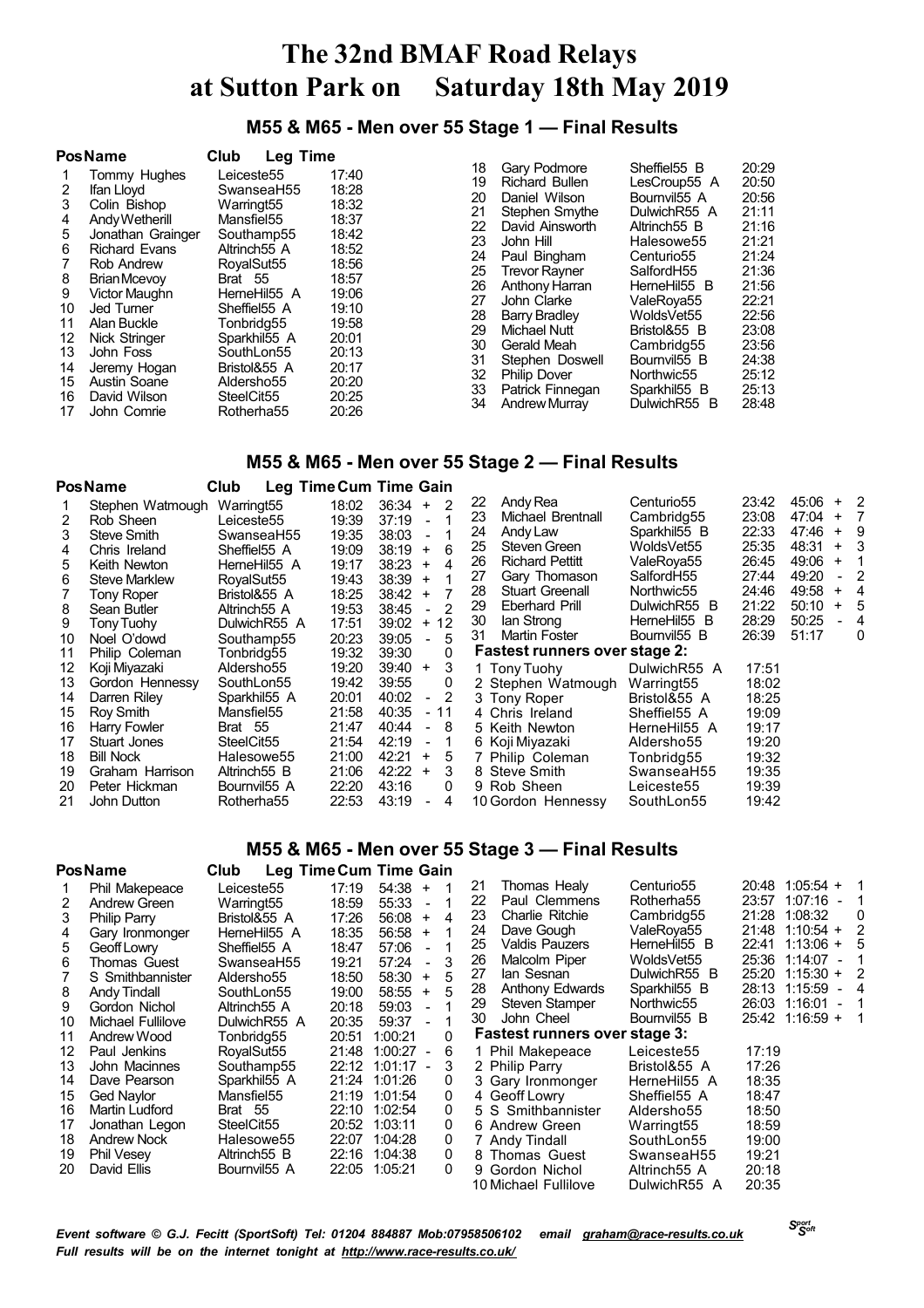**Men over 55 — Team Results — Final (nn) is team position after the appropriate stage.**

| $\mathbf 1$                                           | <b>Leicester Coritanian M55</b> |                          |                                         | 54:38         |              | 21 -<br><b>Centurion Rc M</b>                   |              |
|-------------------------------------------------------|---------------------------------|--------------------------|-----------------------------------------|---------------|--------------|-------------------------------------------------|--------------|
| 1 Tommy Hughes (1) 17:40<br>3 Phil Makepeace          | 17:19<br>(1)                    |                          | 2 Rob Sheen                             | (2)           | 19:39        | 1 PaulBingham (24<br>3 Thomas Healy (21         |              |
| 2 Warrington AC M55                                   |                                 |                          |                                         | 55:33         |              | 22<br><b>Rotherham Ha</b>                       |              |
| 1 Colin Bishop (3)<br>3 Andrew Green                  | 18:32<br>(2)<br>18:59           |                          | 2 Stephen Watmough (1) 18:02            |               |              | 1 John Comrie<br>3 PaulClemmens                 | (17)<br>(22) |
| 3 <sup>7</sup><br><b>Bristol &amp; West Ac M55</b>    |                                 |                          | 'А'                                     | 56:08         |              | Cambridge & 0<br>23                             |              |
|                                                       |                                 |                          | 2 Tony Roper                            | (7)           | 18:25        | 1 Gerald Meah (30                               |              |
| 1 Jeremy Hogan (14) 20:17<br>3 Philip Parry (3) 17:26 |                                 |                          |                                         |               |              | 3 Charlie Ritchie                               | (23)         |
| <b>Herne Hill Harriers M55</b><br>4                   |                                 |                          | A'                                      | 56:58         |              | 24 Vale Royal Ac                                |              |
| 1 Victor Maughn                                       | (9)<br>19:06                    |                          | 2 Keith Newton                          | (5)           | 19:17        | 1 John Clarke (27                               |              |
| 3 Gary Ironmonger (4) 18:35                           |                                 |                          |                                         |               |              | 3 Dave Gough (24                                |              |
| <b>Sheffield Rc M55</b><br>5                          |                                 |                          | 'А'                                     | 57:06         |              | 25<br><b>Herne Hill Hari</b>                    |              |
| 1 Jed Turner                                          | $(10)$ 19:10                    |                          | 2 Chris Ireland                         | (4)           | 19:09        | 1 Anthony Harran                                | (26)         |
| 3 Geoff Lowry (5)                                     | 18:47                           |                          |                                         |               |              | 3 Valdis Pauzers                                | (25)         |
| 6<br><b>Swansea Harriers M55</b>                      |                                 |                          |                                         | 57:24         |              | 26<br><b>Wolds Veteran</b>                      |              |
| 1 Ifan Lloyd                                          | (2)<br>18:28                    | $2^{\circ}$              | Steve Smith                             | $(3)$ 19:35   |              | 1 Barry Bradley (28                             |              |
| 3 Thomas Guest                                        | (6)<br>19:21                    |                          |                                         |               |              | 3 Malcolm Piper (26                             |              |
| 7<br><b>Aldershot Farnham &amp; D M55</b>             |                                 |                          | 58:30                                   |               |              | 27<br><b>Dulwich Runn</b>                       |              |
| 1 Austin Soane (15) 20:20                             |                                 |                          | 2 Koji Miyazaki (12) 19:20              |               |              | 1 Andrew Murray (34                             |              |
| 3 SSmithbannister (7)                                 | 18:50                           |                          |                                         | 58:55         |              | 3 Ian Sesnan                                    | (27)         |
| <b>South London Harriers M55</b><br>8                 |                                 |                          |                                         |               |              | 28<br><b>Sparkhill Harri</b>                    |              |
| 1 John Foss<br>3 Andy Tindall (8)                     | 19:00                           |                          | (13) 20:13 2 Gordon Hennessy (13) 19:42 |               |              | 1 Patrick Finnegan (33<br>3 Anthony Edwards (28 |              |
|                                                       |                                 |                          | Altrincham & District M55 'A'           | 59:03         |              | Northwich RC<br>29                              |              |
| 1 Richard Evans                                       | (6)<br>18:52                    |                          | 2 Sean Butler                           |               |              | 1 Philip Dover                                  | (32)         |
| 3 Gordon Nichol                                       | (9)<br>20:18                    |                          |                                         |               | $(8)$ 19:53  | 3 Steven Stamper (29                            |              |
| 10<br><b>Dulwich Runners Ac M55</b>                   |                                 |                          | $'A'$ 59:37                             |               |              | 30<br><b>Bournville Har</b>                     |              |
| 1 Stephen Smythe                                      | $(21)$ 21:11                    |                          | 2 Tony Tuohy (9) 17:51                  |               |              | 1 Stephen Doswell (31                           |              |
| 3 Michael Fullilove (10) 20:35                        |                                 |                          |                                         |               |              | 3 John Cheel                                    | (30)         |
|                                                       |                                 |                          |                                         |               |              |                                                 |              |
|                                                       |                                 |                          |                                         |               |              |                                                 |              |
| 11 Tonbridge Ac M55                                   |                                 |                          |                                         | 1:00:21       |              | <b>Incomplete Teams:</b>                        |              |
| 1 Alan Buckle (11) 19:58                              |                                 |                          | 2 PhilipColeman (11) 19:32              |               |              | <b>Salford Harrier</b>                          |              |
| 3 Andrew Wood (11) 20:51<br>12                        |                                 |                          | <b>Royal Sutton Coldfield M55</b>       | 1:00:27       |              | 1 Trevor Rayner (25                             |              |
| 1 Rob Andrew                                          | (7)<br>18:56                    | $\mathbf{2}$             | Steve Marklew (6) 19:43                 |               |              |                                                 |              |
| 3 Paul Jenkins                                        | $(12)$ 21:48                    |                          |                                         |               |              | <b>Sheffield Rc M</b>                           |              |
| <b>Southampton AC M55</b><br>13                       |                                 |                          |                                         | 1:01:17       |              | 1 Gary Podmore (18                              |              |
| 1 Jonathan Grainger (5) 18:42                         |                                 |                          | 2 Noel O'dowd (10) 20:23                |               |              | <b>Les Croupiers</b>                            |              |
| 3 John Macinnes (13) 22:12                            |                                 |                          |                                         |               |              | 1 Richard Bullen (19                            |              |
| 14 Sparkhill Harriers M55 'A' 1:01:26                 |                                 |                          |                                         |               |              | <b>Bristol &amp; West</b>                       |              |
| 1 Nick Stringer (12) 20:01                            |                                 | $\overline{\phantom{0}}$ | Darren Riley (14) 20:01                 |               |              | 1 Michael Nutt (29                              |              |
| 3 Dave Pearson (14) 21:24                             |                                 |                          |                                         |               |              |                                                 |              |
| <b>Mansfield Harriers M55</b><br>15 -                 |                                 |                          |                                         | 1:01:54       |              | <b>Fastest of all legs</b>                      |              |
| 1 Andy Wetherill (4) 18:37 2 Roy Smith                |                                 |                          |                                         |               |              | $(15)$ 21:58 1 Phil Makepeace                   |              |
| 3 Ged Naylor                                          | $(15)$ 21:19                    |                          |                                         |               |              | 2<br><b>Philip Parry</b>                        |              |
| <b>Birmingham Running A&amp;t M55</b><br>16           |                                 |                          |                                         | 1:02:54       |              | 3<br>Tommy Hughes                               |              |
| 1 Brian Mcevoy                                        | (8)<br>18:57                    | $\overline{2}$           | Harry Fowler                            |               | $(16)$ 21:47 | <b>Tony Tuohy</b><br>4                          |              |
| 3 Martin Ludford                                      | $(16)$ 22:10                    |                          |                                         |               |              | 5<br>Stephen Watmou                             |              |
| <b>Steel City Striders M55</b><br>17                  |                                 |                          |                                         | 1:03:11       |              | 6<br><b>Tony Roper</b>                          |              |
| 1 David Wilson<br>3 Jonathan Legon                    | $(16)$ 20:25<br>$(17)$ 20:52    | $\mathbf{2}^{\prime}$    | Stuart Jones                            |               | $(17)$ 21:54 | 7<br>Ifan Lloyd                                 |              |
| 18.<br><b>Halesowen Acc M55</b>                       |                                 |                          |                                         |               |              | Colin Bishop<br>8                               |              |
| 1 John Hill                                           | $(23)$ 21:21                    | 2                        | <b>Bill Nock</b>                        | 1:04:28       | $(18)$ 21:00 | 9<br>Gary Ironmonger                            |              |
| 3 Andrew Nock                                         | $(18)$ 22:07                    |                          |                                         |               |              | 10<br>Andy Wetherill                            |              |
| 19<br><b>Altrincham &amp; District M55</b>            |                                 |                          |                                         | 'B' 1:04:38   |              |                                                 |              |
| 1 David Ainsworth                                     | $(22)$ 21:16                    | 2                        | Graham Harrison                         |               | $(19)$ 21:06 |                                                 |              |
| 3 Phil Vesey                                          | $(19)$ 22:16                    |                          |                                         |               |              |                                                 |              |
| <b>Bournville Harriers M55</b><br>20                  |                                 |                          |                                         | $'A'$ 1:05:21 |              |                                                 |              |
| 1 Daniel Wilson<br>3 David Ellis                      | $(20)$ 20:56<br>$(20)$ 22:05    | $\overline{2}$           | Peter Hickman                           |               | $(20)$ 22:20 |                                                 |              |

|                         |    | 21 Centurion Rc M55                                                                                                                                 |  |                        |            |     | 1:05:54      |              |
|-------------------------|----|-----------------------------------------------------------------------------------------------------------------------------------------------------|--|------------------------|------------|-----|--------------|--------------|
|                         |    | 1 PaulBingham      (24) 21:24   2   Andy Rea<br>3 Thomas Healy       (21) 20:48                                                                     |  |                        |            |     |              | $(22)$ 23:42 |
|                         |    |                                                                                                                                                     |  |                        |            |     |              |              |
|                         |    | 22 Rotherham Harriers M55 1:07:16                                                                                                                   |  |                        |            |     |              |              |
|                         |    | 1 JohnComrie      (17) 20:26   2   JohnDutton<br>3 PaulClemmens     (22) 23:57                                                                      |  |                        |            |     | $(21)$ 22:53 |              |
|                         |    |                                                                                                                                                     |  |                        |            |     |              |              |
|                         |    | 23 Cambridge & Coleridge M55 1:08:32                                                                                                                |  |                        |            |     |              |              |
|                         |    | 1 Gerald Meah               (30)     23:56         2       Michael Brentnall           (23)   23:08<br>3   Charlie Ritchie             (23)   21:28 |  |                        |            |     |              |              |
|                         |    |                                                                                                                                                     |  |                        |            |     |              |              |
|                         |    | 24 Vale Royal Ac M55                                                                                                                                |  |                        |            |     | 1:10:54      |              |
|                         |    | 1 John Clarke (27) 22:21 2 Richard Pettitt (26) 26:45<br>3 Dave Gough (24) 21:48                                                                    |  |                        |            |     |              |              |
|                         |    |                                                                                                                                                     |  |                        |            |     |              |              |
|                         |    |                                                                                                                                                     |  |                        |            |     |              |              |
|                         |    | 25 Herne Hill Harriers M55<br>1 Anthony Harran (26) 21:56 2 Ian Strong (30) 28:29                                                                   |  |                        |            |     |              |              |
|                         |    | 3 Valdis Pauzers $(25)$ 22:41                                                                                                                       |  |                        |            |     |              |              |
|                         |    | 26 Wolds Veteran Rc M55                                                                                                                             |  |                        |            |     | 1:14:07      |              |
|                         |    |                                                                                                                                                     |  |                        |            |     |              |              |
|                         |    |                                                                                                                                                     |  |                        |            |     |              |              |
|                         |    | 27 Dulwich Runners Ac M55 'B' 1:15:30                                                                                                               |  |                        |            |     |              |              |
|                         |    |                                                                                                                                                     |  |                        |            |     |              |              |
|                         |    |                                                                                                                                                     |  |                        |            |     |              |              |
|                         |    | 28 Sparkhill Harriers M55 (B' 1:15:59                                                                                                               |  |                        |            |     |              |              |
|                         |    | 1 Patrick Finnegan (33) 25:13 2 Andy Law (24) 22:33                                                                                                 |  |                        |            |     |              |              |
|                         |    | 3 Anthony Edwards (28) 28:13                                                                                                                        |  |                        |            |     |              |              |
|                         |    | 29 Northwich RC M55                                                                                                                                 |  |                        |            |     | 1:16:01      |              |
|                         |    | 1 PhilipDover (32) 25:12 2 Stuart Greenall (28) 24:46<br>3 Steven Stamper (29) 26:03                                                                |  |                        |            |     |              |              |
|                         |    |                                                                                                                                                     |  |                        |            |     |              |              |
|                         |    | 30 Bournville Harriers M55<br>1 Stephen Doswell (31) 24:38 2 Martin Foster (31) 26:39                                                               |  |                        |            |     |              |              |
|                         |    | 3 John Cheel (30) 25:42                                                                                                                             |  |                        |            |     |              |              |
|                         |    |                                                                                                                                                     |  |                        |            |     |              |              |
|                         |    | <b>Incomplete Teams:</b>                                                                                                                            |  |                        |            |     |              |              |
|                         |    | <b>Salford Harriers M55</b>                                                                                                                         |  |                        |            |     |              |              |
|                         |    | 1 Trevor Rayner (25) 21:36 2 Gary Thomason (27) 27:44                                                                                               |  |                        |            |     |              |              |
|                         |    |                                                                                                                                                     |  |                        |            |     |              |              |
|                         |    | <b>Sheffield Rc M55</b>                                                                                                                             |  |                        |            | 'В' |              |              |
|                         |    | 1 Gary Podmore (18) 20:29                                                                                                                           |  |                        |            |     |              |              |
|                         |    | <b>Les Croupiers M55</b>                                                                                                                            |  |                        |            | 'А' |              |              |
|                         |    | 1 Richard Bullen (19) 20:50                                                                                                                         |  |                        |            |     |              |              |
|                         |    | <b>Bristol &amp; West Ac M55</b>                                                                                                                    |  |                        |            | 'B' |              |              |
|                         |    | 1 Michael Nutt (29) 23:08                                                                                                                           |  |                        |            |     |              |              |
|                         |    |                                                                                                                                                     |  |                        |            |     |              |              |
|                         |    | <b>Fastest of all legs</b>                                                                                                                          |  |                        |            |     |              |              |
| 1                       |    | Phil Makepeace                                                                                                                                      |  | Leiceste55             |            |     | 17:19        |              |
| $\overline{\mathbf{c}}$ |    | Philip Parry                                                                                                                                        |  | Bristol&55             |            | A   | 17:26        |              |
| 3                       |    | Tommy Hughes                                                                                                                                        |  | Leiceste <sub>55</sub> |            |     | 17:40        |              |
| 4                       |    | <b>Tony Tuohy</b>                                                                                                                                   |  |                        | DulwichR55 | A   | 17:51        |              |
| 5                       |    | Stephen Watmough                                                                                                                                    |  | Warringt <sub>55</sub> |            |     | 18:02        |              |
| 6                       |    | <b>Tony Roper</b>                                                                                                                                   |  | Bristol&55             |            | A   | 18:25        |              |
| 7                       |    | Ifan Lloyd                                                                                                                                          |  |                        | SwanseaH55 |     | 18:28        |              |
| 8                       |    | Colin Bishop                                                                                                                                        |  | Warringt55             |            |     | 18:32        |              |
|                         | 9  | Gary Ironmonger                                                                                                                                     |  | HerneHil55             |            | A   | 18:35        |              |
|                         | 10 | Andy Wetherill                                                                                                                                      |  | Mansfiel55             |            |     | 18:37        |              |
|                         |    |                                                                                                                                                     |  |                        |            |     |              |              |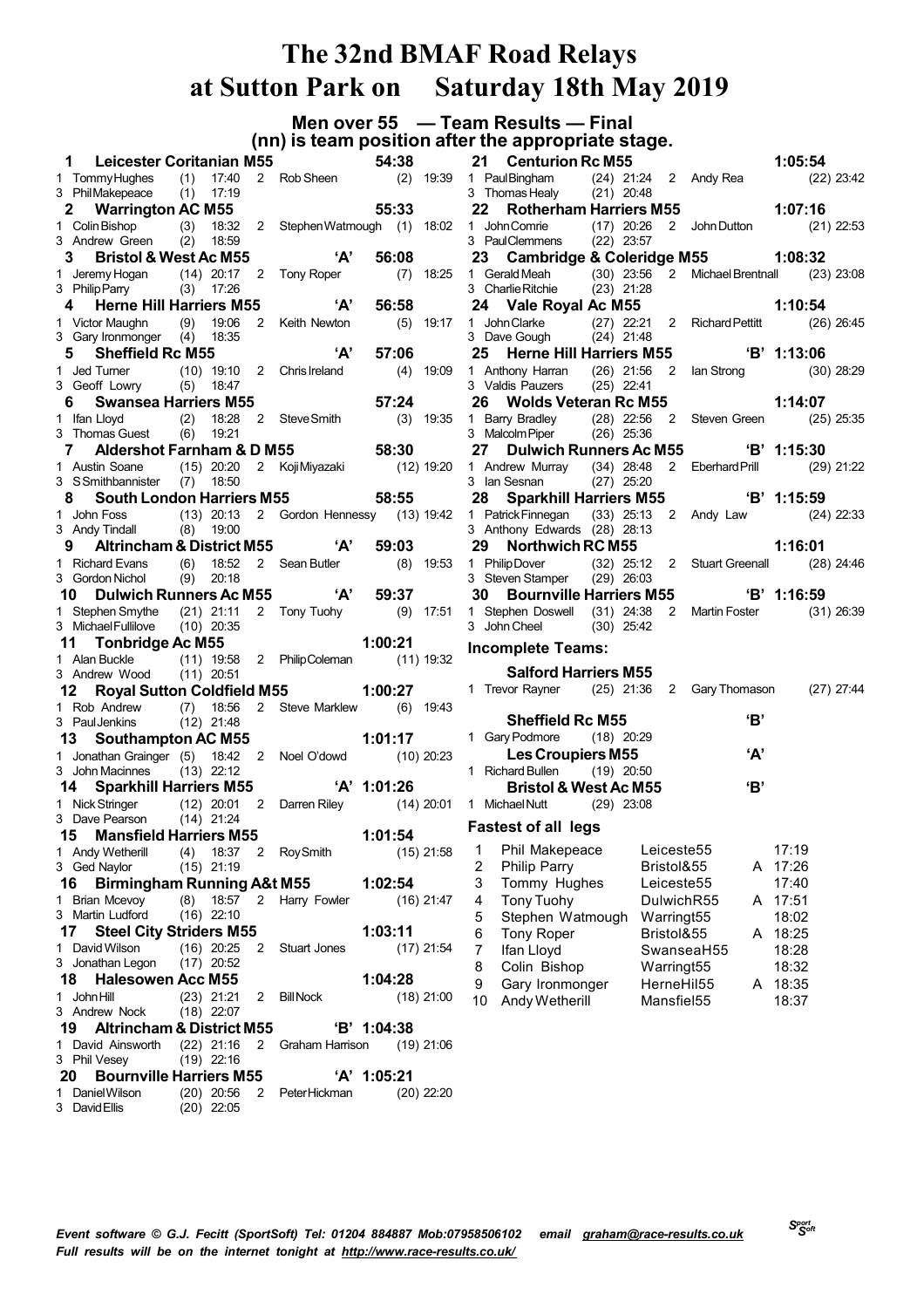### **M55 & M65 - Men over 65 Stage 1 — Final Results**

|   | <b>PosName</b>                                                                          | Club<br>Leg Time                                                     |                                           |               |                                                                               |                                                                        |                                           |
|---|-----------------------------------------------------------------------------------------|----------------------------------------------------------------------|-------------------------------------------|---------------|-------------------------------------------------------------------------------|------------------------------------------------------------------------|-------------------------------------------|
| 5 | David Oxland<br>Stewart Thorp<br>John Harley<br><b>Arthur Daley</b><br>Michael Cranwell | NottsAc 65<br>OxfordCi65<br>Tonbridg65<br>Gloucest65<br>LesCroup65 A | 20:04<br>20:11<br>21:23<br>21:27<br>23:02 | 6.<br>9<br>10 | Tom Burgess<br>Robert Bell<br>Roland Bowness<br>Colin Davies<br>Tommy Daniels | Bristol&65<br>DulwichR65<br>SalfordH65 A<br>Altrinch65<br>SalfordH65 B | 23:20<br>24:12<br>24:44<br>25:23<br>26:11 |

## **M55 & M65 - Men over 65 Stage 2 — Final Results**

|    | <b>PosName</b>      | Club         | Leg Time Cum Time Gain |           |                | <b>Fastest runners over stage 2:</b> |              |       |
|----|---------------------|--------------|------------------------|-----------|----------------|--------------------------------------|--------------|-------|
|    | Roy Treadwell       | OxfordCi65   | 21:44                  | $41:55 +$ |                | 1 David Bedwell                      | Bristol&65   | 20:00 |
|    | Alan Newman         | Tonbridg65   | 21:45                  | $43:08 +$ |                | 2 Stanley Owen                       | SalfordH65 A | 20:00 |
|    | David Bedwell       | Bristol&65   | 20:00                  | $43:20 +$ |                | 3 Hugh Balfour                       | DulwichR65   | 21:31 |
|    | Robert Evans        | LesCroup65 A | 21:38                  | $44:40 +$ |                | 4 Robert Evans                       | LesCroup65 A | 21:38 |
| 5. | <b>Stanley Owen</b> | SalfordH65 A | 20:00                  | $44:44 +$ |                | 5 Roy Treadwell                      | OxfordCi65   | 21:44 |
| 6  | Hugh Balfour        | DulwichR65   | 21:31                  | $45:43 +$ |                | 6 Alan Newman                        | Tonbridg65   | 21:45 |
|    | David Spackman      | Gloucest65   | 26:51                  | 48:18     | $\blacksquare$ | 7 Stewart Darlington                 | SalfordH65 B | 26:32 |
| 8  | Stewart Darlington  | SalfordH65 B | 26:32                  | $52:43 +$ |                | 8 David Spackman                     | Gloucest65   | 26:51 |
|    | Mansel Pope         | Altrinch65   | 27:25                  | 52.48     |                | 9 Mansel Pope                        | Altrinch65   | 27:25 |

### **M55 & M65 - Men over 65 Stage 3 — Final Results**

|    | <b>PosName</b>        | Club         | Leg Time Cum Time Gain |   | Fastest runners over stage 3: |              |       |
|----|-----------------------|--------------|------------------------|---|-------------------------------|--------------|-------|
|    | John Exley            | OxfordCi65   | 21:47 1:03:42          | 0 | John Exley                    | OxfordCi65   | 21:47 |
| 2  | Mike Chipping         | Bristol&65   | $22:03$ 1:05:23 +      |   | 2 Mike Chipping               | Bristol&65   | 22:03 |
| 3  | <b>Brian Buckwell</b> | Tonbrida65   | $23:25$ 1:06:33 -      |   | 3 Brian Buckwell              | Tonbridg65   | 23:25 |
| 4  | Michael Wakefield     | SalfordH65 A | $23:46$ 1:08:30 +      |   | 4 Michael Wakefield           | SalfordH65 A | 23:46 |
| .5 | Michael Davies        | LesCroup65 A | 23:59 1:08:39          |   | 5 Michael Davies              | LesCroup65 A | 23:59 |
| 6  | <b>B</b> Nicholls     | DulwichR65   | 25:03 1:10:46          | 0 | 6 B Nicholls                  | DulwichR65   | 25:03 |
|    | C O'carroll           | Gloucest65   | 29:10 1:17:28          | 0 | 7 Hugh Mckenna                | Altrinch65   | 25:35 |
| 8  | Hugh Mckenna          | Altrinch65   | $25:35$ 1:18:23 +      |   | 8 Thomas Temple               | SalfordH65 B | 26:16 |
| 9  | Thomas Temple         | SalfordH65 B | 26:16 1:18:59          |   | 9 C O'carroll                 | Gloucest65   | 29:10 |

## **Men over 65 — Team Results — Final (nn) is team position after the appropriate stage.**

| 1 Oxford City Ac M65                            |       |   |                           | 1:03:42       |     |             |
|-------------------------------------------------|-------|---|---------------------------|---------------|-----|-------------|
| 1 Stewart Thorp (2) 20:11                       |       |   | 2 Roy Treadwell (1) 21:44 |               |     |             |
| 3 John Exley (1) 21:47                          |       |   |                           |               |     |             |
| 2 Bristol & West Ac M65                         |       |   |                           | 1:05:23       |     |             |
| 1 Tom Burgess (6) 23:20                         |       | 2 | David Bedwell (3)         |               |     | 20:00       |
| 3 Mike Chipping (2)                             | 22:03 |   |                           |               |     |             |
| 3 Tonbridge Ac M65                              |       |   | 1:06:33                   |               |     |             |
| 1 John Harley (3) 21:23                         |       |   | 2 Alan Newman             |               | (2) | 21:45       |
| 3 Brian Buckwell (3) 23:25                      |       |   |                           |               |     |             |
| 4 Salford Harriers M65                          |       |   | <b>A' 1:08:30</b>         |               |     |             |
| 1 Roland Bowness (8) 24:44                      |       |   | 2 Stanley Owen (5)        |               |     | 20:00       |
| 3 Michael Wakefield (4) 23:46                   |       |   |                           |               |     |             |
| 5 Les Croupiers M65                             |       |   |                           | $'A'$ 1:08:39 |     |             |
| 1 Michael Cranwell (5) 23:02 2 Robert Evans (4) |       |   |                           |               |     | 21:38       |
| 3 Michael Davies (5)                            | 23:59 |   |                           |               |     |             |
| 6 Dulwich Runners Ac M65                        |       |   | 1:10:46                   |               |     |             |
| 1 Robert Bell (7) 24:12 2 Hugh Balfour (6)      |       |   |                           |               |     | 21:31       |
| 3 B Nicholls (6) 25:03                          |       |   |                           |               |     |             |
| 7 Gloucester Ac M65                             |       |   |                           | 1:17:28       |     |             |
| 1 Arthur Daley (4) 21:27 2                      |       |   | David Spackman (7)        |               |     | 26:51       |
| 3 CO'carroll (7) 29:10                          |       |   |                           |               |     |             |
| 8 Altrincham & District M65 1:18:23             |       |   |                           |               |     |             |
| 1 Colin Davies (9) 25:23                        |       |   | 2 Mansel Pope (9)         |               |     | 27:25       |
| 3 Hugh Mckenna (8) 25:35                        |       |   |                           |               |     |             |
| 9 Salford Harriers M65                          |       |   | $\overline{B'}$ 1:18:59   |               |     |             |
| 1 TommyDaniels (10) 26:11 2 Stewart Darlington  |       |   |                           |               |     | $(8)$ 26:32 |
| 3 Thomas Temple (9) 26:16                       |       |   |                           |               |     |             |

**Incomplete Teams: NottsAcM65**

| 1.  | David Oxland               | (1) | 20:04      |   |       |
|-----|----------------------------|-----|------------|---|-------|
|     | <b>Fastest of all legs</b> |     |            |   |       |
| 1   | David Bedwell              |     | Bristol&65 |   | 20:00 |
| $=$ | <b>Stanley Owen</b>        |     | SalfordH65 | A | 20:00 |
| 3   | David Oxland               |     | NottsAc 65 |   | 20:04 |
| 4   | <b>Stewart Thorp</b>       |     | OxfordCi65 |   | 20:11 |
| 5   | John Harley                |     | Tonbridg65 |   | 21:23 |
| 6   | <b>Arthur Daley</b>        |     | Gloucest65 |   | 21:27 |
| 7   | Hugh Balfour               |     | DulwichR65 |   | 21:31 |
| 8   | <b>Robert Evans</b>        |     | LesCroup65 | A | 21:38 |
| 9   | Roy Treadwell              |     | OxfordCi65 |   | 21:44 |
| 10  | Alan Newman                |     | Tonbridg65 |   | 21:45 |
|     |                            |     |            |   |       |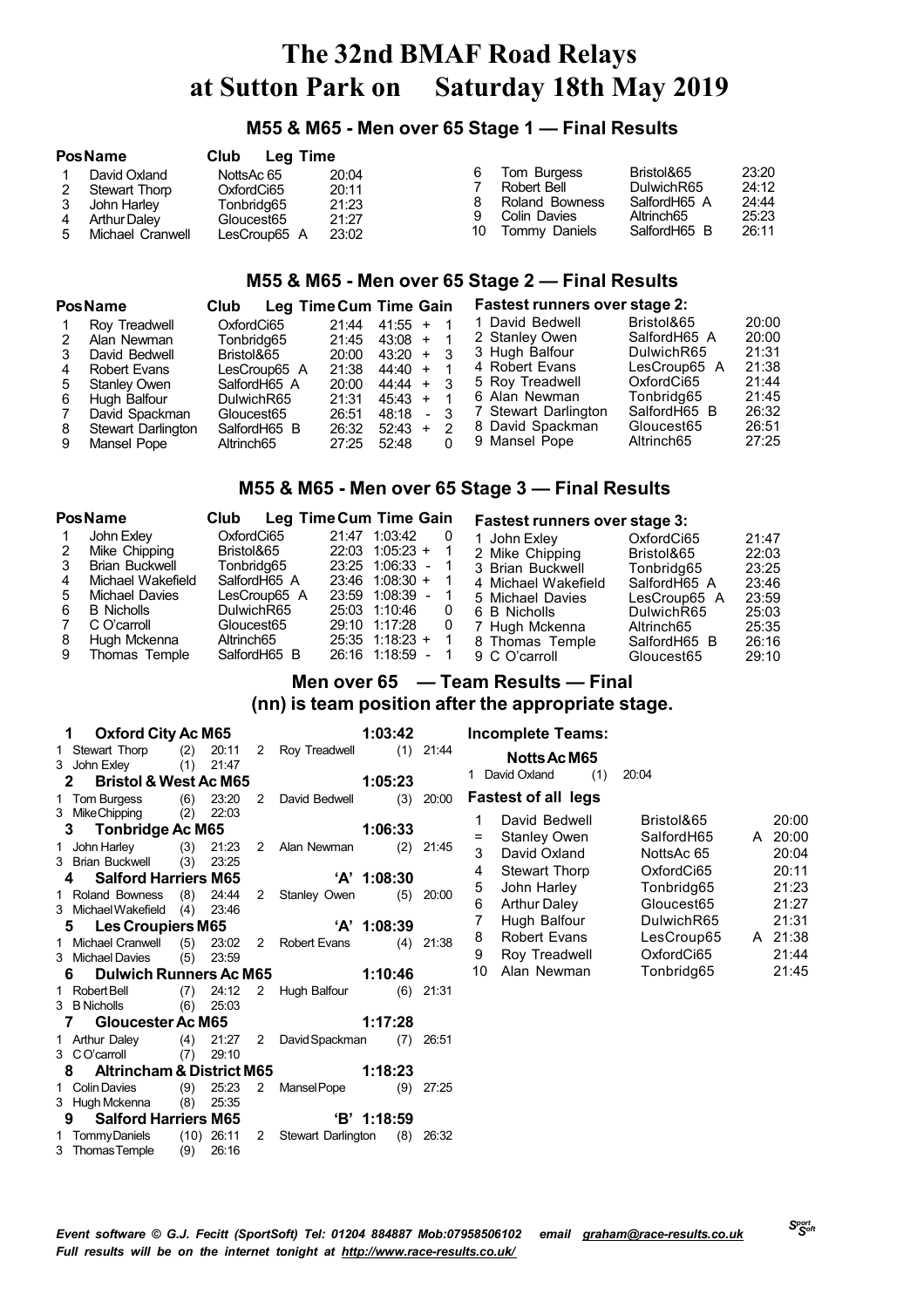**- Women over 35 Stage 1 — Final Results**

#### **PosName Club Leg Time** 18:19 Sarah Lowery<br>Claire Martin 19:48<br>TelfordAc 18:48 Claire Martin TelfordAc 18:48 VickyTester WestburyHa A 19:21 A Duranmingo 5 Jennifer Dale Birmingham 19:49<br>6 Emma Patel CityOfNorw 19:55 6 Emma Patel CityOfNo<br>7 Tracy Hinxman DerbyAC 7 Tracy Hinxman DerbyAC 20:00<br>8 Liz Weeks TonbridgeA 20:04 TonbridgeA<br>SheffieldR 9 Rachel Rose SheffieldR 20:06 10 Sally Hughes SuttonInAs 20:30<br>11 Carolyn Dooley ValeRoyalA 20:34 11 Carolyn Dooley Carolyn Dooley<br>11 Carolyn BarnsleyAC 20:38 KerryStorrar BarnsleyAC 20:38 SallyGray Cannock&St 20:43 Harriet Hamilton SaleHarrie<br>Gemma Larkin ChorltonRu Gemma Larkin ChorltonRu 20:55 16 Christina Horak Stroud&Dis<br>17 Helen Talbot NuneatonHa Helen Talbot NuneatonHa 21:32 Monica Baptista Bournville A 21:33 19 Michelle Dale HalesowenA 21:37<br>20 Beverley Armstrong MansfieldH A 21:58 Beverley Armstrong Helen Beecham AldridgeRc 22:00 Frances Vickers Birchfield A 22:02 23 Jeni Stevenson WestburyHa B 22:58<br>24 Kerry Hemmings CenturionR A 23:17 24 Kerry Hemmings CenturionR A 23:17<br>25 Victoria Lawson NorthwichR 23:58 25 Victoria Lawson<br>26 Paloma Crayford Paloma Crayford ReadingRoa 24:36 27 Rebecca Jones<br>28 Susannah Latou Susannah Latouche Bournville C 27:00 29 Lisa Bowes CenturionR B 33:04<br>30 Linda Goulding Bournville D 34:02 Linda Goulding

## **- Women over 35 Stage 2 — Final Results**

|                | <b>PosName</b>                                     | Club                                       |                         | Leg Time Cum Time Gain                                                             |                |                                                                        |                                                          |                                  |                                      |                        |
|----------------|----------------------------------------------------|--------------------------------------------|-------------------------|------------------------------------------------------------------------------------|----------------|------------------------------------------------------------------------|----------------------------------------------------------|----------------------------------|--------------------------------------|------------------------|
| 2<br>3         | Sophie Voller<br>Natalie Harris<br>Nichola Evans   | WestburyHa A<br>RotherhamH<br>TonbridgeA   | 20:09<br>21:18<br>20:40 | 39:30<br>-2<br>$+$<br>39:37<br>$\overline{\phantom{a}}$<br>40:44<br>5<br>$+$       | 21<br>22<br>23 | Mathilde Housley<br>Anna Parsons<br>Samantha Love                      | Bournville A<br>NorthwichR<br>HalesowenA                 | 24:03<br>21:54<br>25:52          | 45:36<br>45:52<br>$+$<br>47:29       | - 3<br>-3<br>- 4       |
| 4<br>5.<br>6   | Chrisse Dover<br>Anne Chinoy<br>Gail Colville      | <b>DerbyAC</b><br>SaleHarrie<br>BarnsleyAC | 20:57<br>20:26<br>20:45 | 40:57<br>3<br>$+$<br>41:13<br>9<br>$\ddot{}$<br>41:23<br>6<br>$+$                  | 24<br>25<br>26 | Abigail Wright<br>Sam Pretlove<br>Samantha Whalley                     | AldridgeRc<br>Bournville B<br>ReadingRoa                 | 27:22<br>24:50<br>25:16          | 49:22<br>49:32<br>$\ddot{}$<br>49:52 | 3<br>2<br>0            |
| 8<br>9         | Jane Wassell<br>Helen Pike<br>Helen Smith          | Stroud&Dis<br>Birmingham<br>ValeRovalA     | 19:56<br>21:57<br>21:17 | 41:26<br>9<br>$\ddot{}$<br>41:46<br>3<br>$\blacksquare$<br>41:51<br>2<br>$\ddot{}$ | 27<br>28<br>29 | Diane Jenkins<br>Clare Mullin<br><b>Lesley Proctor</b>                 | Centurion <sub>R</sub> A<br>Bournville C<br>Bournville D | 26:59<br>26:41<br>30:00          | 50:16<br>53:41<br>$1:04:02 +$        | 3<br>$\mathbf{0}$<br>1 |
| 10<br>11<br>12 | Andreja Zevnik<br>Sarah Stubbs<br>Liz Hill         | ChorltonRu<br>CityOfNorw<br>Bristol&We     | 21:50<br>23:02<br>23:37 | 42:45<br>5<br>$^{+}$<br>42:57<br>5<br>$\sim$<br>43:06<br>8<br>$\sim$               |                | <b>Fastest runners over stage 2:</b><br>1 Jane Wassell                 | Stroud&Dis                                               | 19:56                            |                                      |                        |
| 13<br>14<br>15 | Kate Simpson<br>Jo Grant<br>Kahli Johnson          | SuttonInAs<br>NuneatonHa<br>MansfieldH A   | 23:04<br>22:08<br>21:45 | 43:34<br>3<br>$\sim$<br>43:40<br>3<br>$^{+}$<br>43:43<br>5<br>$\ddot{}$            |                | 2 Sophie Voller<br>3 Anne Chinov<br>4 Nichola Evans<br>5 Gail Colville | WestburyHa A<br>SaleHarrie<br>TonbridgeA                 | 20:09<br>20:26<br>20:40<br>20:45 |                                      |                        |
| 16<br>17<br>18 | Natalie Boswell<br>R Tankilemorris<br>Sarah Travis | Cannock&St<br>SheffieldR<br>Birchfield A   | 23:28<br>24:25<br>22:48 | 44:11<br>-3<br>$\sim$<br>44:31<br>8<br>$\sim$<br>44:50<br>$+$<br>4                 |                | 6 Chrisse Dover<br>7 Helen Smith<br>Natalie Harris                     | BarnsleyAC<br>DerbyAC<br>ValeRovalA<br>RotherhamH        | 20:57<br>21:17<br>21:18          |                                      |                        |
| 19<br>20       | Lisa Blagden<br>Alison Rogers                      | TelfordAc<br>WestburyHa B                  | 26:15<br>22:30          | 45:03<br>- 17<br>45:28<br>3<br>$+$                                                 |                | 9 Kahli Johnson<br>10 Andreja Zevnik                                   | MansfieldH A<br>ChorltonRu                               | 21:45<br>21:50                   |                                      |                        |

## **- Women over 35 Stage 3 — Final Results**

#### **PosName Club Leg TimeCum Time Gain** Fiona Davies RotherhamH 18:35 58:12 + 1<br>
Elizabeth Smith WestburvHa A 22:07 1:01:37 - 1 Elizabeth Smith WestburyHa A 22:07 1:01:37 - 1 Joanne Fifield Stroud&Dis 20:22 1:01:48 + 4 Sasha Houghton TonbridgeA 21:05 1:01:49 - 1 Louise Insley DerbyAC 20:55 1:01:52 - 1 Suzanne Smith SaleHarrie 21:53 1:03:06 - 1 Melanie Johnson Julia Belyavin Bristol&We 20:02 1:03:08 + 4 Leona Beaumont ChorltonRu 20:49 1:03:34 + 1 Naomi Biddlestone Kirsty Huntington MansfieldH A 21:12 1:04:55 + 4 Rebecca Thorby CityOfNorw 22:16 1:05:13 - 1 Gillian Russon Cannock&St 22:37 1:06:48 + 3 Natalie Thompson SuttonInAs 23:33 1:07:07 - 1 15 Carolyn Dyall **15 NuneatonHa** 24:26 1:08:06 - 16 C Mcnicholl **15 B**irmingham 26:28 1:08:14 C Mcnicholl Birmingham 26:28 1:08:14 - 8 Sarah Rockwebster Bournville A 22:47 1:08:23 + 4 23:35 1:08:25 J Wrightsaunders SheffieldR 28:37 1:13:08 - 2 WestburyHa B Rebecca Moore HalesowenA 25:59 1:13:28 + 2 Sarah Rigby NorthwichR 28:20 1:14:12 0 Alison Fergusson CenturionR A 24:40 1:14:56 + 4 24 SuzWest Bournville B 25:37 1:15:09 + 125 Claire Seymour Reading Roa 25:35 1:15:27 + Claire Seymour ReadingRoa 25:35 1:15:27 + 1 Claire O'brien AldridgeRc 29:09 1:18:31 - 2 Caroline Ankcorn Bournville C Anna Mcmanus Bournville D 28:02 1:32:04 + 1  **Fastest runners over stage 3:** Fiona Davies RotherhamH 18:35 2 Julia Belyavin Bristol&We 20:02<br>3 Joanne Fifield Stroud&Dis 20:22 Joanne Fifield Stroud&Dis 20:22 4 Leona Beaumont ChorltonRu 20:49<br>5 Louise Insley DerbyAC 20:55 5 Louise Insley DerbyAC 20:55<br>6 Sasha Houghton TonbridgeA 21:05 6 Sasha Houghton Kirsty Huntington MansfieldH A 21:12 8 Melanie Johnson ValeRoyalA 21:15<br>9 Suzanne Smith SaleHarrie 21:53 9 Suzanne Smith SaleHarrie 21:53<br>10 Elizabeth Smith WestburyHa A 22:07 10 Elizabeth Smith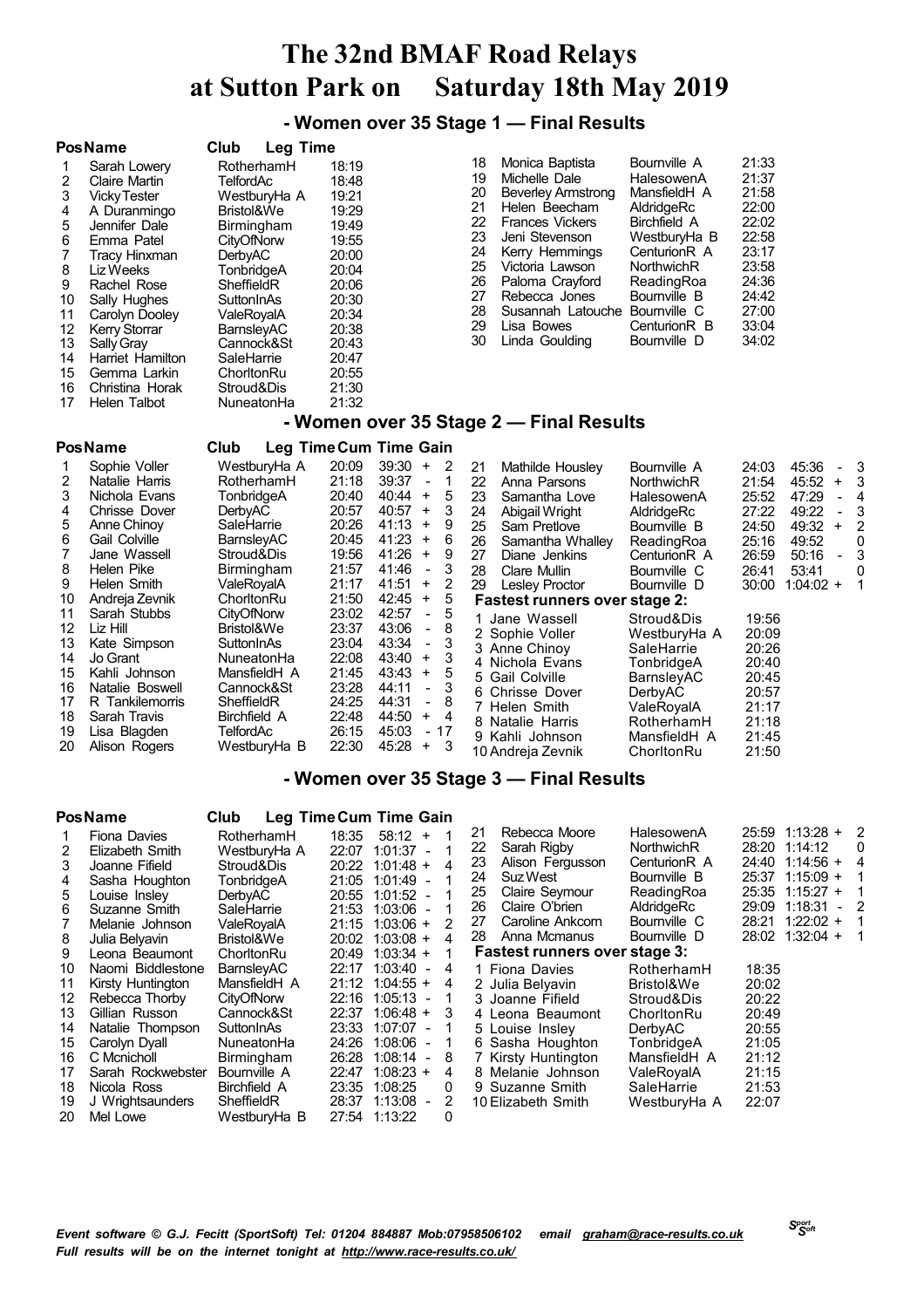## **- Women over 35 Stage 4 — Final Results**

|                      | <b>PosName</b>                                                         | Club                                                          | Leg Time Cum Time Gain                                                                                                                          |                    |                                                                                              |                                                                        |                                                                                                           |
|----------------------|------------------------------------------------------------------------|---------------------------------------------------------------|-------------------------------------------------------------------------------------------------------------------------------------------------|--------------------|----------------------------------------------------------------------------------------------|------------------------------------------------------------------------|-----------------------------------------------------------------------------------------------------------|
| 2                    | D Elliott<br>Lisa Palmer<br>Eleanor Vernon                             | RotherhamH<br><b>DerbyAC</b><br>TonbridgeA                    | 21:31 1:19:43<br>18:18 1:20:10 +<br>18:45 1:20:34 +                                                                                             | 0<br>3             | 20<br>Deborah Richards<br><b>Stacey Marston</b><br>21<br>22<br>Eloise Yates                  | SheffieldR<br>Bournville B<br>NorthwichR                               | 21:43 1:34:51<br>$-1$<br>26:00 1:41:09 +<br>3<br>27:43 1:41:55<br>0                                       |
| 4<br>5.<br>6         | Robyn Ellis<br>Heidi North<br>Anna Begbie<br>V Cordingley              | WestburyHa A<br>Stroud&Dis<br>ValeRovalA<br>SaleHarrie        | 1:22:14<br>20:37<br>$\overline{\phantom{a}}$<br>1:23:27<br>21:39<br>$\sim$<br>$1:24:40 +$<br>21:34<br>22:34 1:25:40<br>$\overline{\phantom{a}}$ | 2<br>2             | Caroline Scapens<br>23<br>Clare Colquhoun<br>24<br>C Greenhouse<br>25<br>Sarah Hinkley<br>26 | WestburyHa B<br>Centurion <sub>R</sub> A<br>Bournville C<br>AldridgeRc | 29:29<br>1:42:51<br>3<br>$\sim$<br>30:02<br>1:44:58<br>26:39<br>$1:48:41 +$<br>2<br>1:49:18<br>30:47<br>0 |
| 8<br>9               | Jacqueline Perrot<br>Antonia Gooder                                    | ChorltonRu<br>Bristol&We                                      | 22:33 1:26:07 +<br>1:26:15<br>23:07<br>$\overline{\phantom{a}}$                                                                                 | 1                  | Linda Howell<br>27<br>Fastest runners over stage 4:                                          | Bournville D                                                           | $33:08$ $2:05:12 +$<br>1                                                                                  |
| 10<br>11<br>12<br>13 | Ellie Stevens<br>Sarah Conway<br><b>Tracy Parker</b><br>Linda Westlake | CityOfNorw<br>Birchfield A<br>SuttonInAs<br><b>BarnslevAC</b> | 23:42 1:28:55 +<br>$20:35$ 1:29:00 +<br>$1:29:26 +$<br>22:19<br>1:29:29<br>25:49<br>$\sim$ $-$                                                  | 2<br>2<br>-3       | 1 Lisa Palmer<br>2 Eleanor Vernon<br>3 Sarah Thompson                                        | DerbyAC<br>TonbridgeA<br>HalesowenA                                    | 18:18<br>18:45<br>20:06                                                                                   |
| 14<br>15<br>16<br>17 | Catherine Hough<br>Laura Leslie<br>Susan Kneillboxley<br>Melanie Hill  | MansfieldH A<br>Bournville A<br>Cannock&St<br>NuneatonHa      | 1:30:29<br>25:34<br>$\sim$<br>$1:30:52 +$<br>22:29<br>1:31:26<br>24:38<br>$\sim$<br>1:32:47 -<br>24:41                                          | 3<br>2<br>-3<br>-2 | 4 Sarah Conway<br>5 Robyn Ellis<br>6 D Elliott<br>7 Anna Begbie<br>8 Heidi North             | Birchfield A<br>WestburyHa A<br>RotherhamH<br>ValeRovalA<br>Stroud&Dis | 20:35<br>20:37<br>21:31<br>21:34<br>21:39                                                                 |
| 18<br>19             | Rachel Brown<br>Sarah Thompson                                         | Birmingham<br>HalesowenA                                      | 24:36<br>1:32:50<br>$\overline{\phantom{a}}$<br>$1:33:34 +$<br>20:06                                                                            | -2<br>2            | 9 Deborah Richards<br>10 Tracy Parker                                                        | SheffieldR<br>SuttonInAs                                               | 21:43<br>22:19                                                                                            |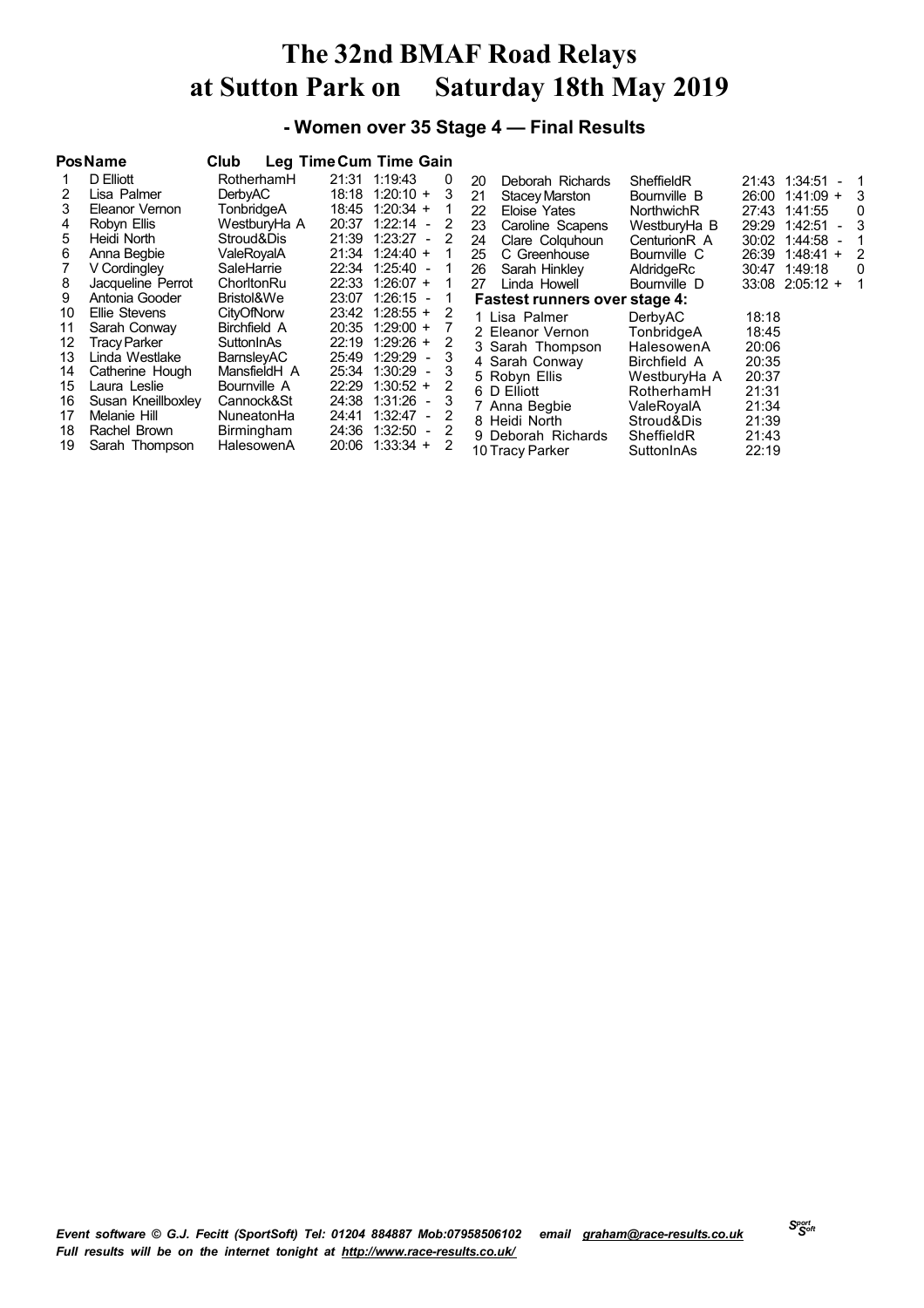## **Women over 35 — Team Results — Final (nn) is team position after the appropriate stage.**

| <b>Rotherham Harriers &amp; Ac</b>                                               |                                                                          | 1:19:43                      | <b>Nuneaton Harriers</b><br>17                                                                |                                           | 1:32:47                                                                 |  |
|----------------------------------------------------------------------------------|--------------------------------------------------------------------------|------------------------------|-----------------------------------------------------------------------------------------------|-------------------------------------------|-------------------------------------------------------------------------|--|
| (1)<br>18:19<br>1 Sarah Lowery<br>3 Fiona Davies<br>(1)<br>18:35                 | 2 Natalie Harris<br>$\overline{4}$<br><b>DElliott</b>                    | $(2)$ 21:18<br>$(1)$ 21:31   | 1 Helen Talbot<br>3 Carolyn Dyall                                                             | $(17)$ 21:32 2 Jo Grant<br>$(15)$ 24:26 4 | $(14)$ 22:08<br>$(17)$ 24:41<br>Melanie Hill                            |  |
| $\mathbf{2}$<br><b>Derby AC</b>                                                  |                                                                          | 1:20:10                      | 18 Birmingham Running Athletics & 1:32:50                                                     |                                           |                                                                         |  |
| (7)<br>20:00<br>1 Tracy Hinxman<br>3 Louise Inslev<br>(5)<br>20:55               | $2^{\circ}$<br>Chrisse Dover<br>$\overline{4}$<br><b>Lisa Palmer</b>     | $(2)$ 18:18                  | (4) 20:57 1 Jennifer Dale<br>3 CMcnicholl                                                     | $(16)$ 26:28                              | (5) 19:49 2 Helen Pike<br>$(8)$ 21:57<br>4 Rachel Brown<br>$(18)$ 24:36 |  |
|                                                                                  |                                                                          | 1:20:34                      | 19 Halesowen Acc                                                                              |                                           | 1:33:34                                                                 |  |
| 3 Tonbridge Ac<br>1 Liz Weeks<br>(8)<br>20:04                                    | 2 Nichola Evans                                                          | $(3)$ 20:40                  | 1 Michelle Dale                                                                               |                                           | $(19)$ 21:37 2 Samantha Love<br>$(23)$ 25:52                            |  |
| (4)<br>21:05<br>3 Sasha Houghton                                                 | 4<br>Eleanor Vernon                                                      | $(3)$ 18:45                  | 3 Rebecca Moore (21) 25:59 4                                                                  |                                           | Sarah Thompson (19) 20:06                                               |  |
| 4 Westbury Harriers                                                              |                                                                          | $'A'$ 1:22:14                | 20<br><b>Sheffield Rc</b>                                                                     |                                           | 1:34:51                                                                 |  |
| $(3)$ 19:21<br>1 Vicky Tester                                                    | 2 Sophie Voller                                                          | $(1)$ 20:09                  | 1 Rachel Rose                                                                                 |                                           | (9) 20:06 2 RTankilemorris<br>$(17)$ 24:25                              |  |
| 3 Elizabeth Smith<br>$(2)$ 22:07                                                 | Robyn Ellis<br>$\overline{4}$                                            | $(4)$ 20:37                  | 3 J Wrightsaunders (19) 28:37 4                                                               |                                           | Deborah Richards (20) 21:43                                             |  |
| <b>Stroud &amp; District Ac</b><br>5                                             |                                                                          | 1:23:27                      | $21 \,$<br><b>Bournville Harriers</b>                                                         |                                           | 'B' 1:41:09                                                             |  |
| 1 Christina Horak<br>3 Joanne Fifield                                            | (16) 21:30 2 Jane Wassell<br>(3) 20:22 4 HeidiNorth                      | $(7)$ 19:56<br>$(5)$ 21:39   | 1 Rebecca Jones (27) 24:42<br>3 Suz West                                                      | $(24)$ 25:37<br>$\overline{4}$            | 2 Sam Pretlove<br>$(25)$ 24:50<br>Stacey Marston<br>$(21)$ 26:00        |  |
|                                                                                  |                                                                          |                              |                                                                                               |                                           |                                                                         |  |
| Vale Royal Ac<br>6.                                                              |                                                                          | 1:24:40                      | 22 Northwich RC                                                                               |                                           | 1:41:55                                                                 |  |
| 1 Carolyn Dooley<br>3 Melanie Johnson                                            | (11) 20:34 2 Helen Smith<br>(7) 21:15 4 Anna Begbie                      | $(6)$ 21:34                  | (9) 21:17 1 Victoria Lawson (25) 23:58 2 Anna Parsons<br>3 Sarah Rigby                        | $(22)$ 28:20                              | $(22)$ 21:54<br>4 Eloise Yates<br>$(22)$ 27:43                          |  |
|                                                                                  |                                                                          |                              |                                                                                               |                                           |                                                                         |  |
| <b>Sale Harriers Manchester</b>                                                  |                                                                          | 1:25:40                      | 23 Westbury Harriers                                                                          |                                           | 'B' 1:42:51                                                             |  |
| 1 Harriet Hamilton<br>3 Suzanne Smith                                            | (14) 20:47 2 Anne Chinoy (5) 20:26<br>(6) 21:53 4 V Cordingley (7) 22:34 |                              | 1 Jeni Stevenson (23) 22:58 2 Alison Rogers<br>3 Mel Lowe (20) 27:54                          | 4                                         | $(20)$ 22:30<br><b>Caroline Scapens</b><br>$(23)$ 29:29                 |  |
|                                                                                  |                                                                          |                              |                                                                                               |                                           |                                                                         |  |
| <b>Chorlton Runners</b><br>8.                                                    |                                                                          | 1:26:07                      | 24 Centurion Rc                                                                               |                                           | 'A' 1:44:58                                                             |  |
| $(15)$ 20:55<br>1 Gemma Larkin<br>$(9)$ 20:49<br>3 Leona Beaumont                | 2 Andreja Zevnik<br>Jacqueline Perrot<br>$\overline{4}$                  | $(10)$ 21:50<br>$(8)$ 22:33  | 1 Kerry Hemmings<br>3 Alison Fergusson (23) 24:40 4 Clare Colquhoun                           | $(24)$ 23:17 2                            | Diane Jenkins<br>$(27)$ 26:59<br>$(24)$ 30:02                           |  |
|                                                                                  |                                                                          |                              |                                                                                               |                                           |                                                                         |  |
| <b>Bristol &amp; West Ac</b>                                                     |                                                                          | 1:26:15                      | 25<br><b>Bournville Harriers</b>                                                              |                                           | $°C'$ 1:48:41                                                           |  |
| (4)<br>19:29<br>1 A Duranmingo<br>3 Julia Belyavin<br>$(8)$ 20:02                | 2 LizHill<br>4 Antonia Gooder                                            | $(12)$ 23:37<br>$(9)$ 23:07  | 1 Susannah Latouche (28) 27:00 2 Clare Mullin<br>3 Caroline Ankcorn (27) 28:21 4 C Greenhouse |                                           | $(28)$ 26:41<br>$(25)$ 26:39                                            |  |
|                                                                                  |                                                                          |                              |                                                                                               |                                           |                                                                         |  |
| 10 City Of Norwich Ac                                                            |                                                                          |                              | 1:28:55 26 Aldridge Rc                                                                        |                                           | 1:49:18                                                                 |  |
| $(6)$ 19:55<br>1 EmmaPatel<br>3 Rebecca Thorby (12) 22:16 4 EllieStevens         | 2 Sarah Stubbs                                                           | $(10)$ 23:42                 | (11) 23:02 1 Helen Beecham (21) 22:00<br>3 Claire O'brien                                     | $(26)$ 29:09<br>$\overline{4}$            | 2 Abigail Wright<br>$(24)$ 27:22<br>Sarah Hinkley<br>$(26)$ 30:47       |  |
|                                                                                  |                                                                          |                              |                                                                                               |                                           |                                                                         |  |
| <b>Birchfield Harriers</b><br>11<br>$(22)$ 22:02                                 | 2 Sarah Travis                                                           | 'A' 1:29:00                  | 27 Bournville Harriers<br>(18) 22:48 1 Linda Goulding                                         |                                           | $D'$ 2:05:12<br>(30) 34:02 2 Lesley Proctor<br>$(29)$ 30:00             |  |
| 1 Frances Vickers<br>3 Nicola Ross<br>$(18)$ 23:35                               | 4 Sarah Conway                                                           | (11) 20:35                   | 3 Anna Mcmanus                                                                                | $(28)$ 28:02<br>$\overline{4}$            | Linda Howell<br>$(27)$ 33:08                                            |  |
|                                                                                  |                                                                          |                              |                                                                                               |                                           |                                                                         |  |
| <b>Sutton In Ashfield Harriers &amp;</b><br>12<br>1 Sally Hughes<br>$(10)$ 20:30 | $\mathbf{2}$<br>Kate Simpson                                             | 1:29:26<br>$(13)$ 23:04      | <b>Incomplete Teams:</b>                                                                      |                                           |                                                                         |  |
| 3 Natalie Thompson<br>$(14)$ 23:33                                               | <b>Tracy Parker</b><br>4                                                 | $(12)$ 22:19                 | <b>Reading Roadrunners</b>                                                                    |                                           |                                                                         |  |
|                                                                                  |                                                                          |                              | Paloma Crayford<br>1.                                                                         | $(26)$ 24:36<br>$\overline{2}$            | Samantha Whalley<br>$(26)$ 25:16                                        |  |
| <b>Barnsley AC</b><br>13<br>1 Kerry Storrar<br>$(12)$ 20:38                      | Gail Colville<br>2                                                       | 1:29:29<br>$(6)$ 20:45       | 3 Claire Seymour<br><b>Telford Ac</b>                                                         | $(25)$ 25:35                              |                                                                         |  |
| 3 NaomiBiddlestone<br>$(10)$ 22:17                                               | Linda Westlake<br>4                                                      | $(13)$ 25:49                 | 1 Claire Martin<br>(2)                                                                        | 18:48<br>2                                | Lisa Blagden<br>$(19)$ 26:15                                            |  |
|                                                                                  |                                                                          |                              |                                                                                               |                                           |                                                                         |  |
| <b>Mansfield Harriers</b><br>14<br>1 Beverley Armstrong (20) 21:58               | Kahli Johnson<br>2                                                       | 'A' 1:30:29<br>$(15)$ 21:45  | <b>Centurion Rc</b><br>1 Lisa Bowes                                                           | $(29)$ 33:04                              | 'В'                                                                     |  |
| 3 Kirsty Huntington<br>(11) 21:12                                                | Catherine Hough<br>4                                                     | $(14)$ 25:34                 |                                                                                               |                                           |                                                                         |  |
|                                                                                  |                                                                          |                              | <b>Fastest of all legs</b>                                                                    |                                           |                                                                         |  |
| <b>Bournville Harriers</b><br>15                                                 |                                                                          | 'A' 1:30:52                  | Lisa Palmer<br>1                                                                              | DerbyAC                                   | 18:18                                                                   |  |
| $(18)$ 21:33<br>1 Monica Baptista<br>3 Sarah Rockwebster (17) 22:47              | 2<br>Mathilde Housley<br>Laura Leslie<br>4                               | $(21)$ 24:03<br>$(15)$ 22:29 | 2<br>Sarah Lowery<br>3<br><b>Fiona Davies</b>                                                 | RotherhamH<br>RotherhamH                  | 18:19<br>18:35                                                          |  |
|                                                                                  |                                                                          |                              | Eleanor Vernon<br>4                                                                           | TonbridgeA                                | 18:45                                                                   |  |
| <b>Cannock &amp; Stafford Ac</b><br>16                                           |                                                                          | 1:31:26                      | 5<br>Claire Martin                                                                            | TelfordAc                                 | 18:48                                                                   |  |
| 1 Sally Gray<br>$(13)$ 20:43<br>3 Gillian Russon<br>$(13)$ 22:37                 | 2<br>Natalie Boswell<br>Susan Kneillboxley<br>4                          | $(16)$ 23:28<br>$(16)$ 24:38 | 6<br><b>Vicky Tester</b>                                                                      | WestburyHa                                | A 19:21                                                                 |  |
|                                                                                  |                                                                          |                              | 7<br>A Duranmingo                                                                             | Bristol&We                                | 19:29                                                                   |  |
|                                                                                  |                                                                          |                              | 8<br>Jennifer Dale<br>9<br>Emma Patel                                                         | Birmingham<br>CityOfNorw                  | 19:49<br>19:55                                                          |  |
|                                                                                  |                                                                          |                              | Jane Wassell<br>10                                                                            | Stroud&Dis                                | 19:56                                                                   |  |
|                                                                                  |                                                                          |                              |                                                                                               |                                           |                                                                         |  |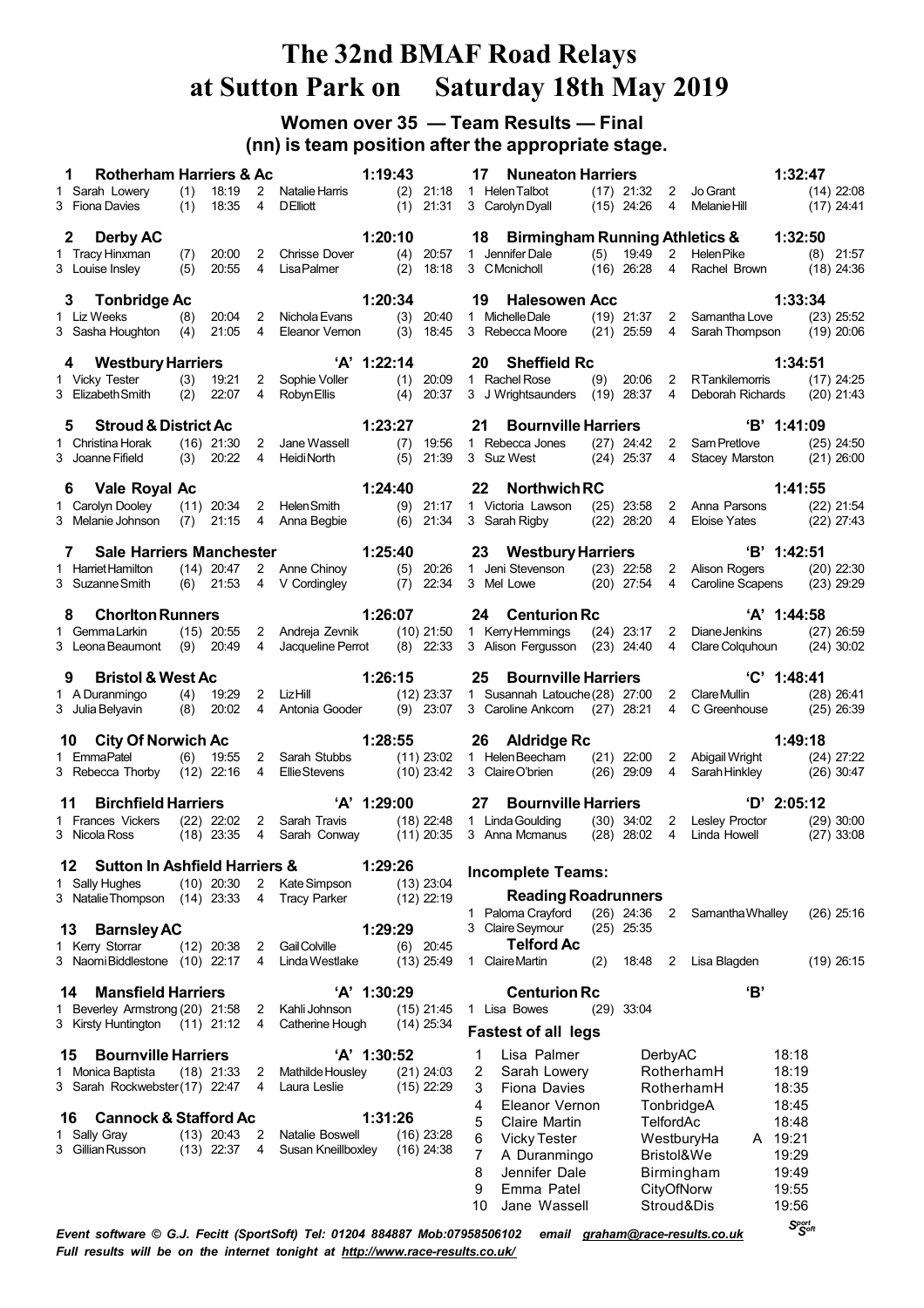# **The 32nd BMAF Road Relays at Sutton Park on Saturday 18th May <sup>2019</sup> - Women over <sup>45</sup> Stage <sup>1</sup> — Final Results**

|    | <b>PosName</b>     | <b>Club</b><br>Leg Time |       |    |                  |              |       |
|----|--------------------|-------------------------|-------|----|------------------|--------------|-------|
|    | Annabel Granger    | Bristol&45 A            | 19:07 | 12 | Maria Hobbs      | Westbury45 B | 23:22 |
|    | Katie Hughes       | Westbury45 A            | 19:13 | 13 | Emmajane Orchard | Bristol&45 B | 24:13 |
| 3  | Julie Cook         | SalfordH45              | 20:10 | 14 | Karon Jones      | Birchfie45   | 24:31 |
|    | Jackie Bradshaw    | Halesowe45 A            | 20:17 | 15 | Debbie Moreton   | ValeRova45 A | 24:48 |
| 5  | <b>Ruth Hutton</b> | SouthLon45              | 20:51 | 16 | Joanne Edwards   | ValeRoya45 B | 25:03 |
| 6  | Helen Pool         | ReadingR45              | 21:31 | 17 | Sharon Armitage  | Mansfiel45   | 25:41 |
|    | Susan Francis      | ReadingA45              | 21:48 | 18 | Ann Robinson     | Cannock&45   | 26:46 |
| 8  | Rachel Fagg        | Tonbridg45              | 22:24 | 19 | Joanne Stephens  | Aldridge45   | 26:47 |
| 9  | Julia Reynolds     | SaleHarr45              | 23:01 | 20 | Manisha Parmar   | Sparkhil45   | 27:07 |
| 10 | Mary Hall          | Nuneaton45              | 23:06 | 21 | Sharon Newman    | Bournvil45 B | 30:45 |
| 11 | Sara Hewison       | Bournvil45 A            | 23:09 |    |                  |              |       |

## **- Women over 45 Stage 2 — Final Results**

|    | <b>PosName</b>         | <b>Club</b><br>Leg Time Cum Time Gain |       |                         |              |                                      |              |       |       |           |                |
|----|------------------------|---------------------------------------|-------|-------------------------|--------------|--------------------------------------|--------------|-------|-------|-----------|----------------|
|    | Clare Jolliffe         | Bristol&45 A                          | 19:37 | 38:44                   | 0            | Debbie Richardson<br>17              | ValeRoya45 B | 28:24 | 53:27 |           | - 1            |
|    | Emma Woodworth         | Westbury45 A                          | 21:14 | 40:27                   | 0            | Helen Bloomer<br>18                  | Birchfie45   | 29:08 | 53:39 |           | - 4            |
| 3  | <b>Beverley Simons</b> | SalfordH45                            | 20:36 | 40:46                   | 0            | Louise Gadd<br>19                    | Aldridge45   | 28:13 | 55:00 |           | $\Omega$       |
|    | Samantha Morton        | Halesowe45 A                          | 20:59 | 41:16                   | 0            | Louisa Moore<br>20                   | Bournvil45 B | 26:42 | 57:27 | $\ddot{}$ | $\overline{1}$ |
| 5. | Sarah Urwinmann        | ReadingA45                            | 20:04 | 41:52<br>$\ddot{}$      | 2            | <b>Fastest runners over stage 2:</b> |              |       |       |           |                |
| 6  | Pippa Maior            | SouthLon45                            | 22:53 | 43:44                   |              | 1 Clare Jolliffe                     | Bristol&45 A | 19:37 |       |           |                |
|    | Lesley Whiley          | ReadingR45                            | 23:43 | 45:14<br>$\blacksquare$ |              | 2 Sarah Urwinmann                    | ReadingA45   | 20:04 |       |           |                |
| 8  | Grazia Manzotti        | Tonbridg45                            | 23:44 | 46:08                   | 0            | 3 Beverley Simons                    | SalfordH45   | 20:36 |       |           |                |
| 9  | Lisa Marshall          | Westbury45 B                          | 23:22 | 46:44<br>$+$            | -3           | 4 Samantha Morton                    | Halesowe45 A | 20:59 |       |           |                |
| 10 | Helen Reagan           | SaleHarr45                            | 24:10 | 47:11<br>$\blacksquare$ |              | 5 Emma Woodworth                     | Westbury45 A | 21:14 |       |           |                |
| 11 | Jaeda Goodman          | Bournvil45 A                          | 24:31 | 47:40                   | 0            | 6 Pippa Major                        | SouthLon45   | 22:53 |       |           |                |
| 12 | <b>Helen Betteley</b>  | ValeRoya45 A                          | 25:42 | 50:30<br>$^{+}$         | 3            | 7 Lisa Marshall                      | Westbury45 B | 23:22 |       |           |                |
| 13 | <b>Christine Rose</b>  | Bristol&45 B                          | 26:55 | 51:08                   | 0            | 8 Lesley Whiley                      | ReadingR45   | 23:43 |       |           |                |
| 14 | Ann Wheeler            | Nuneaton45                            | 28:35 | 51:41                   | -4<br>$\sim$ | 9 Grazia Manzotti                    | Tonbridg45   | 23:44 |       |           |                |
| 15 | Lynda Clare            | Cannock&45                            | 26:02 | 52:48<br>$\ddot{}$      | 3            | 10 Helen Reagan                      | SaleHarr45   | 24:10 |       |           |                |
| 16 | Claire Mollov          | Sparkhil45                            | 26:03 | 53:10<br>$\ddot{}$      | 4            |                                      |              |       |       |           |                |

### **- Women over 45 Stage 3 — Final Results**

## **PosName Club Leg TimeCum Time Gain**

| 1  | Sarah Everitt     | Bristol&45 A | 19:33 | 58:17       | 0 |
|----|-------------------|--------------|-------|-------------|---|
| 2  | Jayne Pemble      | Westbury45 A | 21:56 | 1:02:23     | 0 |
| 3  | Susan Mcdonald    | SouthLon45   | 19:37 | $1:03:21 +$ | 3 |
| 4  | Kerri James       | Halesowe45 A | 22:21 | 1:03:37     | 0 |
| 5  | Ruth Ollerenshaw  | SalfordH45   | 23:35 | $1:04:21 -$ | 2 |
| 6  | Caroline Stevens  | ReadingA45   | 23:46 | $1:05:38 -$ | 1 |
| 7  | Julie Rainbow     | ReadingR45   | 22.41 | 1:07:55     | 0 |
| 8  | Helen Sawyer      | Westbury45 B | 24:16 | $1:11:00 +$ |   |
| 9  | Caroline Kinghorn | SaleHarr45   | 24:17 | $1:11:28 +$ | 1 |
| 10 | Alison Davies     | Bournvil45 A | 24:05 | $1:11:45 +$ | 1 |
| 11 | Sue James         | Tonbridg45   | 25:45 | $1:11:53 -$ | 3 |
| 12 | Caroline Buckley  | ValeRoya45 A | 25:40 | 1:16:10     | U |
| 13 | Latife Comlek     | Bristol&45 B | 25:10 | 1:16:18     | ŋ |
| 14 | Emma Hollinshead  | Cannock&45   | 24:32 | $1:17:20 +$ | 1 |
| 15 | Simone Wilson     | Nuneaton45   | 26:16 | $1:17:57 -$ | 1 |
| 16 | Katrina Wyke      | Aldridge45   | 25:02 | $1:20:02 +$ | 3 |
| 17 | Mary Ross         | Birchfie45   | 26:33 | $1:20:12 +$ |   |

| 20 | 18 Rebecca Marks<br>19 Pauline Davies<br>Suzanne Bunn<br><b>Fastest runners over stage 3:</b>                                                                                                      | Sparkhil45<br>ValeRoya45 B<br>Bournvil45 B                                                                                                         | 27:47                                                                                  | 27:55 1:21:05<br>1:21:14<br>28:46 1:26:13 | 2<br>2<br>O |
|----|----------------------------------------------------------------------------------------------------------------------------------------------------------------------------------------------------|----------------------------------------------------------------------------------------------------------------------------------------------------|----------------------------------------------------------------------------------------|-------------------------------------------|-------------|
|    | 1 Sarah Everitt<br>2 Susan Mcdonald<br>3 Jayne Pemble<br>4 Kerri James<br>5 Julie Rainbow<br>6 Ruth Ollerenshaw<br>7 Caroline Stevens<br>8 Alison Davies<br>9 Helen Sawyer<br>10 Caroline Kinghorn | Bristol&45 A<br>SouthLon45<br>Westbury45 A<br>Halesowe45 A<br>ReadingR45<br>SalfordH45<br>ReadingA45<br>Bournvil45 A<br>Westbury45 B<br>SaleHarr45 | 19:33<br>19:37<br>21:56<br>22.21<br>22:41<br>23:35<br>23:46<br>24:05<br>24:16<br>24:17 |                                           |             |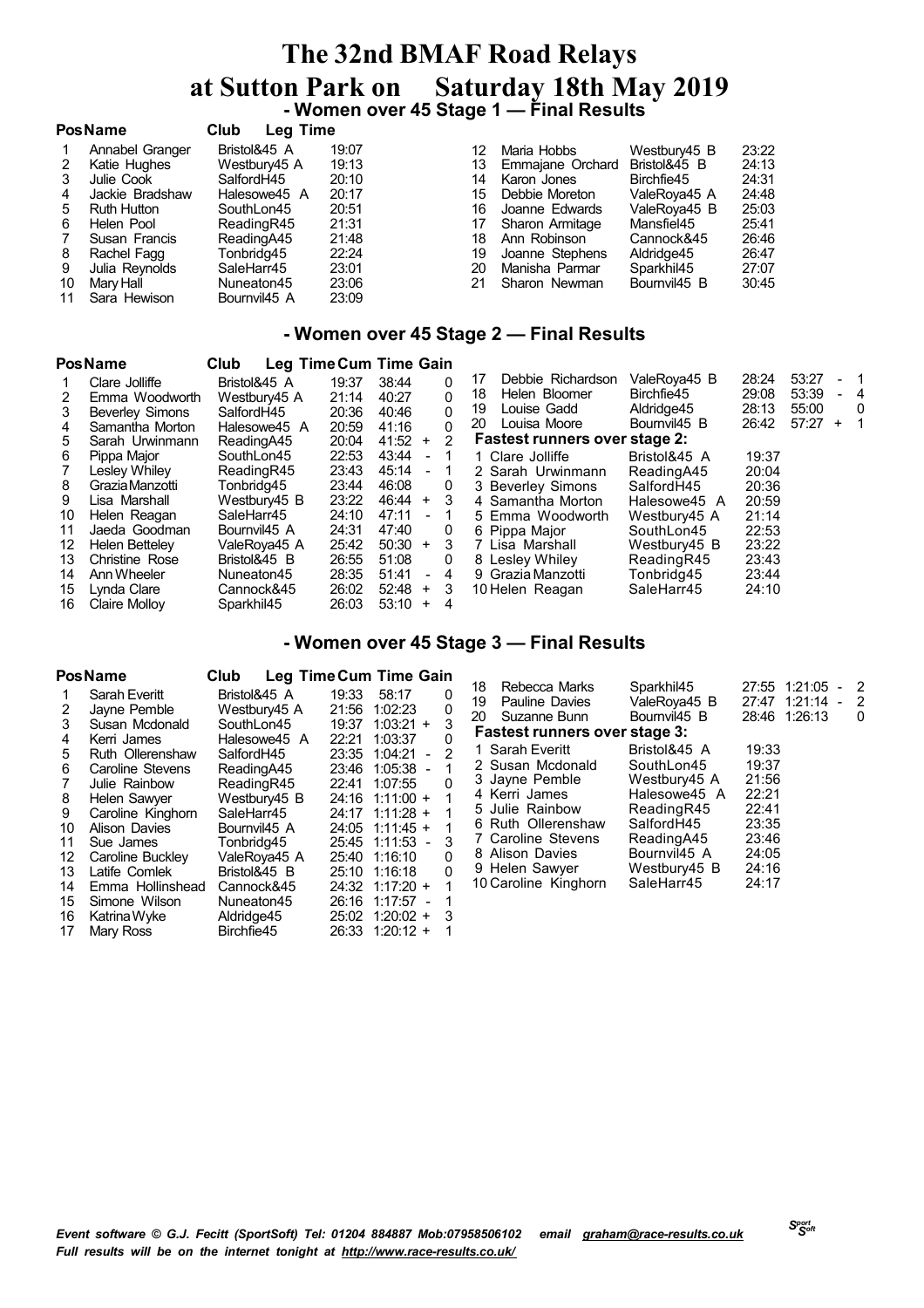**Women over 45 — Team Results — Final**

### **(nn) is team position after the appropriate stage.**

|    | 1<br><b>Bristol &amp; West Ac W45</b>                                          |     |             |              | <b>'A'</b>                                                                           |               | 58:17 |             |
|----|--------------------------------------------------------------------------------|-----|-------------|--------------|--------------------------------------------------------------------------------------|---------------|-------|-------------|
|    | 1 Annabel Granger (1)                                                          |     | 19:07       |              | 2 Clare Jolliffe                                                                     |               |       | $(1)$ 19:37 |
|    | 3 Sarah Everitt                                                                |     | $(1)$ 19:33 |              |                                                                                      |               |       |             |
|    | 2 Westbury Harriers W45                                                        |     |             |              | $'A'$ 1:02:23                                                                        |               |       |             |
|    | 1 Katie Hughes (2) 19:13<br>3 Jayne Pemble (2) 21:56                           |     |             |              | 2 Emma Woodworth (2) 21:14                                                           |               |       |             |
|    |                                                                                | (2) |             |              |                                                                                      |               |       |             |
|    | 3 South London Harriers W45 1:03:21<br>Ruth Hutton (5) 20:51 2 Pippa Major (6) |     |             |              |                                                                                      |               |       |             |
|    | 1 Ruth Hutton (5) 20:51                                                        |     |             |              |                                                                                      |               |       | $(6)$ 22:53 |
|    | 3 Susan Mcdonald (3) 19:37                                                     |     |             |              |                                                                                      |               |       |             |
|    | <b>Halesowen Acc W45</b><br>4                                                  |     |             |              |                                                                                      | $'A'$ 1:03:37 |       |             |
|    | 1 Jackie Bradshaw (4) 20:17 2 Samantha Morton (4)                              |     |             |              |                                                                                      |               |       | 20:59       |
|    | 3 Kerri James (4) 22:21                                                        |     |             |              |                                                                                      |               |       |             |
|    | 5 Salford Harriers & Ac W45 1:04:21                                            |     |             |              |                                                                                      |               |       |             |
| 1. | Julie Cook                                                                     |     |             |              | (3) 20:10 2 Beverley Simons (3)                                                      |               |       | 20:36       |
|    | 3 Ruth Ollerenshaw (5) 23:35                                                   |     |             |              |                                                                                      |               |       |             |
|    | 6 Reading Ac W45                                                               |     |             |              |                                                                                      | 1:05:38       |       |             |
|    | 1 Susan Francis (7) 21:48 2 Sarah Urwinmann (5)                                |     |             |              |                                                                                      |               |       | 20:04       |
|    | 3 Caroline Stevens (6) 23:46                                                   |     |             |              |                                                                                      |               |       |             |
|    | 7 Reading Roadrunners W45 1:07:55                                              |     |             |              |                                                                                      |               |       |             |
|    | 1 Helen Pool (6) 21:31                                                         |     |             |              | 2 Lesley Whiley (7)                                                                  |               |       | 23:43       |
|    | 3 Julie Rainbow (7) 22:41                                                      |     |             |              |                                                                                      |               |       |             |
|    | $8$ Westbury Harriers W45 (111:00                                              |     |             |              |                                                                                      |               |       |             |
| 1. | Maria Hobbs (12) 23:22                                                         |     |             |              | 2 Lisa Marshall (9) 23:22                                                            |               |       |             |
|    | 3 Helen Sawyer (8) 24:16                                                       |     |             |              |                                                                                      |               |       |             |
|    | 9                                                                              |     |             |              | Sale Harriers Manchester W45 1:11:28<br>Reynolds (9) 23:01 2 Helen Reagan (10) 24:10 |               |       |             |
|    | 1 Julia Reynolds (9) 23:01<br>3 Caroline Kinghorn (9) 24:17                    |     |             |              |                                                                                      |               |       |             |
|    | $\frac{1}{2}$ Bournville Harriers W45 $\frac{1}{2}$ 'A' 1:11:45                |     |             |              |                                                                                      |               |       |             |
|    |                                                                                |     |             |              |                                                                                      |               |       |             |
|    | 1 Sara Hewison (11) 23:09 2 Jaeda Goodman (11) 24:31                           |     |             |              |                                                                                      |               |       |             |
|    | 3 Alison Davies $(10)$ 24:05                                                   |     |             |              |                                                                                      |               |       |             |
|    | 11 Tonbridge Ac W45                                                            |     |             |              |                                                                                      | 1:11:53       |       |             |
|    | 1 Rachel Fagg (8) 22:24<br>3 Sue James (11) 25:45                              |     |             |              | 2 Grazia Manzotti (8) 23:44                                                          |               |       |             |
|    |                                                                                |     |             |              |                                                                                      |               |       |             |
|    |                                                                                |     |             |              |                                                                                      |               |       |             |
|    | 12 Vale Royal Ac W45                                                           |     |             |              |                                                                                      | 'A' 1:16:10   |       |             |
|    | 1 Debbie Moreton (15) 24:48                                                    |     |             | $\mathbf{2}$ | Helen Betteley (12) 25:42                                                            |               |       |             |
|    | 3 Caroline Buckley (12) 25:40                                                  |     |             |              |                                                                                      |               |       |             |
|    | 13 Bristol & West Ac W45                                                       |     |             |              |                                                                                      | $B'$ 1:16:18  |       |             |
|    | 1 Emmajane Orchard (13) 24:13<br>3 Latife Comlek (13) 25:10                    |     |             |              | 2 Christine Rose (13) 26:55                                                          |               |       |             |

|  | 3 EmmaHollinshead (14) 24:32<br>3 Simone Wilson (15) 26:16<br>16 Aldridge Rc W45<br>3 Katrina Wyke (16) 25:02<br>3 Mary Ross (17) 26:33<br>3 Rebecca Marks (18) 27:55<br>19 Vale Royal Ac W45<br>3 Pauline Davies (19) 27:47<br>3 Suzanne Bunn (20) 28:46 | 14 Cannock & Stafford W45<br>15 Nuneaton Harriers W45<br>18 Sparkhill Harriers W45 |  | 1:17:20<br>1 Ann Robinson (18) 26:46 2 Lynda Clare (15) 26:02<br>1:17:57<br>1 Mary Hall (10) 23:06 2 Ann Wheeler (14) 28:35<br>1:20:02<br>1 Joanne Stephens (19) 26:47 2 Louise Gadd (19) 28:13<br>17 Birchfield Harriers W45 1:20:12<br>1 Karon Jones (14) 24:31 2 Helen Bloomer (18) 29:08<br>1:21:05<br>1 Manisha Parmar (20) 27:07 2 Claire Molloy (16) 26:03<br>$\bullet$ 'B' 1:21:14<br>1 Joanne Edwards (16) 25:03 2 Debbie Richardson (17) 28:24<br>20 Bournville Harriers W45 'B' 1:26:13<br>1 Sharon Newman (21) 30:45 2 Louisa Moore (20) 26:42 |
|--|-----------------------------------------------------------------------------------------------------------------------------------------------------------------------------------------------------------------------------------------------------------|------------------------------------------------------------------------------------|--|------------------------------------------------------------------------------------------------------------------------------------------------------------------------------------------------------------------------------------------------------------------------------------------------------------------------------------------------------------------------------------------------------------------------------------------------------------------------------------------------------------------------------------------------------------|

### **Incomplete Teams:**

**Mansfield Harriers W45**

Sharon Armitage (17) 25:41

### **Fastest of all legs**

| 1              | Annabel Granger        | Bristol&45 |   | 19:07 |
|----------------|------------------------|------------|---|-------|
| $\overline{2}$ | Katie Hughes           | Westbury45 | A | 19:13 |
| 3              | <b>Sarah Everitt</b>   | Bristol&45 | A | 19:33 |
| 4              | Susan Mcdonald         | SouthLon45 |   | 19:37 |
| $=$            | Clare Jolliffe         | Bristol&45 | А | 19:37 |
| 6              | Sarah Urwinmann        | ReadingA45 |   | 20:04 |
| 7              | Julie Cook             | SalfordH45 |   | 20:10 |
| 8              | Jackie Bradshaw        | Halesowe45 | A | 20:17 |
| 9              | <b>Beverley Simons</b> | SalfordH45 |   | 20:36 |
| 10             | <b>Ruth Hutton</b>     | SouthLon45 |   | 20:51 |
|                |                        |            |   |       |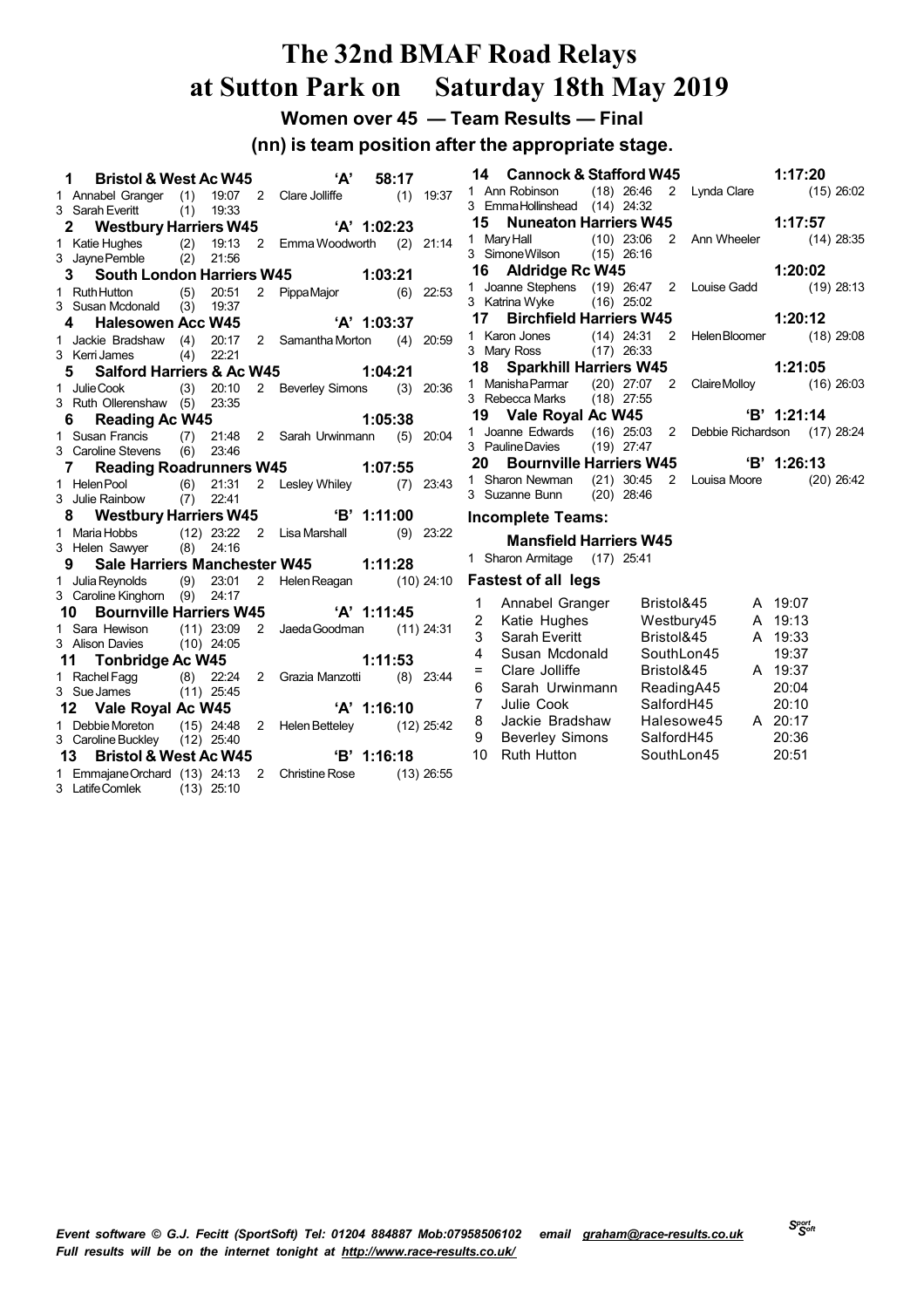## **- Women over 55 Stage 1 — Final Results**

|    | Pos Name          | Club<br><b>Leg Time</b> |       |
|----|-------------------|-------------------------|-------|
| 1  | Jane Clarke       | CityOfNo55              | 20:57 |
| 2  | Angela Parfitt    | Bristol&55              | 22:14 |
| 3  | Mandy Taylor      | SteelCit55              | 22:50 |
| 4  | Beverley Jackson  | Altrinch <sub>55</sub>  | 22:56 |
| 5  | Janet Binns       | DatchetD55              | 23:08 |
| 6  | Julie Scholev     | LesCroup55              | 23:32 |
| 7  | Ros Tabor         | DulwichR55              | 24:06 |
| 8  | Lucy O'connor     | NorthHer55              | 24:51 |
| 9  | <b>Betty Gash</b> | WoldsVet55              | 25:18 |
| 10 | Pauline Wright    | Bournvil <sub>55</sub>  | 26:57 |
| 11 | Kay Ridgwell      | Westbury55 A            | 29:28 |
| 12 | Jane Quinn        | Aldridge55              | 30:23 |

## **- Women over 55 Stage 2 — Final Results**

|                                             | <b>PosName</b>                                                                                                                                                         | Club                                                                                                                                                                         | Leg Time Cum Time Gain                                                                 |                                                                                                    |                          |                                      | <b>Fastest runners over stage 2:</b>                                                                                                                                                      |                                                                                                                                                                  |                                                                                        |
|---------------------------------------------|------------------------------------------------------------------------------------------------------------------------------------------------------------------------|------------------------------------------------------------------------------------------------------------------------------------------------------------------------------|----------------------------------------------------------------------------------------|----------------------------------------------------------------------------------------------------|--------------------------|--------------------------------------|-------------------------------------------------------------------------------------------------------------------------------------------------------------------------------------------|------------------------------------------------------------------------------------------------------------------------------------------------------------------|----------------------------------------------------------------------------------------|
| 2<br>3<br>4<br>5.<br>6<br>7<br>8<br>9<br>10 | Louise Wilkinson<br>Nicky Rafferty<br>Angie Norris<br><b>Alison Vesey</b><br>Yvonne Bullen<br>Yvonne Olney<br>Anne Dockery<br>Linda Aird<br>Bev Evison<br>P Williamson | CityOfNo55<br>SteelCit <sub>55</sub><br>DulwichR55<br>Altrinch <sub>55</sub><br>LesCroup55<br>DatchetD55<br>Bristol&55<br>NorthHer55<br>WoldsVet55<br>Bournvil <sub>55</sub> | 24:20<br>22:34<br>21:29<br>23:31<br>23:11<br>24:29<br>26:02<br>26:04<br>25:46<br>29:08 | 45:17<br>$45:24 +$<br>$45:35 +$<br>46:27<br>$46:43 +$<br>47:37<br>48:16<br>50:55<br>51:04<br>56:05 | $\overline{a}$<br>$\sim$ | 0<br>4<br>0<br>1<br>5<br>0<br>0<br>0 | 1 Angie Norris<br>2 Nicky Rafferty<br>3 Yvonne Bullen<br>4 Alison Vesey<br>5 Louise Wilkinson<br>6 Yvonne Olney<br><b>Bev Evison</b><br>8 Anne Dockery<br>9 Linda Aird<br>10 P Williamson | DulwichR55<br>SteelCit55<br>LesCroup55<br>Altrinch <sub>55</sub><br>CityOfNo55<br>DatchetD55<br>WoldsVet55<br>Bristol&55<br>NorthHer55<br>Bournvil <sub>55</sub> | 21:29<br>22:34<br>23:11<br>23:31<br>24:20<br>24:29<br>25:46<br>26:02<br>26:04<br>29:08 |
| 11<br>12                                    | Eithne Noonan<br>Judith Toase                                                                                                                                          | Westbury55 A<br>Aldridge55                                                                                                                                                   | 29:51<br>34:23                                                                         | 59:19<br>1:04:46                                                                                   |                          | 0<br>0                               |                                                                                                                                                                                           |                                                                                                                                                                  |                                                                                        |

### **- Women over 55 Stage 3 — Final Results**

| <b>PosName</b>                                                                                                                                                                                                                             | <b>Club</b>                                                                                                                                                                                  | Leg Time Cum Time Gain                                                                                                                                                                                           |                            | <b>Fastest runners over stage 3:</b>                                                                                                                                               |                                                                                                                                                                    |                                                                                        |
|--------------------------------------------------------------------------------------------------------------------------------------------------------------------------------------------------------------------------------------------|----------------------------------------------------------------------------------------------------------------------------------------------------------------------------------------------|------------------------------------------------------------------------------------------------------------------------------------------------------------------------------------------------------------------|----------------------------|------------------------------------------------------------------------------------------------------------------------------------------------------------------------------------|--------------------------------------------------------------------------------------------------------------------------------------------------------------------|----------------------------------------------------------------------------------------|
| Clare Elms<br>Catherine Henery<br>2<br>Kate Scott<br>3<br><b>VickiPerrv</b><br>4<br>Aelwen Blythe<br>5<br>Helen Bolt<br>6<br>Felicity Russell<br>7<br>Karen Dodsworth<br>8<br>9<br>Jude Glynn<br>Sandy Masters<br>10<br>Anne Kelsall<br>11 | DulwichR55<br>CityOfNo55<br>SteelCit <sub>55</sub><br>Altrinch <sub>55</sub><br>LesCroup55<br>DatchetD55<br>Bristol&55<br>NorthHer55<br>Bournvil <sub>55</sub><br>Westbury55 A<br>Aldridge55 | 18:45 1:04:20 +<br>22:19 1:07:36 -<br>22:25 1:07:49<br>$\sim$<br>21:34 1:08:01<br>22:09<br>1:08:52<br>22:53 1:10:30<br>25:29 1:13:45<br>27:18 1:18:13<br>24:29 1:20:34 +<br>$24:55$ 1:24:14 +<br>26:10 1:30:56 + | 2<br>0<br>0<br>0<br>0<br>0 | 1 Clare Elms<br>2 Vicki Perry<br>3 Aelwen Blythe<br>4 Catherine Henery<br>5 Kate Scott<br>6 Helen Bolt<br>7 Jude Glynn<br>8 Sandy Masters<br>9 Felicity Russell<br>10 Anne Kelsall | DulwichR55<br>Altrinch <sub>55</sub><br>LesCroup55<br>CityOfNo55<br>SteelCit55<br>DatchetD55<br>Bournvil <sub>55</sub><br>Westbury55 A<br>Bristol&55<br>Aldridge55 | 18:45<br>21:34<br>22:09<br>22:19<br>22:25<br>22:53<br>24:29<br>24:55<br>25:29<br>26:10 |
|                                                                                                                                                                                                                                            |                                                                                                                                                                                              |                                                                                                                                                                                                                  |                            |                                                                                                                                                                                    |                                                                                                                                                                    |                                                                                        |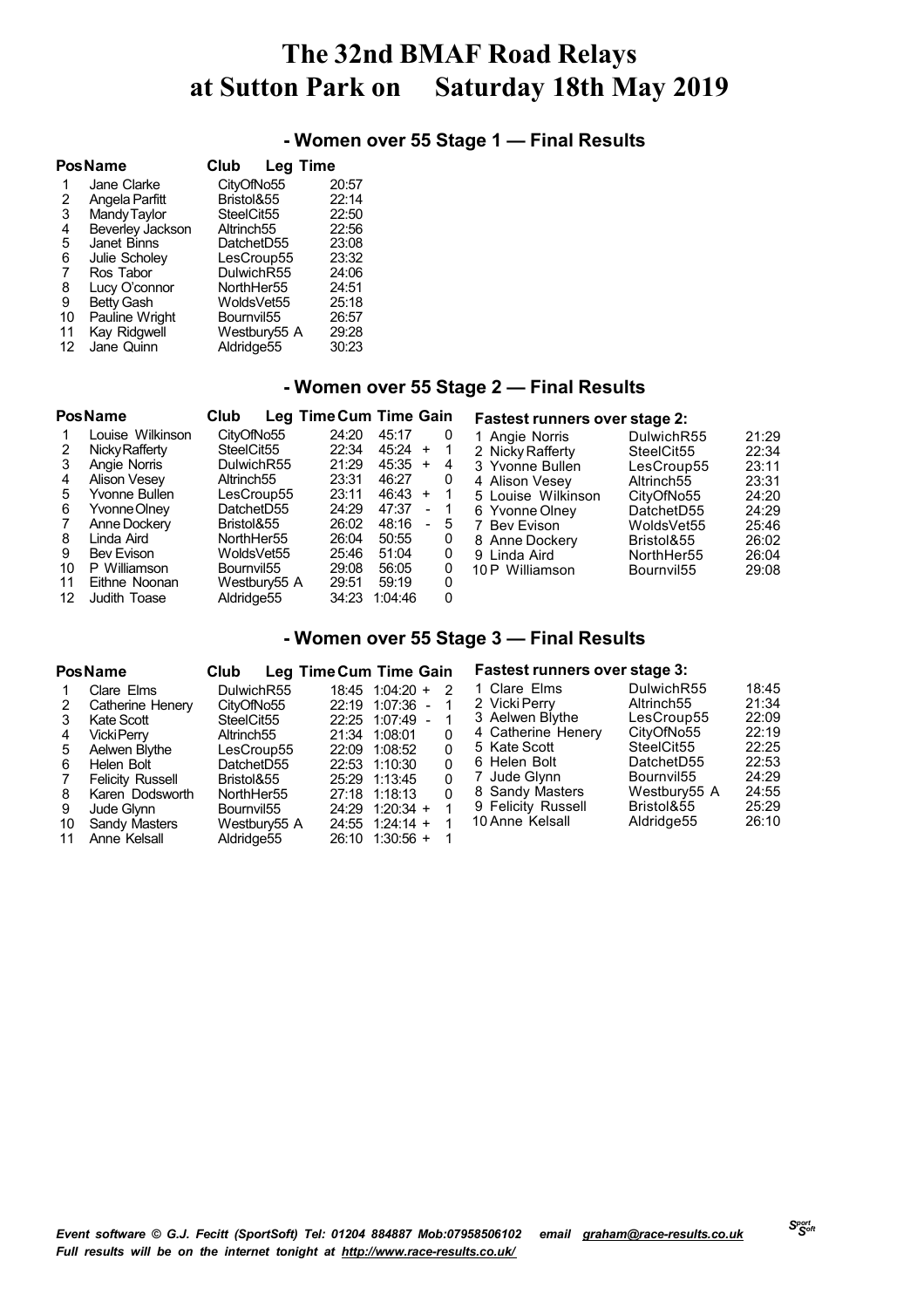## **Women over 55 — Team Results — Final**

## **(nn) is team position after the appropriate stage.**

| 1 Dulwich Runners Ac W55                                                            |  | 1:04:20                   |  |       |
|-------------------------------------------------------------------------------------|--|---------------------------|--|-------|
| 1 Ros Tabor (7) 24:06 2 Angie Norris (3)<br>3 Clare Elms (1) 18:45                  |  |                           |  | 21:29 |
|                                                                                     |  |                           |  |       |
| 2 City Of Norwich Ac W55 1:07:36                                                    |  |                           |  |       |
| 1 JaneClarke (1) 20:57 2 Louise Wilkinson (1) 24:20                                 |  |                           |  |       |
| 3 Catherine Henery (2) 22:19                                                        |  |                           |  |       |
| 3 Steel City Striders W55 1:07:49                                                   |  |                           |  |       |
|                                                                                     |  |                           |  |       |
| 1 Mandy Taylor (3) 22:50 2 Nicky Rafferty (2) 22:34<br>3 Kate Scott (3) 22:25       |  |                           |  |       |
| 4 Altrincham & District W55 1:08:01                                                 |  |                           |  |       |
| 1 Beverley Jackson (4) 22:56 2 Alison Vesey (4) 23:31                               |  |                           |  |       |
| 3 Vicki Perry (4) 21:34                                                             |  |                           |  |       |
| 5 Les Croupiers W55                                                                 |  | 1:08:52                   |  |       |
| 1 Julie Scholey (6) 23:32<br>3 Aelwen Blythe (5) 22:09                              |  | 2 Yvonne Bullen (5) 23:11 |  |       |
|                                                                                     |  |                           |  |       |
| 6 Datchet Dashers W55                                                               |  | 1:10:30                   |  |       |
| 1 Janet Binns (5) 23:08                                                             |  | 2 Yvonne Olney (6)        |  | 24:29 |
| 3 Helen Bolt (6) 22:53                                                              |  |                           |  |       |
| 7 Bristol & West Ac W55                                                             |  | 1:13:45                   |  |       |
| 1 Angela Parfitt (2) 22:14 2 Anne Dockery (7) 26:02<br>3 Felicity Russell (7) 25:29 |  |                           |  |       |
|                                                                                     |  |                           |  |       |
| 8 North Herts Rrc W55                                                               |  | 1:18:13                   |  |       |
| 1 Lucy O'connor (8) 24:51 2 Linda Aird (8) 26:04                                    |  |                           |  |       |
| 3 Karen Dodsworth (8) 27:18                                                         |  |                           |  |       |
| 9 Bournville Harriers W55 1:20:34                                                   |  |                           |  |       |
| 1 Pauline Wright (10) 26:57 2 PWilliamson (10) 29:08                                |  |                           |  |       |
| 3 Jude Glynn (9) 24:29                                                              |  |                           |  |       |
| 10 Westbury Harriers W55 'A' 1:24:14                                                |  |                           |  |       |
| 1 Kay Ridgwell (11) 29:28 2 Eithne Noonan (11) 29:51                                |  |                           |  |       |
| 3 Sandy Masters (10) 24:55                                                          |  |                           |  |       |
| 11 Aldridge Rc W55                                                                  |  | $-$ 1:30:56               |  |       |
| 1 Jane Quinn (12) 30:23 2 Judith Toase (12) 34:23<br>3 Anne Kelsall (11) 26:10      |  |                           |  |       |
|                                                                                     |  |                           |  |       |

|    | <b>Incomplete Teams:</b>    |                        |                   |       |       |
|----|-----------------------------|------------------------|-------------------|-------|-------|
|    | <b>Wolds Veteran Rc W55</b> |                        |                   |       |       |
| 1  | (9)<br>Betty Gash           | 2<br>25:18             | <b>Bev Evison</b> | (9)   | 25:46 |
|    | <b>Fastest of all legs</b>  |                        |                   |       |       |
| 1  | Clare Elms                  | DulwichR55             |                   | 18:45 |       |
| 2  | Jane Clarke                 | CityOfNo55             |                   | 20:57 |       |
| 3  | Angie Norris                | DulwichR55             |                   | 21:29 |       |
| 4  | Vicki Perry                 | Altrinch <sub>55</sub> |                   | 21:34 |       |
| 5  | Aelwen Blythe               | LesCroup55             |                   | 22:09 |       |
| 6  | Angela Parfitt              | Bristol&55             |                   | 22:14 |       |
| 7  | Catherine Henery            | CityOfNo55             |                   | 22:19 |       |
| 8  | Kate Scott                  | SteelCit55             |                   | 22:25 |       |
| 9  | Nicky Rafferty              | SteelCit55             |                   | 22:34 |       |
| 10 | Mandy Taylor                | SteelCit55             |                   | 22:50 |       |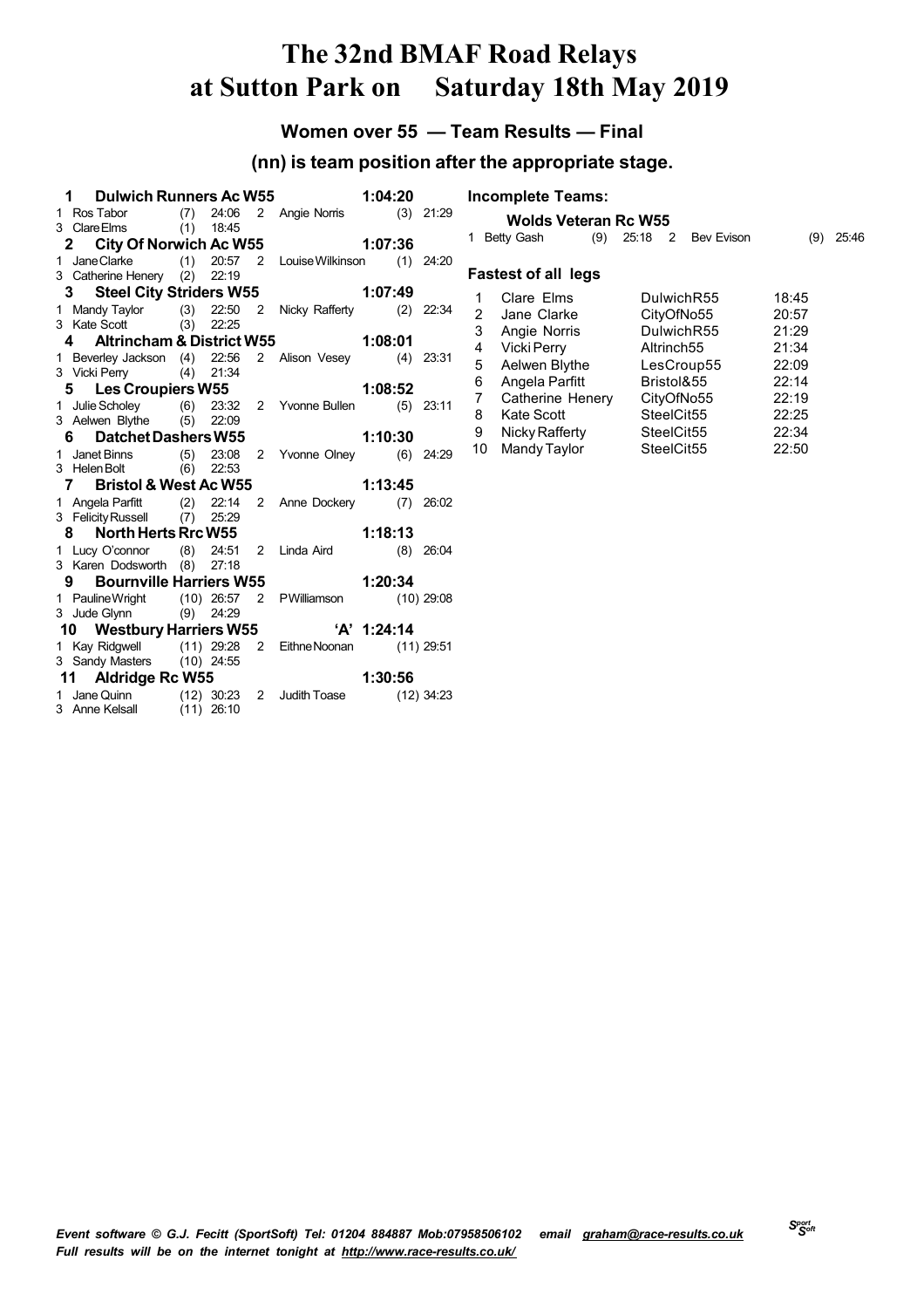**- Women over 65 Stage 1 — Final Results**

|   | <b>PosName</b>          | Club       | <b>Leg Time</b> |
|---|-------------------------|------------|-----------------|
| 1 | <b>Elizabeth Bowers</b> | Worceste65 | 23:54           |
| 2 | Jane Morley             | WoldsVet65 | 26:40           |
| 3 | Helen Eberlin           | SteelCit65 | 26:55           |
| 4 | Denise Wakefield        | SalfordH65 | 27:39           |
| 5 | Jean Rose               | Chorlton65 | 28:34           |
| 6 | Clare Johnson           | LesCroup65 | 31:40           |

## **- Women over 65 Stage 2 — Final Results**

|             | <b>PosName</b>                                                  | Club       |                                        | <b>Leg Time Cum Time Gain</b> |                                              |   | <b>Fastest runners over stage 2:</b>                                    |                                                      |                                  |
|-------------|-----------------------------------------------------------------|------------|----------------------------------------|-------------------------------|----------------------------------------------|---|-------------------------------------------------------------------------|------------------------------------------------------|----------------------------------|
| 2<br>3<br>4 | Rosalind Hope<br>Barbara Brown<br>Carol Beattie<br>Eirian Arwyn | SteelCit65 | Worceste65<br>WoldsVet65<br>LesCroup65 | 25:16<br>24:45<br>27:26       | 49:10<br>51:25<br>54:21<br>$29:27$ 1:01:07 + | 0 | 1 Barbara Brown<br>2 Rosalind Hope<br>3 Carol Beattie<br>4 Eirian Arwyn | WoldsVet65<br>Worceste65<br>SteelCit65<br>LesCroup65 | 24:45<br>25:16<br>27:26<br>29:27 |
| -5          | Jenny Miles                                                     | Chorlton65 |                                        |                               | 34:08 1:02:42                                | 0 | 5 Jenny Miles                                                           | Chorlton65                                           | 34:08                            |

### **- Women over 65 Stage 3 — Final Results**

|   | <b>PosName</b>                | Club       | Leg Time Cum Time Gain |                   |  | <b>Fastest runners over stage 3:</b> |            |       |
|---|-------------------------------|------------|------------------------|-------------------|--|--------------------------------------|------------|-------|
|   | Margaret Crosswell Worceste65 |            |                        | 27:32 1:16:42     |  | 1 Dorothy Kesterton                  | SteelCit65 | 23:20 |
| 2 | Dorothy Kesterton             | SteelCit65 |                        | $23:20$ 1:17:41 + |  | 2 Ann James                          | LesCroup65 | 26:30 |
| 3 | Carol Hall                    | WoldsVet65 |                        | 31:48 1:23:13     |  | 3 Margaret Crosswell                 | Worceste65 | 27:32 |
| 4 | Ann James                     | LesCroup65 |                        | 26:30 1:27:37     |  | 4 Carol Hall                         | WoldsVet65 | 31:48 |
|   | 5 Susan Bean                  | Chorlton65 |                        | 33:16 1:35:58     |  | 5 Susan Bean                         | Chorlton65 | 33:16 |

## **Women over 65 — Team Results — Final (nn) is team position after the appropriate stage.**

|    | <b>Worcester Ac W65</b>                    |     |       |   |                 | 1:16:42 |       |
|----|--------------------------------------------|-----|-------|---|-----------------|---------|-------|
| 1  | Elizabeth Bowers (1) 23:54 2 Rosalind Hope |     |       |   |                 | (1)     | 25:16 |
|    | 3 Margaret Crosswell (1) 27:32             |     |       |   |                 |         |       |
|    | 2 Steel City Striders W65                  |     |       |   |                 | 1:17:41 |       |
|    | 1 Helen Eberlin (3) 26:55 2 Carol Beattie  |     |       |   |                 | (3)     | 27:26 |
|    | 3 Dorothy Kesterton (2)                    |     | 23:20 |   |                 |         |       |
|    | 3 Wolds Veteran Rc W65                     |     |       |   |                 | 1:23:13 |       |
|    | 1 Jane Morley (2) 26:40                    |     |       |   | 2 Barbara Brown | (2)     | 24:45 |
|    | 3 Carol Hall (3)                           |     | 31:48 |   |                 |         |       |
|    | 4 Les Croupiers W65                        |     |       |   |                 | 1:27:37 |       |
|    | Clare Johnson (6) 31:40 2 Eirian Arwyn     |     |       |   |                 | (4)     | 29:27 |
|    | 3 Ann James (4)                            |     | 26:30 |   |                 |         |       |
|    | <b>Choriton Runners W65</b><br>5.          |     |       |   | 1:35:58         |         |       |
|    | Jean Rose                                  | (5) | 28:34 | 2 | Jenny Miles     | (5)     | 34:08 |
| 3. | Susan Bean                                 | (5) | 33:16 |   |                 |         |       |

### **Fastest of all legs**

| 1  | Dorothy Kesterton       | SteelCit65 | 23:20 |
|----|-------------------------|------------|-------|
| 2  | <b>Elizabeth Bowers</b> | Worceste65 | 23:54 |
| 3  | Barbara Brown           | WoldsVet65 | 24:45 |
| 4  | Rosalind Hope           | Worceste65 | 25:16 |
| 5  | Ann James               | LesCroup65 | 26:30 |
| 6  | Jane Morley             | WoldsVet65 | 26:40 |
| -7 | Helen Eberlin           | SteelCit65 | 26:55 |
| 8  | Carol Beattie           | SteelCit65 | 27:26 |
| 9  | Margaret Crosswell      | Worceste65 | 27:32 |
| 10 | Denise Wakefield        | SalfordH65 | 27:39 |
|    |                         |            |       |

### **Incomplete Teams:**

### **Salford Harriers W65**

DeniseWakefield (4) 27:39